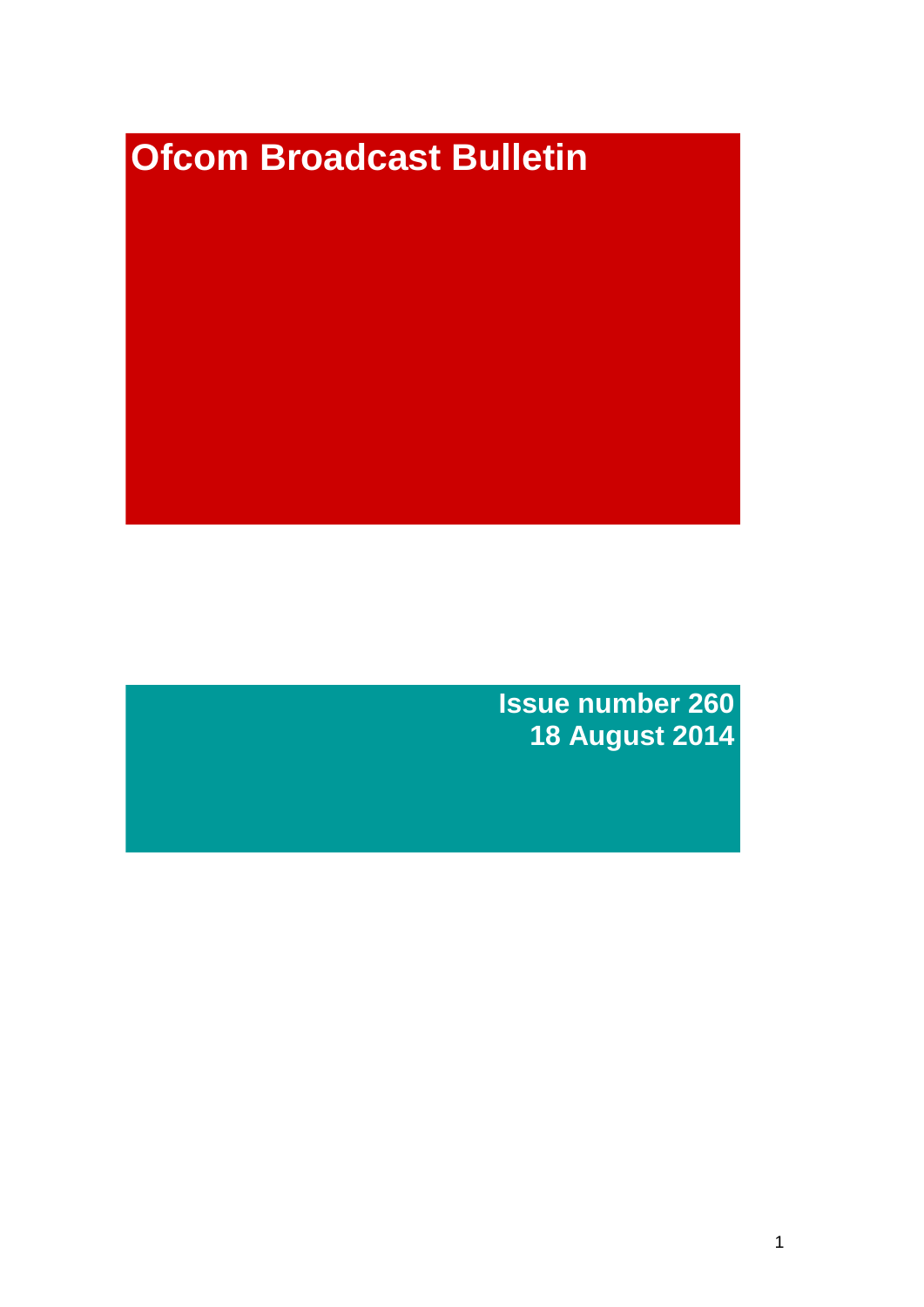# **Contents**

| Introduction                                                                                                            | 3  |
|-------------------------------------------------------------------------------------------------------------------------|----|
| <b>Standards cases</b>                                                                                                  |    |
| In Breach                                                                                                               |    |
| In Conversation with Lutfur Rahman<br>The Islam Channel, 6 March 2014, 21:00                                            | 5  |
| Hostel 2 (trailer)<br>PRO4, 28 March 2014, 16:00<br><b>Behind Enemy Lines 2 (trailer)</b><br>PRO4, 28 April 2014, 12:45 | 17 |
| <b>Adam's Apples</b><br>ABN TV, 16 May 2014, 13:00                                                                      | 20 |
| <b>Advertising Scheduling cases</b>                                                                                     |    |
| In Breach                                                                                                               |    |
| <b>Advertising minutage</b><br>Discovery Channel (Slovenia),<br>30 November to 20 December 2013, various times          | 22 |
| <b>Advertising minutage</b><br>Universal Channel (Slovenia),<br>8 December 2013 to 10 January 2014, various times       | 24 |
| <b>Broadcast Licence Conditions cases</b>                                                                               |    |
| In Breach                                                                                                               |    |
| Providing a service in accordance with 'Key Commitments'<br>Chorley FM, 29, 30 and 31 January 2014                      | 26 |
| Resolved                                                                                                                |    |
| Provision of information: relevant turnover submission<br><b>Radio Hafren</b>                                           | 32 |
| <b>Investigations Not in Breach</b>                                                                                     | 34 |
| <b>Complaints Assessed, Not Investigated</b>                                                                            | 35 |
| <b>Investigations List</b>                                                                                              | 45 |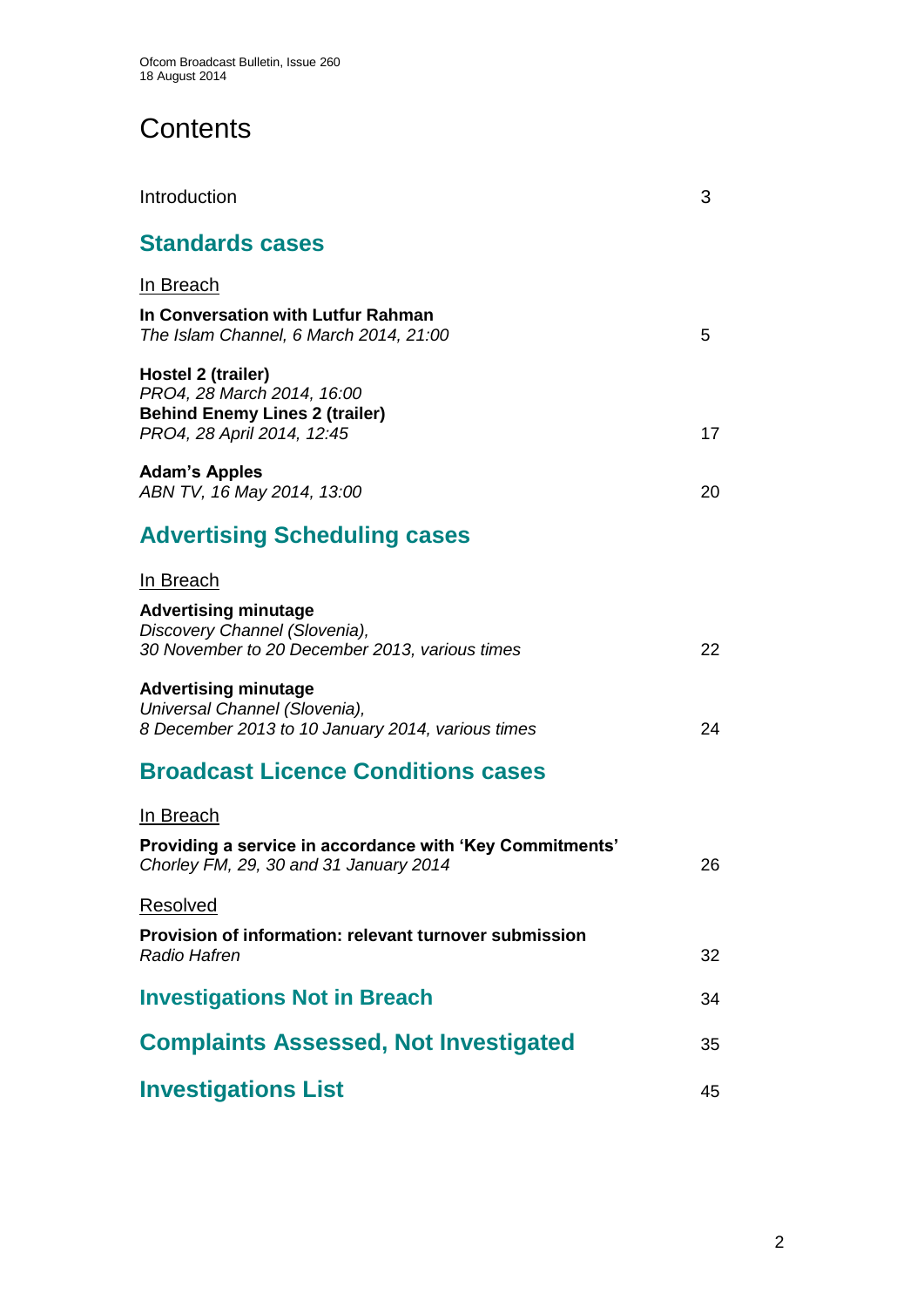# **Introduction**

Under the Communications Act 2003 ("the Act"), Ofcom has a duty to set standards for broadcast content as appear to it best calculated to secure the standards objectives<sup>1</sup>. Ofcom must include these standards in a code or codes. These are listed below. Ofcom also has a duty to secure that every provider of a notifiable On Demand Programme Services ("ODPS") complies with certain standards requirements as set out in the  $Act<sup>2</sup>$ .

The Broadcast Bulletin reports on the outcome of investigations into alleged breaches of those Ofcom codes below, as well as licence conditions with which broadcasters regulated by Ofcom are required to comply. We also report on the outcome of ODPS sanctions referrals made by ATVOD and the ASA on the basis of their rules and guidance for ODPS. These Codes, rules and guidance documents include:

- a) [Ofcom's Broadcasting Code](http://stakeholders.ofcom.org.uk/broadcasting/broadcast-codes/broadcast-code/) ("the Code").
- b) the [Code on the Scheduling of Television Advertising](http://stakeholders.ofcom.org.uk/broadcasting/broadcast-codes/advert-code/) ("COSTA") which contains rules on how much advertising and teleshopping may be scheduled in programmes, how many breaks are allowed and when they may be taken.
- c) certain sections of the BCAP Code: the UK [Code of Broadcast Advertising,](http://www.bcap.org.uk/Advertising-Codes/Broadcast-HTML.aspx) which relate to those areas of the BCAP Code for which Ofcom retains regulatory responsibility. These include:
	- the prohibition on 'political' advertising:
	- sponsorship and product placement on television (see Rules 9.13, 9.16 and 9.17 of the Code) and all commercial communications in radio programming (see Rules 10.6 to 10.8 of the Code);
	- 'participation TV' advertising. This includes long-form advertising predicated on premium rate telephone services – most notably chat (including 'adult' chat), 'psychic' readings and dedicated quiz TV (Call TV quiz services). Ofcom is also responsible for regulating gambling, dating and 'message board' material where these are broadcast as advertising<sup>3</sup>.
- d) other licence conditions which broadcasters must comply with, such as requirements to pay fees and submit information which enables Ofcom to carry out its statutory duties. Further information can be found on Ofcom's website for [television](http://licensing.ofcom.org.uk/tv-broadcast-licences/) and [radio](http://licensing.ofcom.org.uk/radio-broadcast-licensing/) licences.
- e) rules and guidance for both editorial content [and advertising content on ODPS.](http://www.atvod.co.uk/uploads/files/ATVOD_Rules_and_Guidance_Ed_2.0_May_2012.pdf) Ofcom considers sanctions in relation to ODPS on referral by the Authority for Television On-Demand ("ATVOD") or the Advertising Standards Authority ("ASA"), co-regulators of ODPS for editorial content and advertising respectively, or may do so as a concurrent regulator.

[Other codes and requirements](http://stakeholders.ofcom.org.uk/broadcasting/broadcast-codes/) may also apply to broadcasters and ODPS, depending on their circumstances. These include the Code on Television Access Services (which sets out how much subtitling, signing and audio description relevant

<sup>1</sup>  $1$  The relevant legislation is set out in detail in Annex 1 of the Code.

 $2$  The relevant legislation can be found at Part 4A of the Act.

 $3$  BCAP and ASA continue to regulate conventional teleshopping content and spot advertising for these types of services where it is permitted. Ofcom remains responsible for statutory sanctions in all advertising cases.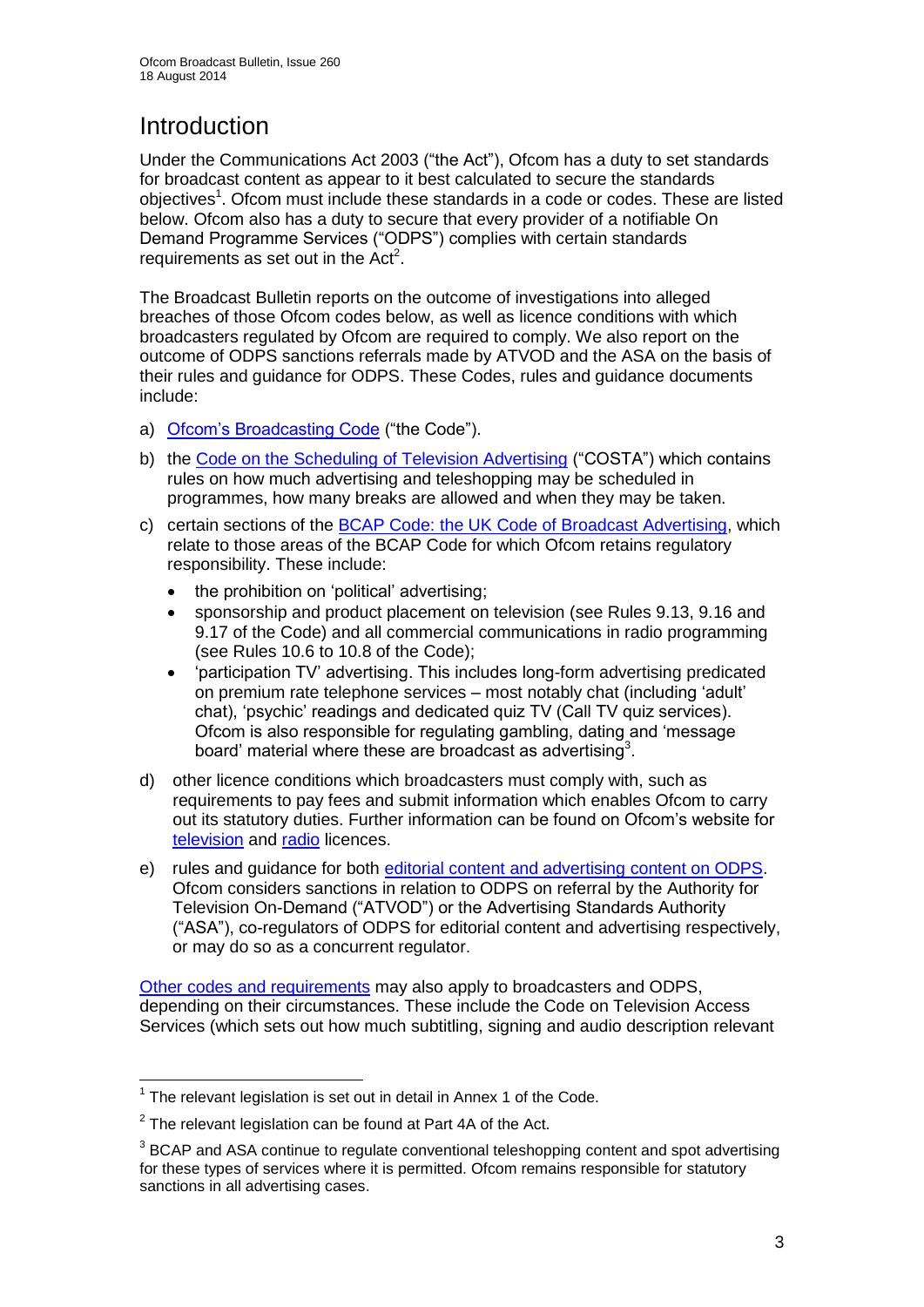licensees must provide), the Code on Electronic Programme Guides, the Code on Listed Events, and the Cross Promotion Code.

**It is Ofcom's policy to describe fully the content in television, radio and on demand content. Some of the language and descriptions used in Ofcom's Broadcast Bulletin may therefore cause offence.**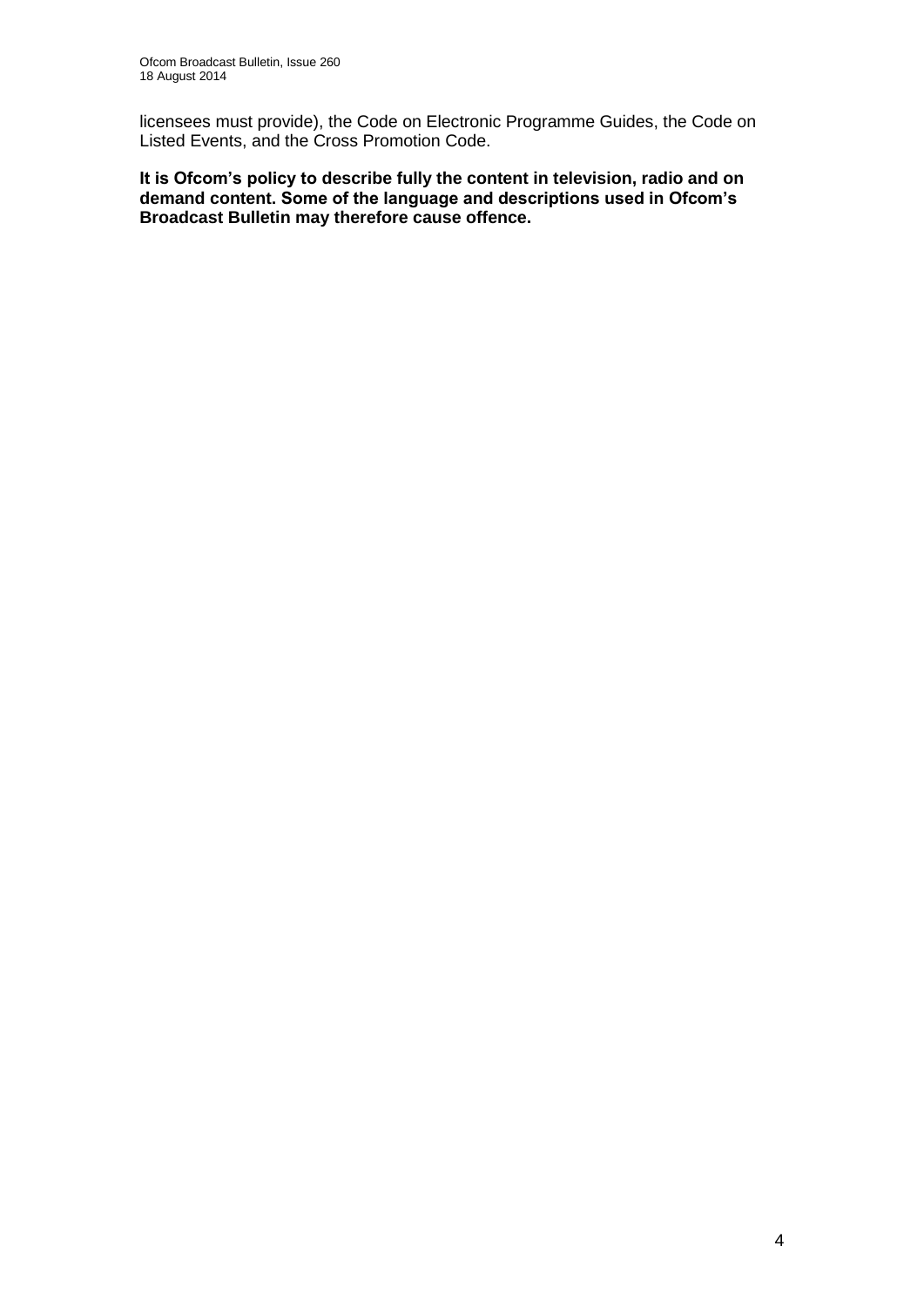# **Standards cases**

## **In Breach**

## **In Conversation with Lutfur Rahman**

*The Islam Channel, 6 March 2014, 21:00*

#### **Introduction**

The Islam Channel broadcasts on digital satellite and is directed at a largely Muslim audience in the UK. Its output ranges from religious instruction programmes to current affairs and documentary programmes. The licence for The Islam Channel is held by Islam Channel Limited ("Islam Channel" or "the Licensee").

A complainant alerted Ofcom to the programme *In Conversation with Lutfur Rahman* on The Islam Channel, which featured an interview with Lutfur Rahman, the Executive Mayor of Tower Hamlets in London<sup>1</sup>. The complainant objected to "a disproportionate amount of time" being given in this programme to Lutfur Rahman ahead of the Tower Hamlets Mayoral election taking place on 22 May 2014.

Ofcom noted that the programme was of 25 minutes duration, and featured Mr Rahman being asked questions about his record as Mayor of Tower Hamlets by an interviewer in a studio. Questions were asked on a range of topics, including housing, education and crime.

During the interview, Mr Rahman made a range of statements relating to his policies and record as Executive Mayor of Tower Hamlets, as follows:

#### Statement 1:

*"A lot of the things we've done over the last, you know, three and a half years, we can say we believe has begun to make a difference for the people of Tower Hamlets. For me, housing is a key priority*. *We have so many people on the waiting list, some 23,000 people on the waiting list, and many of those families are in overcrowded households. So trying to deliver large family-sized homes, trying to deliver as many homes as possible so that people feel they have a decent roof over their heads is important to me. So, as an administration we've worked in partnership with RSLs* [Registered Social Landlords] *and other partners and we've delivered just under three and a half thousand new homes. And you probably know we're the biggest recipients of the New Homes Bonus, some 50 million pounds, as a local authority".* 

#### Statement 2:

1

"*And what we've done is tried our best to cushion our communities from the cuts from central government. Obviously, we are dependent on central government for finances, for our budget, so there is a limitation in what we can do. I'll give you one example, what we've done is the council tax benefit subsidy. Although the Government has taken it away, we've absorbed the cuts centrally, and have said we'll find the three million pounds from the council savings, from our own resources, so that we pass on the benefits to the community. As a result, can I* 

<sup>&</sup>lt;sup>1</sup> Lutfur Rahman, the first directly elected Executive Mayor of Tower Hamlets, was elected to office on 21 October 2010.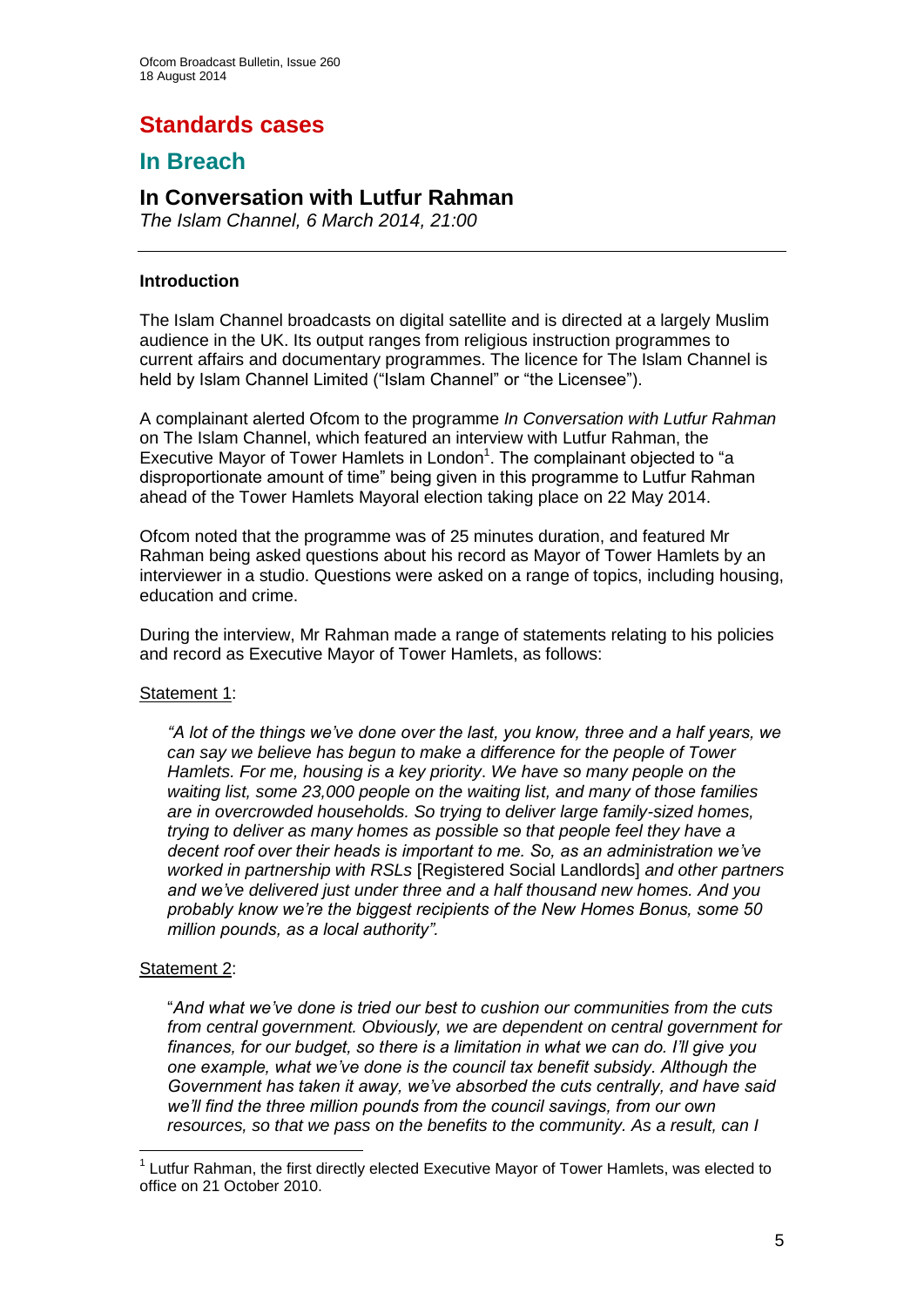*just say, 25,000 people who are on low income have benefited. 10,000 pensioners have benefited. So, if we didn't provide that subsidy these people would have had to find that money from their own pockets to pay the council tax".*

#### Statement 3:

*"This year alone, 800 of our students went to university, and many of them are women, and many of them are from a BAME* [Black and Minority Ethnic] *background, and that clearly shows our commitment to education. A £380 million programme to either refurbish, build, equip our schools…we are building new schools…We've got a number of primary schools which have been refurbished, expanded or rebuilt in order to make sure that our kids have the best start in life".*

#### Statement 4:

"*As a local authority, we have invested over the last 10 years…we have invested in our schools; we have the best schools, we have expanded our schools. And let me just say this to you: the £380 million – the Schools Building for the Future Programme – has been money spent in our schools to make sure our kids get the best start in life".*

#### Statement 5:

"*We, as a local authority, we want to do as much as we can, but we have to work in partnership. Jobs also depends on the economic cycle, the national circumstances. We are in a bad economic condition over the last five or six years. Obviously, we cannot create jobs in thousands, but we have worked in partnership. The Olympics is a good example. During the Olympic period, we were able to lever in, agree with the Olympic Authority, to get 4,000 people into jobs into the Olympic site".*

#### Statement 6:

"*As a local authority, we have invested in front-line policing…As a borough we have invested some three million pounds. We have bought 35 police officers ourselves, as a local authority. We have also invested in, what we call Tower Hamlets Enforcement Officers…We have invested in some 40 Tower Hamlets Enforcement Officers – THEOs – so between 35 police officers and 40 THEOs, we want to ensure, as much as possible, that we not only fight crime, and also fear of crime. And you may also know that we have a dedicated scheme called 'A Dealer a Day', where we have a partnership with the police, the police we've purchased from the Metropolitan Police, that they must arrest at least a dealer a day, so that we can also fight the fear of drugs and drug pushing in the local authority".*

#### Statement 7:

"*We are involved in, as I said, delivering on housing, education, community safety. And if we weren't in this position, how could we have delivered three and a half thousand new homes, most of them social affordable homes, family-sized homes for our borough. How could we have met the needs of our youngsters, trying to ensure and push as many youngsters into universities as possible, so that it's life changing for them and their families, and you create a better society".*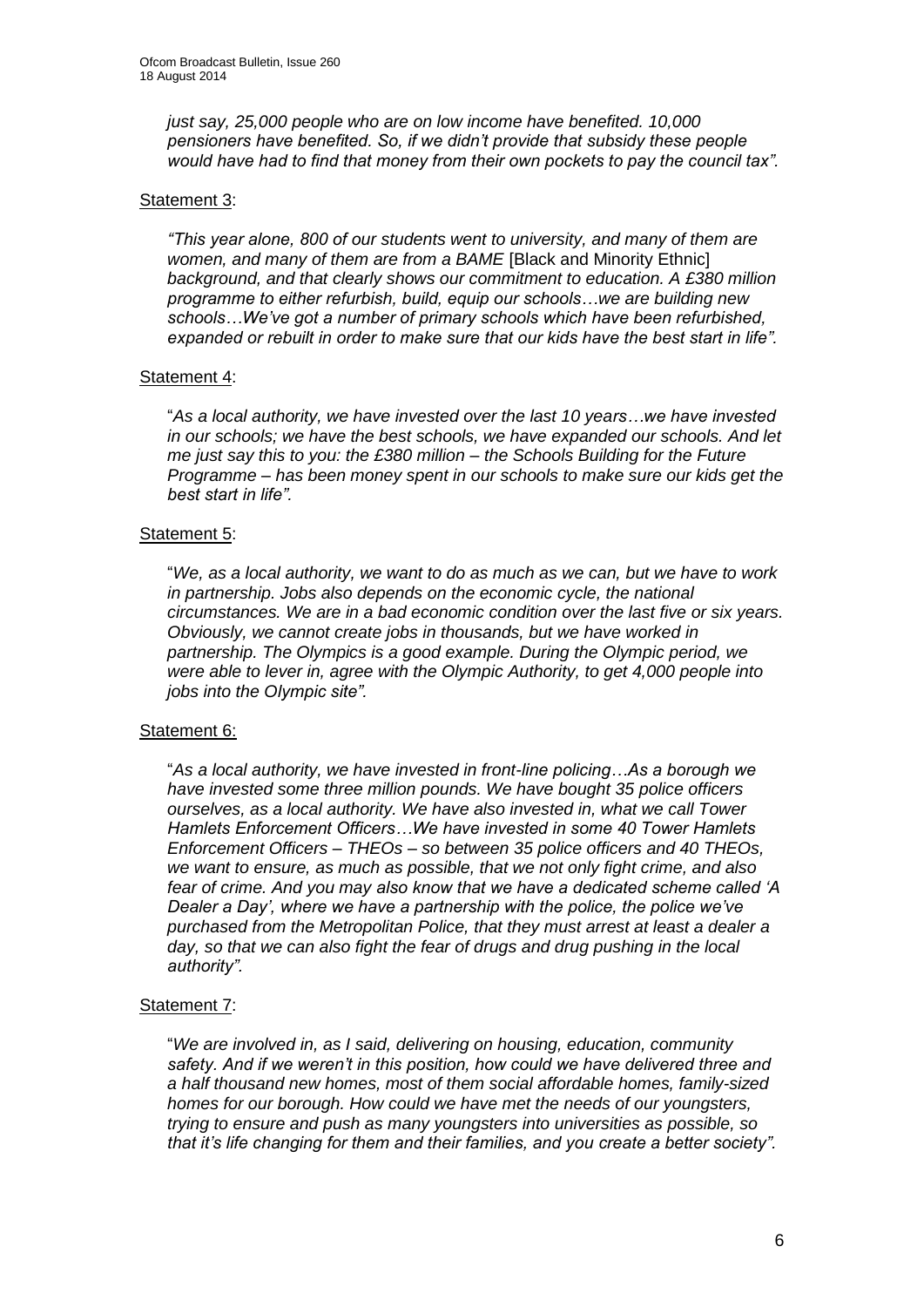In light of these examples and as discussed in more detail below, it was Ofcom's view that this programme was dealing with a matter of political controversy and a matter relating to current public policy i.e. the political debate surrounding the policies and actions of the Mayor of Tower Hamlets, Mr Rahman. We therefore considered this content raised issues warranting investigation under the following rule of the Code:

Rule 5.5: "Due impartiality on matters of political or industrial controversy and matters relating to current public policy must be preserved on the part of any person providing a service...This may be achieved within a programme or over a series of programmes taken as a whole".

We therefore asked the Licensee for its comments on how the content complied with this rule.

#### **Response**

By way of background, Islam Channel said that it produces programmes from "an Islamic perspective" and Lutfur Rahman's role as an elected Muslim Mayor: "is an important milestone". It added that its audience: "expects a success story such as that of Lutfur Rahman's story is showcased as an example of achievement, role model and what can be achieved through the democratic process".

The Licensee said that the *In Conversation* series: "explores the biography of the person with his/her achievements and shortcomings". This particular edition of the series was an interview with Lutfur Rahman: "as a resident of the borough [i.e. Tower Hamlets] who benefited from the resources in the borough and utilized them to the maximum to become a Mayor from a borough council[l]or and lawyer". Islam Channel said that in the interview alternative viewpoints were summarised by the interviewer with due objectivity and within the context of the programme: "as a 'biography' of a person in an exemplary role".

Islam Channel also provided its comments in relation to the various statements identified by Ofcom in the Introduction.

#### Statement 1:

The Licensee said that in this statement, Lutfur Rahman was responding to a question about his tenure as Mayor. It added that within this statement, Lutfur Rahman: "qualifies his own achievements and underperformance by stating that there are a high proportion of people on the waiting list and that overcrowding still exists after three and a half years [and] housing is still an issue".

#### Statement 2:

Islam Channel said this had been: "balanced by the previous statement".

#### Statement 3:

The Licensee said that this was the reply: "to the interviewer's critical question about, *'*Are there enough primary schools because we know there is a shortage'*".* It added that Lutfur Rahman's reply: "shows that there is a shortage which is being addressed by development of new schools".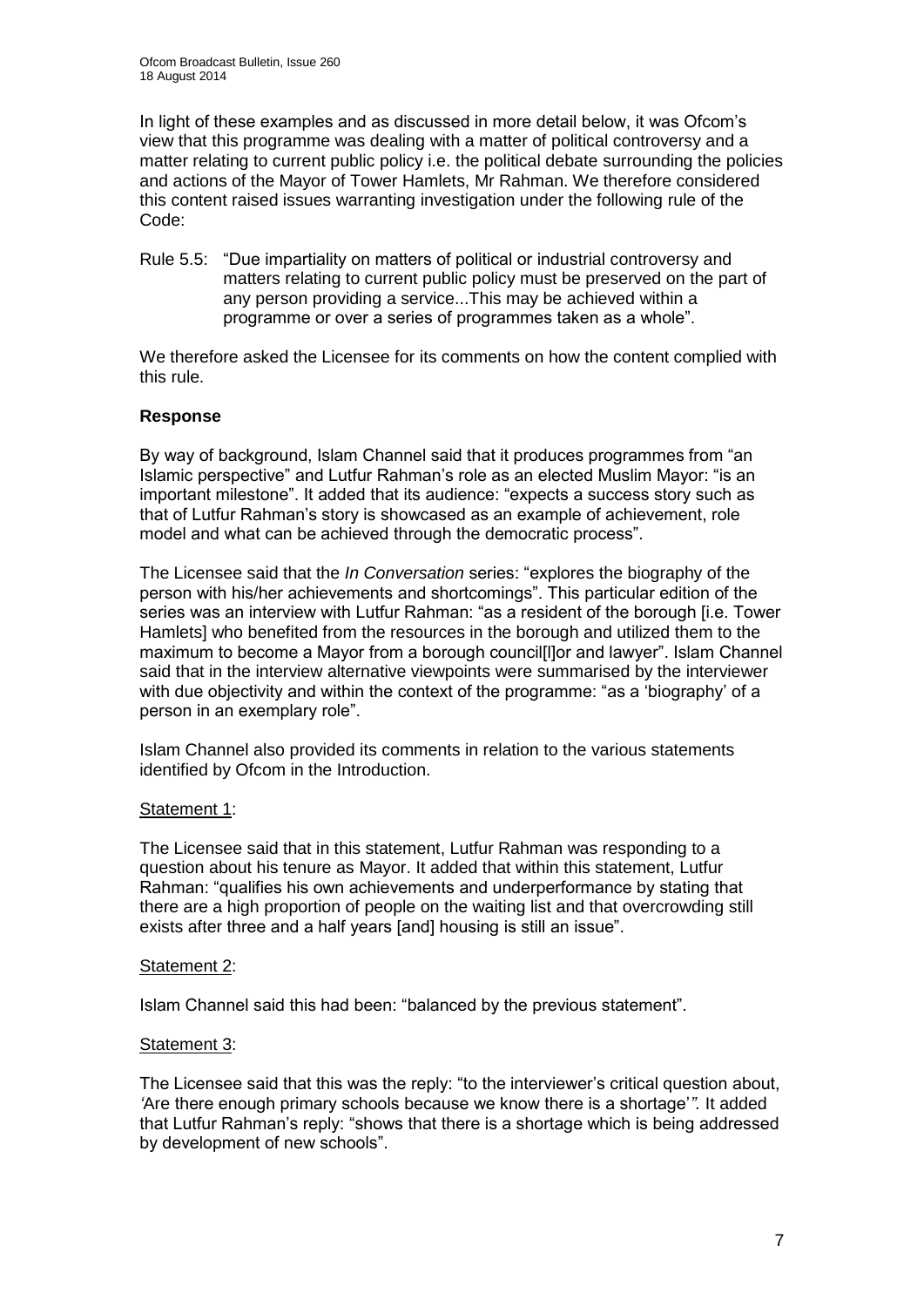#### Statement 4:

Islam Channel said that prior to this statement, the programme featured a: "critical statement from the shadow education minister Tristram Hunt saying that there has been 'a lack of investment in education which is why there is a shortage of classrooms spaces for young children in the borough'*".*

#### Statement 5:

The Licensee said that Lutfur Rahman "himself acknowledges shortcomings in this area by his words, 'We cannot create jobs in their thousands'*",* which it described as: "an expression of the Mayor's own criticism of himself".

#### Statement 6:

Islam Channel said that during this statement, the interviewer intervened by saying "is that really what is needed?" and questioned: "the Mayor's approach with a second and further question, 'by seeing a police presence?'".

The Licensee added that immediately following Statement 6, the interviewer also referred to "an article in the Bangla Mirror and an article by John Biggs<sup>2</sup>", which according to Islam Channel criticised the policies of Lutfur Rahman and especially "highlighting that crime has risen in the borough".

#### Statement 7:

The Licensee said that this was: "an open, general statement on housing, education etc for a better society which all political complexities want to deliver".

The Licensee also said it had scheduled a series of programmes: "further highlighting aspects of the community with the expectation that a series of contrasting views will be bought to the fore*".* Islam Channel said this series of programmes took account of "Ofcom's requirement" for preserving due impartiality through: "more than one programme dealing with the same or related issues aimed at a like audience". In summary, it said that between 6 May 2014 and 15 May 2014 $^3$ , it had broadcast editions of a programme, *In Focus Special*, with each 30 minute programme constituting an interview with the following candidates in the 2014 Tower Hamlets Mayoral elections: John Biggs, the Labour Party candidate; Lutfur Rahman; Chris Wilford, the Conservative Party candidate; and Reetendranath Banerji, the Liberal Democrat candidate. It added that all four of these interviews were additionally shown "back to back" on 20 May 2014. The Licensee added that an edition of its programme *Compass* was broadcast on 14 May 2014, which covered a candidates' hustings event.

Islam Channel made several points as to how the programme in this case (*In Conversation*) was editorially linked to the series of *In Focus Special* described

<sup>1</sup>  $2$  John Biggs was the Labour Party candidate standing against Lutfur Rahman in the 22 May 2014 Tower Hamlets Mayoral election.

<sup>3</sup> According to the Licensee, the editions of *In Focus Special* that included interviews with the different candidates were broadcast as follows: John Biggs (Labour Party}: 6 May 2014; Lutfur Rahman: 13 May 2014; Chris Wilford (Conservative Party): 15 May 2014; and Reetendranath Banerji (Liberal Democrat): 15 May 2014.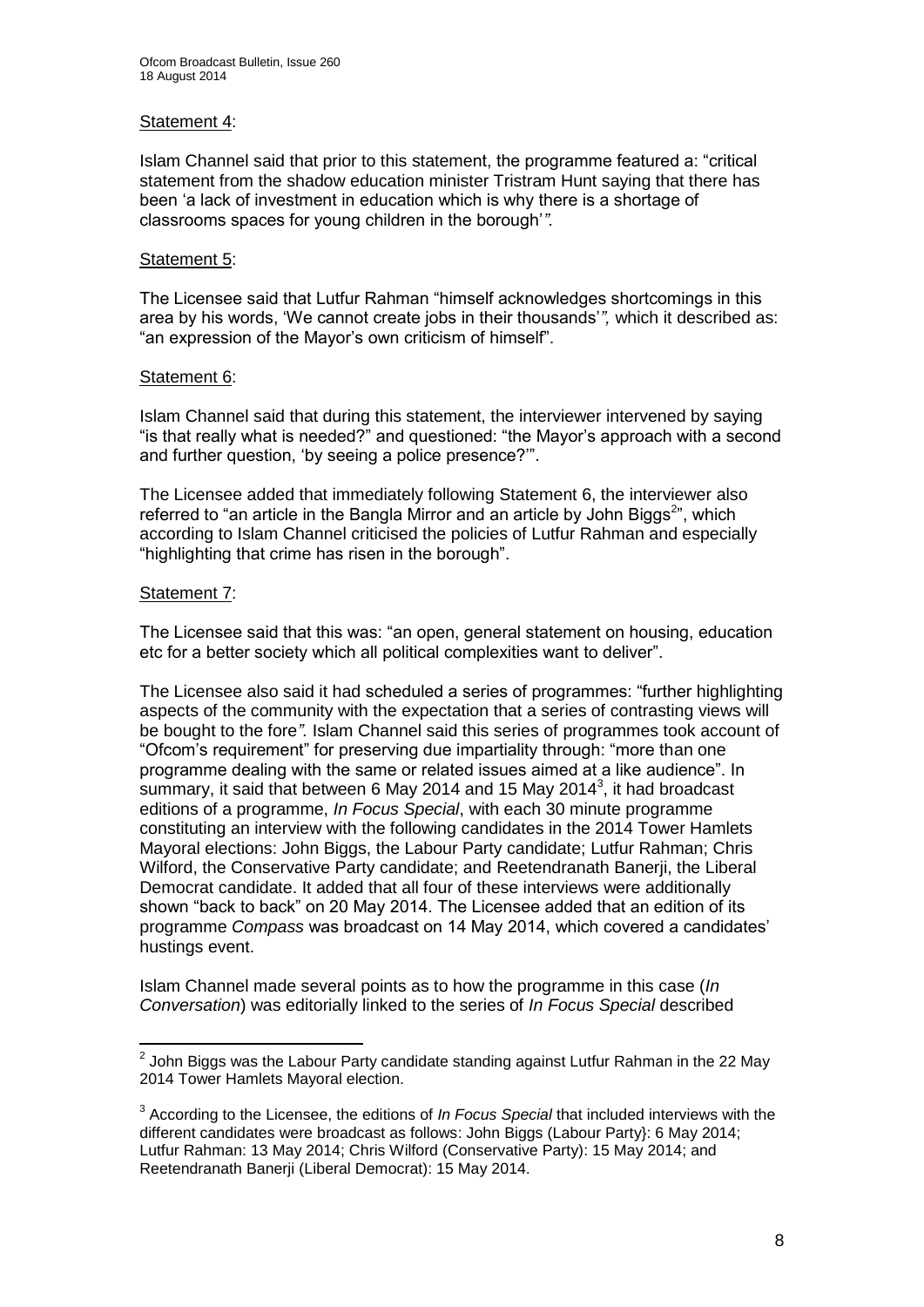above. Firstly, both programmes had: "an identical mandate because they both interview[ed] senior protagonists". Second, the *In Focus Special* series was broadcast: "within an appropriate period of broadcast after *In Conversation"*. Third, the Licensee said that: "when a decision was taken to transmit '*In Conversation'*…due consideration was given to the forthcoming Tower Hamlets Elections on 22 May 2014 and the broadcast restrictions which would come into play on 14 April 2014<sup>"4</sup>. Therefore, according to Islam Channel, the *In Focus Special* programmes "had already been scheduled as part of the channel's election programming during the period following" the programme in this case and "leading up to the elections" on 22 May 2014.

In relation to the content of the various *In Focus Special* interviews, Islam Channel said that during the interviews with the candidates of the Conservative Party, Labour Party and Liberal Democrats, these candidates were "encouraged to challenge the incumbent mayor's track record on issues" such as housing, education and employment. Specifically in relation to the edition of *In Focus Special* broadcast on 13 May 2014 in which Lutfur Rahman was interviewed, the Licensee said that: "the Mayor was subject to a separate more vigorous and robust one-to-one interview exploring the issues relating to 'political or industrial controversy and matters relating to current public policy' in greater depth sufficient to meaningfully challenge the Mayor's track record".

In summary, in relation to its representations on linked programming, Islam Channel said that as: "Air time has been given to Lutfur Rahman *In Conversation…*Islam Channel was mindful of the need to preserve impartiality. A more robust interview with Lutfur Rahman and interviews with other Mayoral candidates in *In Focus Special*  show how a considered approach was applied to due impartiality."

In conclusion, Islam Channel said that the programme in this case *"*was an inspirational programme about a Muslim man who is also a Mayor" and was duly impartial.

#### **Decision**

1

Under the Communications Act 2003 ("the Act"), Ofcom has a statutory duty to set standards for broadcast content as appear to it best calculated to secure the standards objectives, including that the special impartiality requirements set out in section 320 of the Act are complied with. This objective is reflected in Section Five of the Code.

Broadcasters are required to comply with the rules in Section Five to ensure that the impartiality requirements of the Act are complied with, including that due impartiality is preserved on matters of political or industrial controversy and matters relating to current public policy.

When applying the requirement to preserve due impartiality, Ofcom must take into account Article 10 of the European Convention on Human Rights. This provides for the broadcaster's and audience's right to freedom of expression, which encompasses the right to hold opinions and to receive and impart information and ideas without undue interference by public authority. The broadcaster's right to freedom of expression is not absolute. In carrying out its duties, Ofcom must balance the right to

 $<sup>4</sup>$  In accordance with the rules in Section Six (Elections) of the Code, the "election period" for</sup> the Tower Hamlets Mayoral election within which those rules applied commenced on 14 April 2014.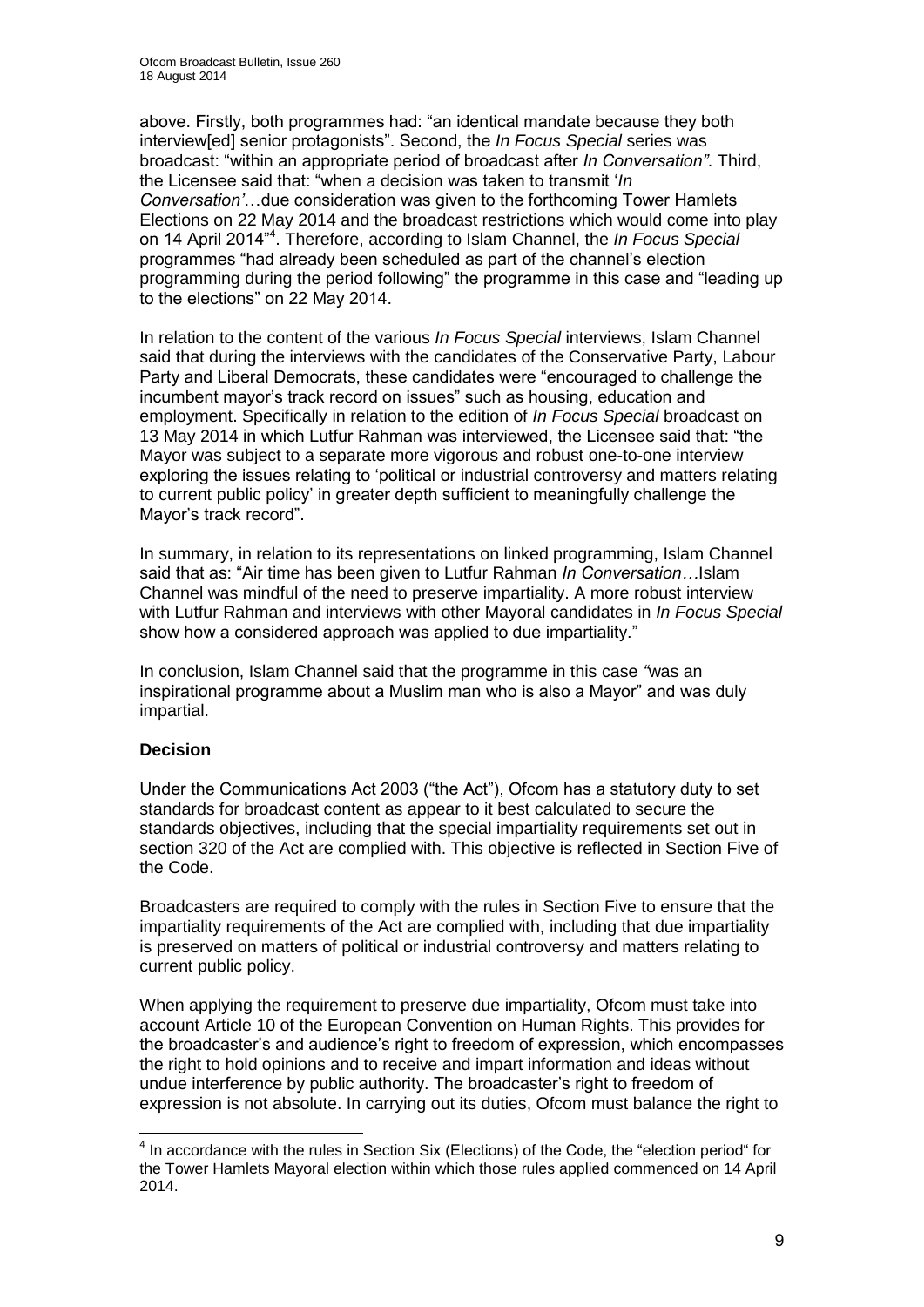freedom of expression on one hand, with the requirement in the Code to preserve "due impartiality" on matters relating to political or industrial controversy or matters relating to current public policy.

Section Five of the Code acts to limit, to some extent, freedom of expression because its application necessarily requires broadcasters to ensure that neither side of a debate relating to matters of political or industrial controversy and matters relating to current public policy is unduly favoured. Therefore, while any Ofcom licensee has the freedom to discuss any controversial subject or include particular points of view in its programming, broadcasters must always comply with the Code.

In reaching decisions concerning due impartiality, Ofcom underlines that the broadcasting of comments either criticising or supporting the policies and actions of any political organisation or elected politician is not, in itself, a breach of due impartiality. Any broadcaster may do this provided it complies with the Code.

Rule 5.5 of the Code requires that: "Due impartiality on matters of political or industrial controversy and matters relating to current public policy must be preserved on the part of any person providing a service...This may be achieved within a programme or over a series of programmes taken as a whole".

Depending on the specific circumstances of any particular case, it may be necessary to reflect alternative viewpoints in an appropriate way to ensure that Rule 5.5 is complied with. In addition, in judging whether due impartiality has been preserved in any particular case, the Code makes clear that the term "due" means adequate or appropriate to the subject matter and takes account of context. Therefore "due impartiality" does not mean an equal division of time has to be given to every view, or that every argument and every facet of the argument has to be represented. Due impartiality may be preserved in a number of ways and it is an editorial decision for the broadcaster as to how it ensures due impartiality is maintained.

Ofcom first considered whether the requirements of Section Five of the Code applied in this case: that is, whether this programmes concerned matters of political or industrial controversy or matters relating to current public policy. This programme lasted 25 minutes and featured Mr Rahman being given the opportunity to speak at length about his policies and actions since becoming the elected Mayor of Tower Hamlets in October 2010, as detailed in the Introduction. During the programme, Mr Rahman was asked by the interviewer what he and his administration had achieved since his election in a range of policy areas. In our view, this programme clearly dealt with a matter of political controversy or matters relating to current public policy, namely, the political debate surrounding the policies, actions and record of the Mayor of Tower Hamlets, Mr Rahman. We therefore considered that the rules in Section Five were engaged. Ofcom went on to assess whether the programme preserved due impartiality by, for example, containing sufficient alternative viewpoints.

In our view, this programme presented a one-sided treatment of the policies and record of Mr Rahman in his role as Mayor of Tower Hamlets. This was due to the following factors.

Firstly, in our view Mr Rahman was given numerous opportunities, as set out in the Introduction, to put forward his position on his policies and record, at length and largely uninterrupted and unchallenged. Overall the programme gave him a platform to promote himself as a local politician in Tower Hamlets. At times, including examples as identified by Islam Channel, Mr Rahman did acknowledge some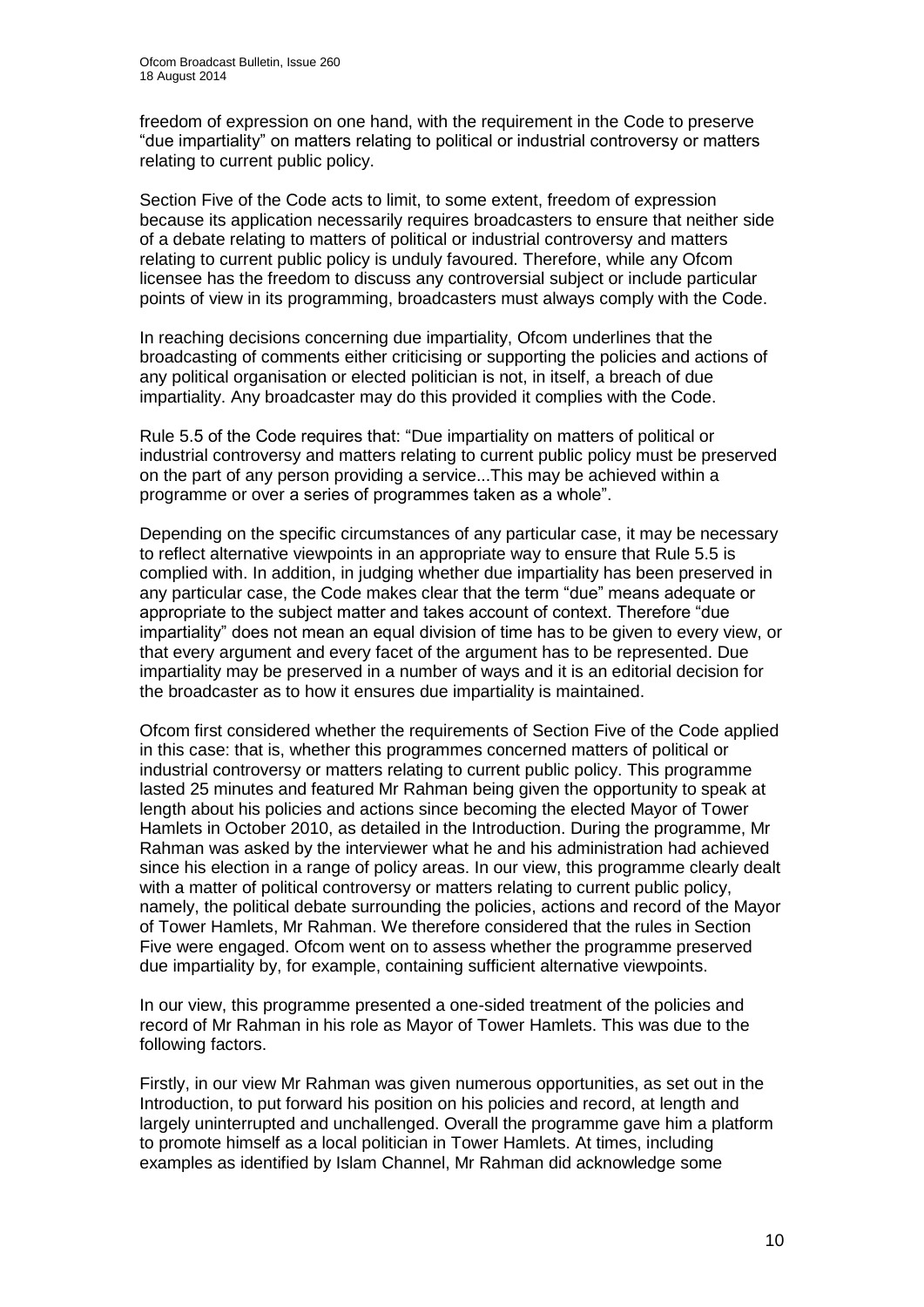practical difficulties he had faced in implementing his policies. For example, Mr Rahman used phrases such as the following:

Within Statement 1:

*"We have so many people on the waiting list, some 23,000 people on the waiting list, and many of those families are in overcrowded households."*

Within Statement 2:

"W*e are dependent on central government for finances, for our budget, so there is a limitation in what we can do".*

Within Statement 5:

*"Obviously, we cannot create jobs in thousands"*.

In our view, however, these few statements were insufficient to balance the large number of detailed statements made by Mr Rahman in which he described, in positive terms, his achievements while in office.

Second, we considered that many of the questions put by the interviewer to Lutfur Rahman were couched in terms that could be reasonably characterised as not seeking to challenge Mr Rahman. By way of illustrative example, we noted the following:

*"The first thing I want to ask you is about some of your best achievements over your tenure in office over the last few years?"*

*"Some of the priorities you did set out, housing being one of them, for instance how would you tackle things like the recent cuts in housing benefits?"*

*\*\*\*\**

*\*\*\*\**

*"Jobs, the skills match service. Can you tell me very, very briefly what that is?"*

*\*\*\*\**

*"What is your relationship like with the Labour Party now?"*

*\*\*\*\**

*"After being elected, over the last few years, what has the reception been like from the local community in Tower Hamlets towards you?"*

We considered that the large majority of the questions posed by the interviewer to Mr Rahman could not reasonably be described as challenging Mr Rahman, or as posing alternative viewpoints, on his policies and record. They simply provided him in our opinion with an opportunity to explain and promote his policies and record.

During the programme, the interviewer did pose some questions which could be seen as more critical of Mr Rahman and his polices, or as making brief reference to the viewpoints of another political party. For example, we noted the following instances of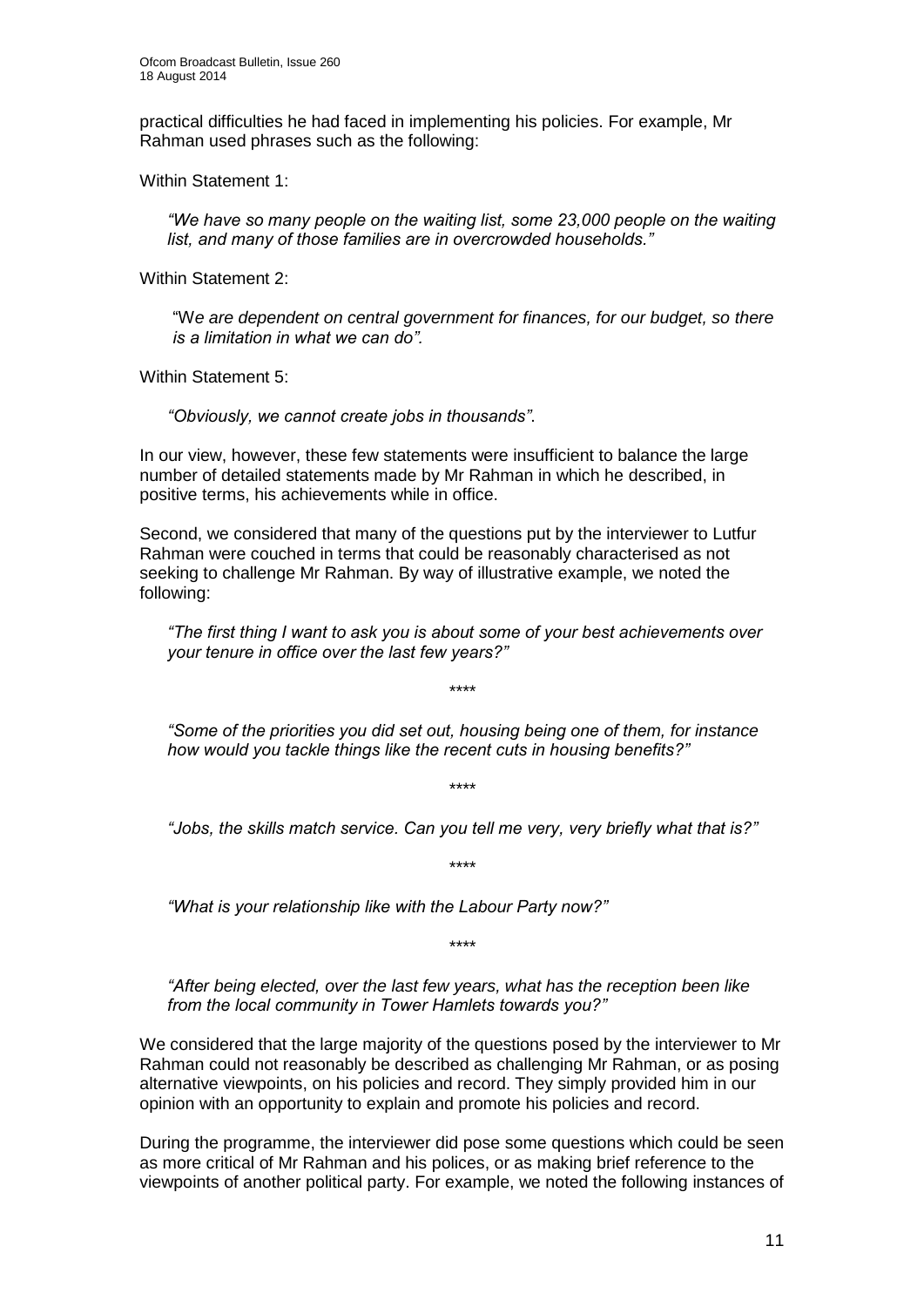more critical questions put by the interviewer to Lutfur Rahman ("LR") which were identified by the Licensee in its response to Ofcom (see underlined words in the examples below).

Immediately prior to Statement 3, there was the following exchange:

- Interviewer: *"Talking about the most vulnerable, looking at your other priorities, we've got here from your site: education. Now, we know that Tower Hamlets is a very young borough. You talk about colleges, new colleges, 31 local primary schools are also being improved. But are there enough primary schools, because we do know that there is a shortage?"*
- LR*: "Education has been a personal priority for me, it's been a passion for me. It gave me a chance in life, like it gave many of our youngsters a chance in life, who grew up in this borough. And we have to continuously make sure that we produce the best results wherever possible".*

Immediately prior to Statement 4, there was the following exchange:

- Interviewer: *"The Shadow Education Minister, Tristram Hunt, has blamed lack of investment in education as to why there's a shortage of classroom spaces for young kids in the borough?"*
- LR: "*Absolutely rubbish! Yeah? If* [Tristram Hunt] *went around to our schools, spoke to our parents, spoke to our head teachers, spoke to council staff who've worked in this council for the last 25, 30 years, who have dedicated their whole, entire life to serving the people of this borough in education, yeah, he will very much know, rather than a propaganda from a few interested and self-interested groups, he would know very well that as the local authority, we have invested over the last 10 years".*

Immediately prior to Statement 6, there was the following exchange:

- Interviewer: *"Regarding community safety, you want to see more police officers on to our streets. Is that really what's needed?"*
- LR: *"Well absolutely. We want our community to feel safe. We want our mothers to feel safe. Our elders to feel safe. We want our kids to go to school or go out in the evening…".*
- Interviewer: *"By seeing a police presence?"*
- LR: *"Well it's deterrence certainly. And I think it has shown that if there are constables on the streets, if there are people who provide safety – more of them on the street – it acts as deterrence, not only in combating crime but in terms of trying to combat the fear of crime, and being a deterrence."*

Immediately following Statement 6, there was the following exchange between the interviewer and Lutfur Rahman: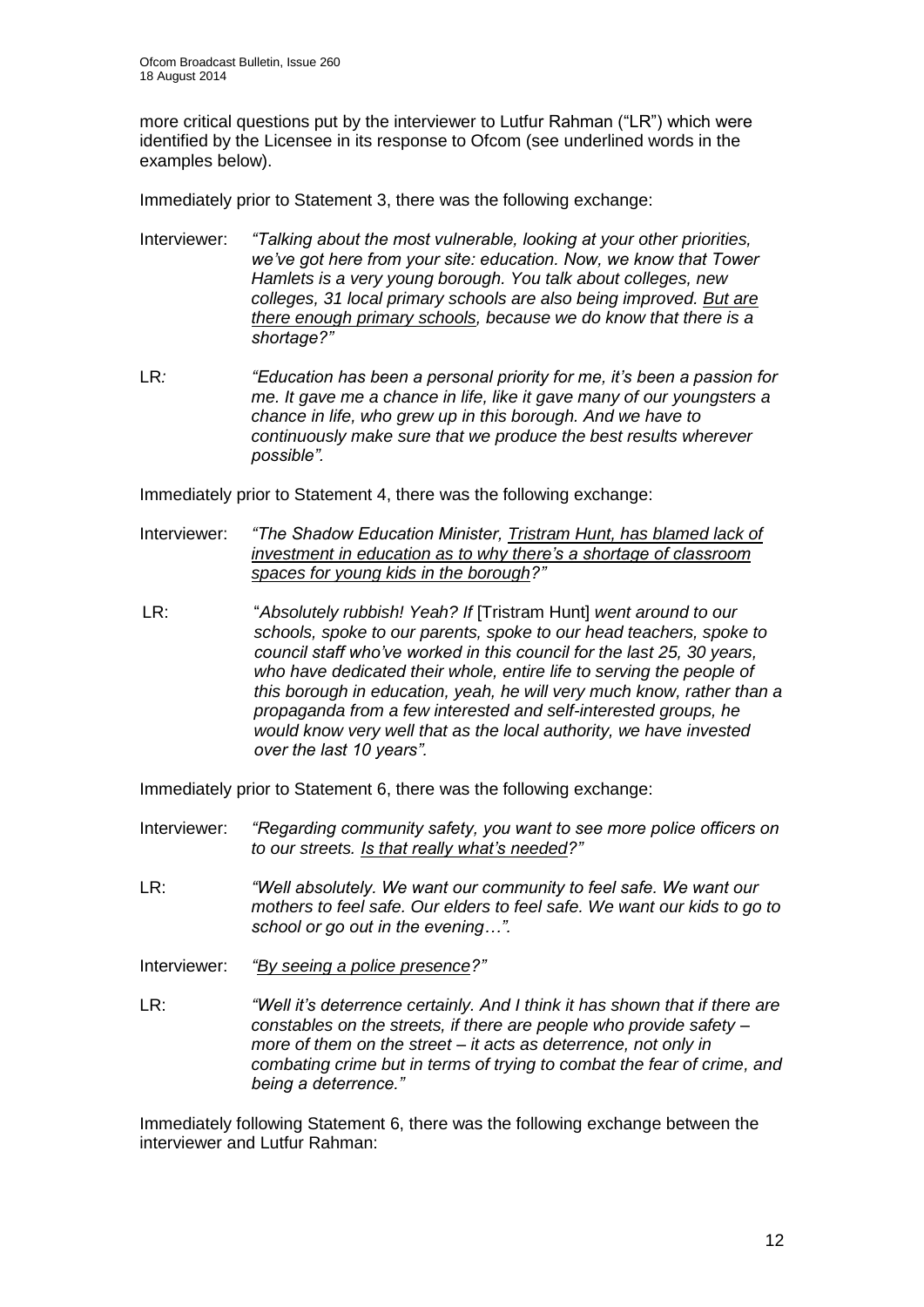- Interviewer: *"Well talking about crime, I have got this newspaper here, the Bangla Mirror, in which John Biggs<sup>5</sup> has said crime has risen 1.4%. Under the current mayor, he says, crime has gone up in Tower Hamlets. I've got the paper here. What have you got to say about that?"*
- LR: *"I find that quite astonishing because the Metropolitan Police, its own data reinforces what we've said all along that investment in the police, investment in front line services to combat crime and fear of crime has paid off. We have all along believed, and now the data has reinforced that, crime has gone down in Tower Hamlets, has gone down by some seven per cent. So the misinformation, the untrue statements that comes out from various channels, who have a vested interest in pushing this misinformation, they should listen, they should read and look at the actual statistics which clearly bears out the fact that crime has gone down in the borough".*

In addition to the above examples of critical questions identified by Islam Channel, we also noted the following example of an exchange in which, to some extent, the interviewer posed two linked questions (see underlined below) to Lutfur Rahman that could be described as being more critical of Mr Rahman:

Interviewer: *"It's been suggested that you have close links to the Islamic Forum of Europe. Why do you think your rivals focus on this, and do you think there's any relevance to that?"*

LR: *"Well, I think you should ask them that question, but what I would say to them is this: that I think the Islamic Forum of Europe is part and parcel and very important member of our community, an organisation, with any other organisation, from the Jewish community, or from the Christian community plays a very important role in the social welfare issues of our community. We want to see a better Tower Hamlets, we want to see our kids have the best opportunity".*

- Interviewer: *"This is something that's been documented in documentaries, in national newspaper articles, as well as, you know, your opposing candidates, you know, speaking about this. You know, we've heard Jim Fitzpatrick<sup>6</sup> make comments on this, a number of people. Why is there this focus?"*
- LR: *"Well, I want to say that I have worked with each and every organisation in the borough, I've worked with them, as a councillor, as a leader, as a resident. You can't ignore anyone. You must work with them. My predecessors have also worked with the IFE* [Islamic Forum for Europe]*, like they have worked with any other organisation. And we want to see a better Tower Hamlets. What I will say to those who say that I have a special link with any certain organisation is that look at my relationship, examine my relationship. My relationship is to see a better Tower Hamlets. Whoever comes along and says, 'look, we want to work with you, we want to support you in delivering for the people of Tower Hamlets', of course, I will want to work with them. So, yes, I have worked with IFE like any other organisation, and I will*

<sup>1</sup> 5 See footnote 2

 $6$  Jim Fitzpatrick is the Labour Party MP for Poplar and Limehouse.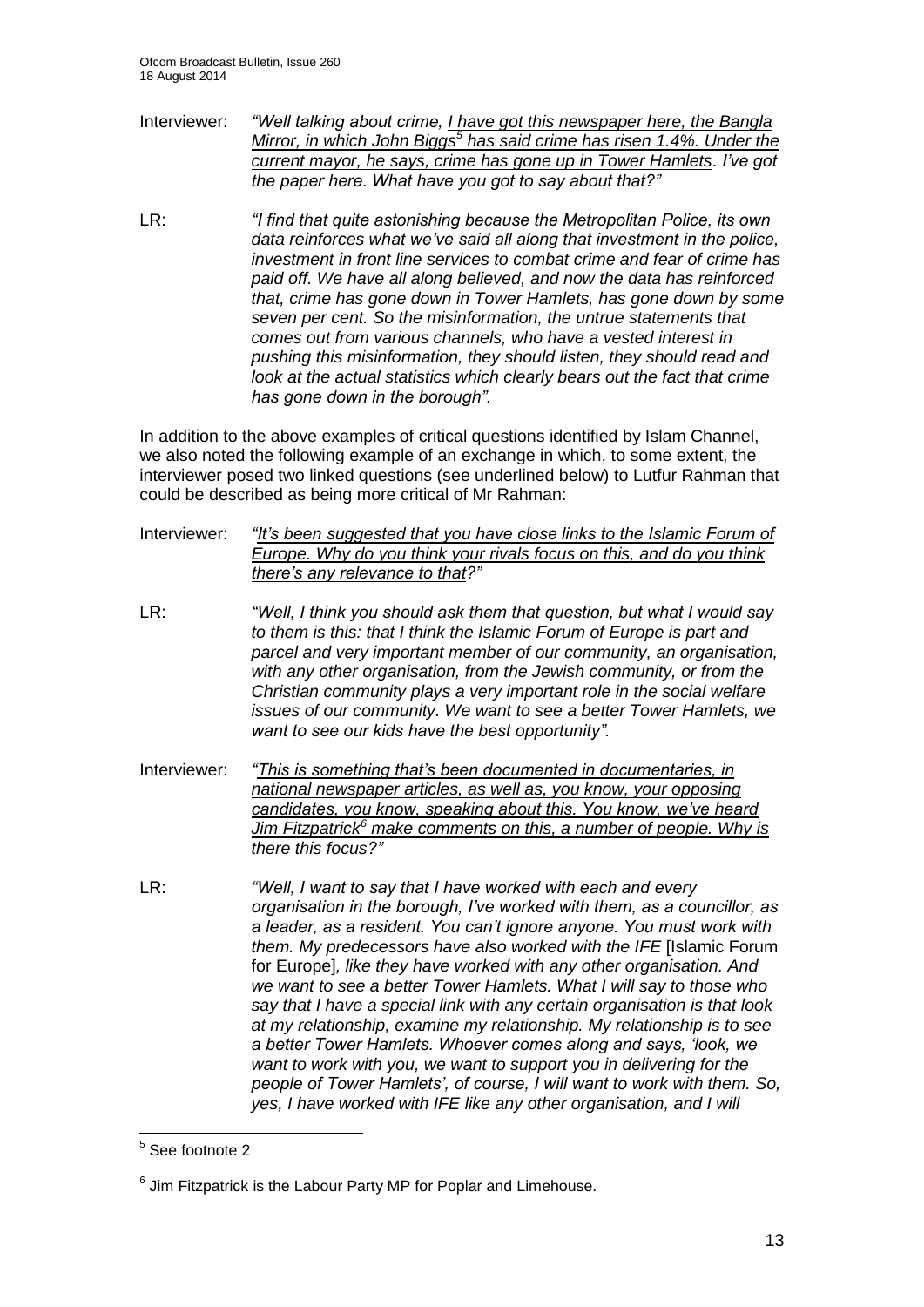#### *continue to work with the people of Tower hamlets and make Tower Hamlets a better place".*

We considered that the interviewer's questions outlined above were, to some extent, couched in a more critical tone, and on two occasions made brief references to the viewpoint on Mr Rahman and his policies of two members of the Labour Party: John Biggs, the Labour Party candidate in the 22 May 2014 Tower Hamlets Mayoral election, and the Labour Party MP, Jim Fitzpatrick. However, we did not consider the interviewer's questions were sufficient in tone, nature and number to balance the large amount of the programme in which Mr Rahman set out his position on his policies and record, at length and largely unchallenged and uninterrupted.

In reaching our Decision, we took into account the Licensee's other representations in relation to particular statements made by Lutfur Rahman within the programme. For example, the Licensee said that Statement 2 had been: "balanced by the previous statement". We noted that the question that prompted Statement 2, as well as Lutfur Rahman's words prior to Statement 2 were as follows (see underlined):

Interviewer: "*Speaking of some of the priorities you did set out, housing being one of them, for instance, how would you tackle the recent cuts in things like housing benefits?"*

LR: "*Well it's devastating. Well, I believe what the Government has done has been heartless. It affects the most vulnerable people in our community, and many of them are women, single mothers. And what we've done is tried our best to cushion our communities from the cuts from central government. Obviously, we are dependent on central government for finances, for our budget, so there is a limitation in what we can do. I'll give you one example, what we've done is the council tax benefit subsidy. Although the Government has taken it away, we've absorbed the cuts centrally, and have said we'll find the three million pounds from the council savings, from our own resources, so that we pass on the benefits to the community. As a result, can I just say, 25,000 people who are on low income have benefited. 10,000 pensioners have benefited. So, if we didn't provide that subsidy these people would have had to find that money from their own pockets to pay the council tax".*

We considered that the wording underlined, which related to UK Government policy, could not reasonably be said to have provided balance to Statement 2 in which Lutfur Rahman, as elsewhere in the programme, was able to set and promote details of his particular policies

Islam Channel also said that Statement 7 was an: "an open, general statement on housing, education etc for a better society which all political complexities want to deliver". We disagreed. Rather than being a "general statement on housing, education etc" Lutfur Rahman made a specific reference to, for example, having: "*delivered three and a half thousand new homes, most of them social affordable homes, family-sized homes for our borough".* We therefore considered that this statement clearly related to specific policy achievements of Lutfur Rahman's administration in Tower Hamlets.

We also took account of the Licensee's other representations in this case.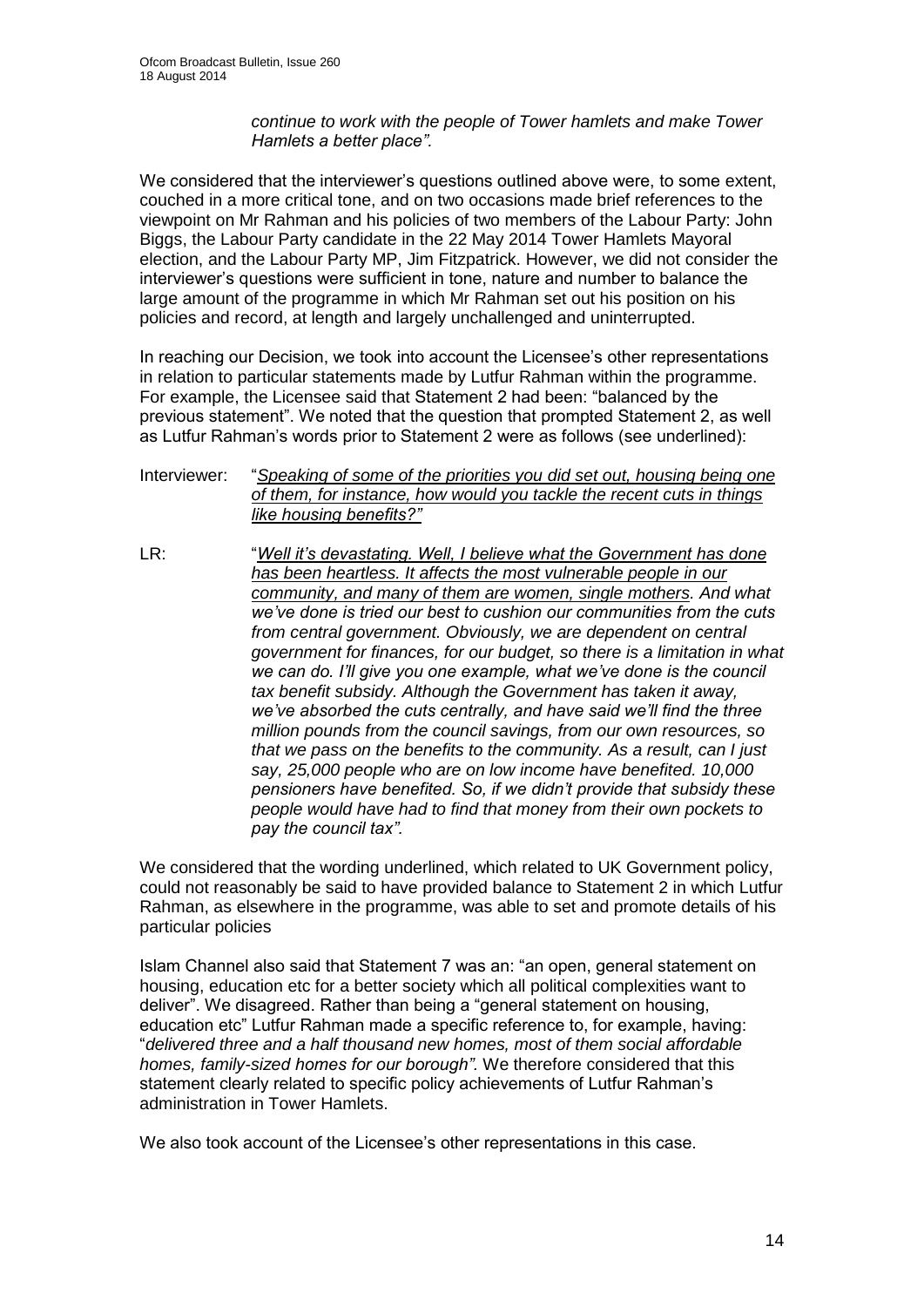Firstly, we noted that Islam Channel said that: it produces programmes from "an Islamic perspective"; Lutfur Rahman's role as an elected Muslim Mayor "is an important milestone"; and that its audience: "expects a success story such as that of Lutfur Rahman's story is showcased as an example of achievement, role model and what can be achieved through the democratic process". Ofcom recognises that, in line with likely audience expectations, a channel serving the UK Islamic community would want to broadcast programming featuring the first directly elected Muslim Mayor in the UK. However, these factors did not obviate the need to preserve due impartiality in doing so.

Second, the Licensee said that the *In Conversation* series: "explores the biography of the person with his/her achievements and shortcomings". It added that this particular edition of the series was an interview with Lutfur Rahman: "as a resident of the borough [i.e. Tower Hamlets] who benefited from the resources in the borough and utilized them to the maximum to become a Mayor from a borough council[l]or and lawyer". Ofcom underlines that broadcasters are free to broadcast programmes that focus on the biographical and non-political background to politicians' lives. However, depending on the details of what is discussed in a particular case, it may be necessary to reflect alternative viewpoints as appropriate. In this case, we noted that this programme did focus in part on some biographical and non-political aspects of Lutfur Rahman's life. As such, these parts of the programme were not dealing with politically controversial matters. However, in our view, the large majority of this programme was dealing with a matter of political controversy and a matter relating to current public policy - namely, the political debate surrounding the policies, record and actions of the Mayor of Tower Hamlets, Mr Rahman. Therefore, Section Five had to be complied with.

Third, the Licensee made a number of points in relation how it said it had preserved due impartiality over a series of programmes taken as a whole (i.e. more than one programme in the same service, editorially linked, dealing with the same or related issues within an appropriate period and aimed at a like audience). In relation to this point, we considered that a key contextual factor in this case was that this programme was broadcast less than three months before the Mayoral election for Tower Hamlets on 22 May 2014. Therefore, even though the rules in Section Six  $(elections)^7$  of the Code did not apply, Ofcom would expect any licensee in such circumstances to take into account that it was broadcasting an interview with a candidate in an important and controversial mayoral election in relatively close proximity to the commencement of the election period for that poll.

We also noted that the Licensee said it had scheduled a series of programmes: "further highlighting aspects of the community with the expectation that a series of contrasting views will be bought to the fore*".* Islam Channel said that because: "Air time has been given to Lutfur Rahman *In Conversation…*Islam Channel was mindful of the need to preserve impartiality". Therefore, it said that it broadcast "A more robust interview with Lutfur Rahman" as well as interviews with three other candidates<sup>8</sup> in the 2014 Tower Hamlets Mayoral election. We noted these four interviews were broadcast during the election period for that election, in the period 6 May 2014 to 20 May 2014, and that Islam Channel broadcast a candidates' hustings event in relation to the Tower Hamlets Mayoral election, on 14 May 2014.

<sup>1</sup>  $<sup>7</sup>$  In relation to the 22 May 2014 Tower Hamlets Mayoral election, the rules in Section Six</sup> came into force on 14 April 2014.

<sup>&</sup>lt;sup>8</sup> See footnote 3.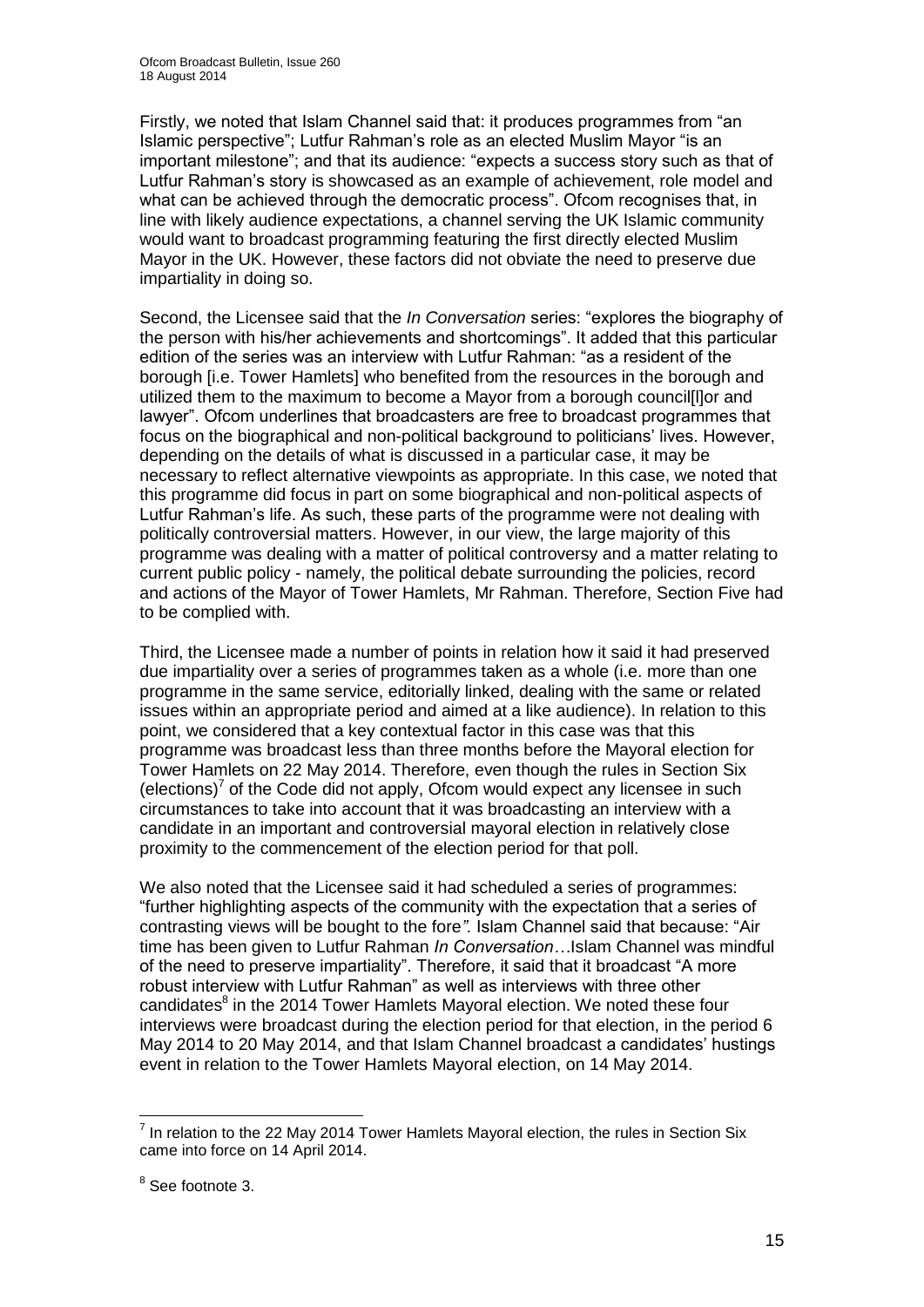We also took account of the various arguments made by Islam Channel as to how, in its view, the programme in this case (*In Conversation*) was editorially linked to the series of *In Focus Special* described above. For example, the Licensee said that "when a decision was taken to transmit '*In Conversation'*…due consideration was given to the forthcoming Tower Hamlets Elections on 22 May 2014". It said that the *In Focus Special* programmes transmitted in May 2014 were broadcast "within an appropriate period" of the original programme in this case, on 6 March 2014.

Ofcom considered however (contrary to the Licensee) that the various editions of *In Focus Special* did not fulfil the definition of a "series of programmes taken as whole"<sup>9</sup> in relation to Rule 5.5 of the Code. This is because the *In Focus Special* programmes were broadcast a full two months after the programme in this case, a period of time which we did not consider to be an "appropriate period" in the context of Rule 5.5. In addition, the Licensee did not provide any evidence as to how, consistent with Rule  $5.6^{10}$  of the Code, it had ensured that the original 6 March 2014 programme in this case was clearly signalled to the audience as being editorially linked (for the purposes of Rule 5.5) with the editions of *In Focus Special* broadcast two months later. Therefore, we considered that, the broadcaster had not reflected alternative views on the political debate surrounding the policies and actions of Lutfur Rahman in any series of programmes taken as whole (i.e. more than one programme in the same service, editorially linked, dealing with the same or related issues within an appropriate period and aimed at a like audience).

For all the reasons above, Ofcom concluded that Islam Channel failed to preserve due impartiality as required by Section Five of the Code. This programme therefore breached Rule 5.5 of the Code.

#### **Breach of Rule 5.5**

1

 $9$  The Code defines "series of programmes taken as a whole" as: "more than one programme in the same service, editorially linked, dealing with the same or related issues within an appropriate period and aimed at a like audience".

 $10$  Rule 5.6 states: "The broadcast of editorially linked programmes dealing with the same subject matter (as part of a series in which the broadcaster aims to achieve due impartiality) should normally be made clear to the audience on air".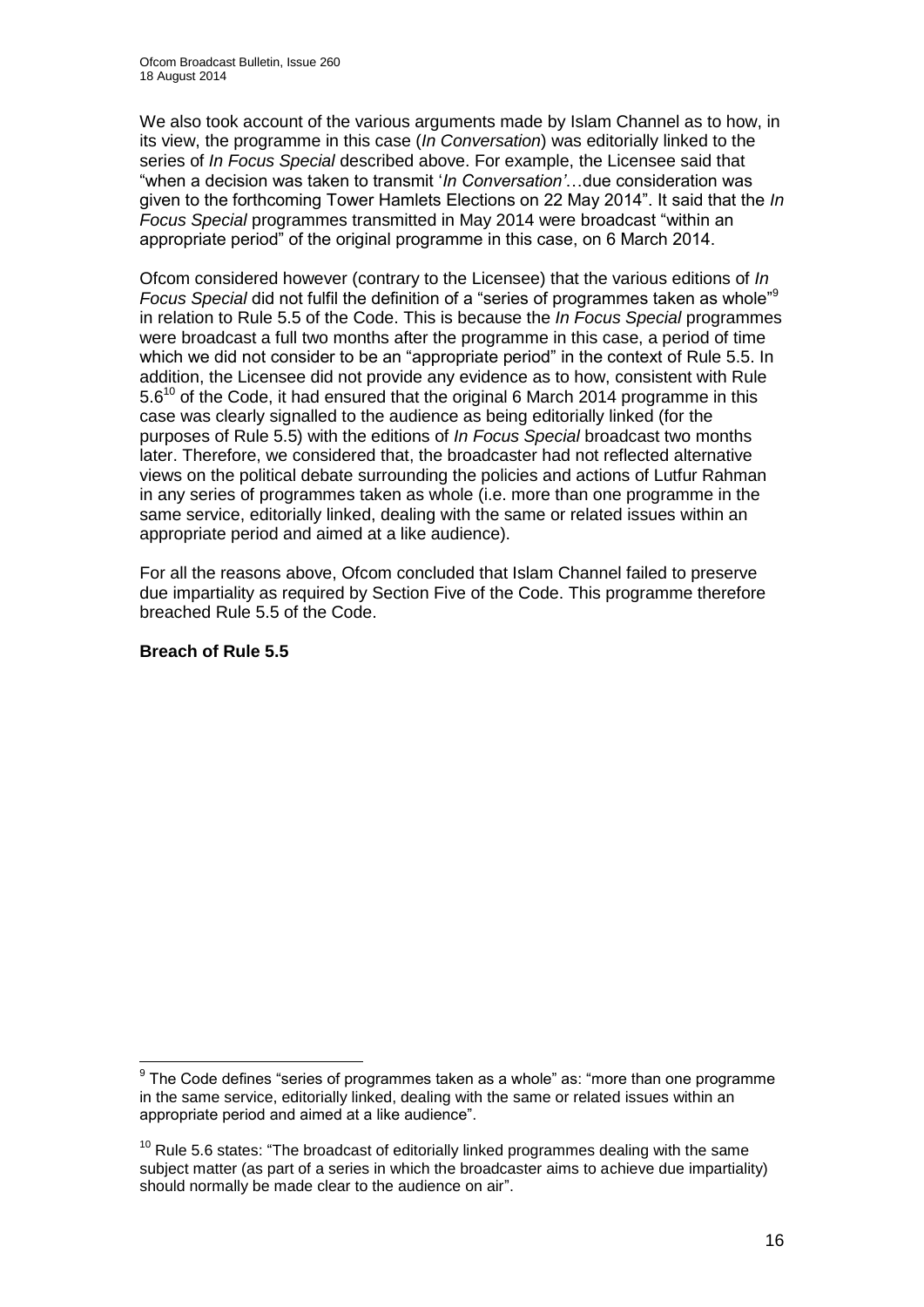# **In Breach**

**Hostel 2 (trailer)** *PRO4, 28 March 2014, 16:00* **Behind Enemy Lines 2 (trailer)** *PRO4, 28 April 2014, 12:45*

#### **Introduction**

PRO4 is a general entertainment channel licensed by Ofcom for transmission in Europe and broadcasting in Hungarian. The licence is held by CEE Broadcasting Limited ("the Licensee").

Ofcom was alerted by a complaint to scenes of violence in trailers broadcast in the daytime for the films *Hostel 2* and *Behind Enemy Lines 2*.

The trailer for *Hostel 2* was broadcast around 16:00 on Friday 28 March, during an advertising break in the sitcom *Banánhéj*. Rated '18' by the BBFC, *Hostel 2* is a horror film about backpackers being tortured for sport, and includes very strong scenes of violence, torture and bloodshed. The trailer was approximately 30 seconds in duration and showed a fast-paced montage of clips from the film suggestive of these themes, including images of a woman being grabbed and with a bag thrown over her head, a woman gagged hanging upside down, women bound and gagged, a scythe and angle grinder being wielded, scenes of blood on walls and dripping on a candle, bloodied faces, and with accompanying audio of women screaming in fear.

The trailer for *Behind Enemy Lines 2* was broadcast around 12:45 on Monday 28 April and ran for approximately 30 seconds. The film is rated '15' by the BBFC and is an action thriller about Navy Seals fighting to survive after an aborted mission leaves them stranded. The trailer included a montage of scenes of warfare and a brief torture scene depicting one of the characters being held captive, under interrogation, with a large nail being driven into his hand by a blow from a hammer. In the accompanying audio, viewers heard the hammer strike and the soldier's cry of pain.

Ofcom considered that the material warranted investigation under the following Code rule:

Rule 1.3: "Children must...be protected by appropriate scheduling from material that is unsuitable for them."

We therefore requested comments from the Licensee as to how this material complied with this rule.

#### **Response**

The Licensee said that PRO4 is a channel targeted at men aged over eighteen. The channel predominantly broadcasts films in the genres of thriller, action and war. It said the channel is not intended to appeal to a younger audience and that audience viewing figures indicate it does not attract children. It also said that for the first five months of 2014, the average share for the channel in the age group 4-17 was 3.77%.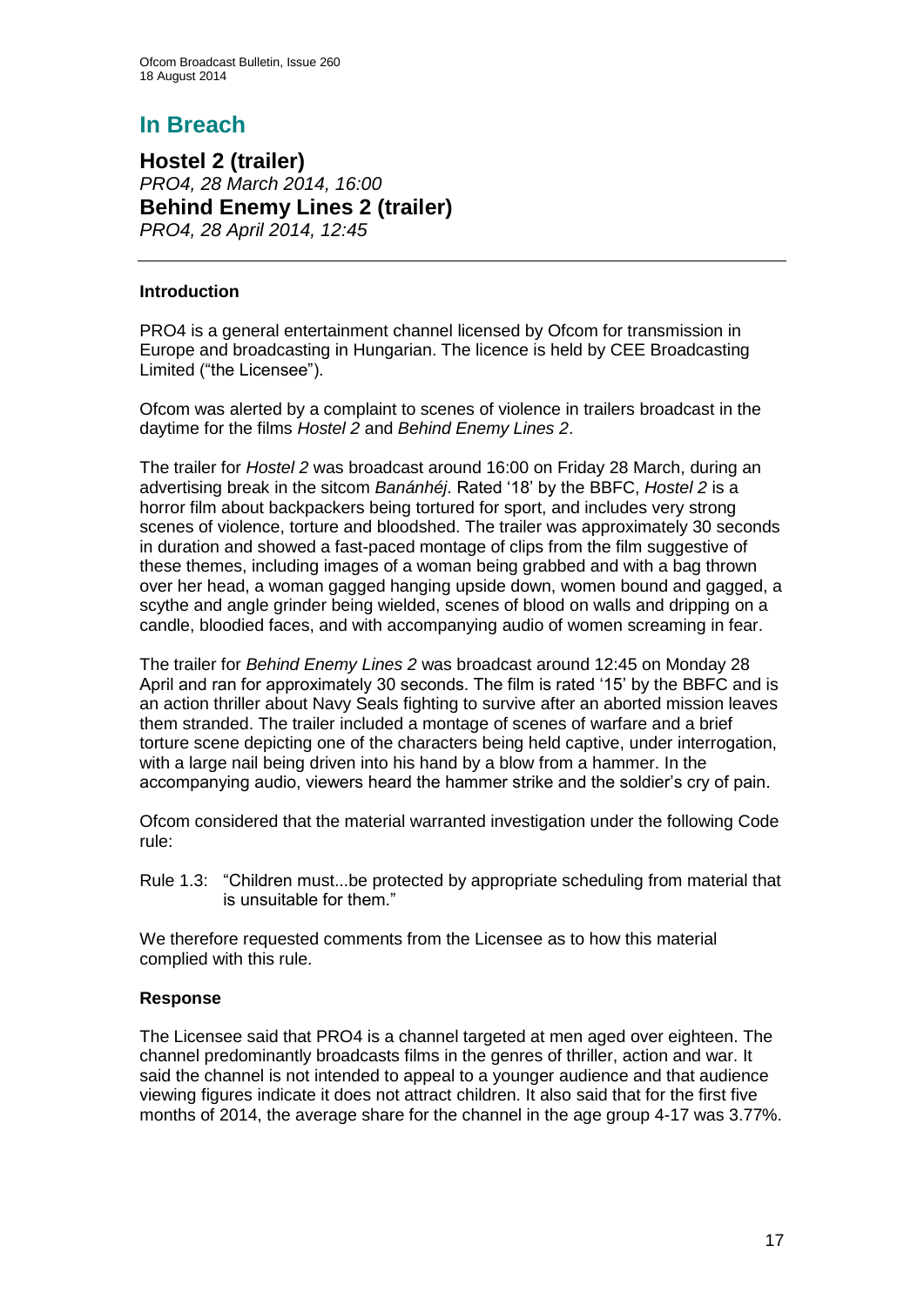#### *Hostel 2* (trailer)

The Licensee said that audience viewing figures recorded no children in the audience when the trailer was broadcast, therefore it did not believe that any children actually saw the trailer. Nonetheless, it accepted the trailer was too violent for scheduling before the watershed. It said that its staff had been reminded that the scheduling of trailers requires special care, as the content of a particular film may mean any trailer promoting it "may not be appropriate for scheduling across the entire broadcast day."

#### *Behind Enemy Lines 2* (trailer)

The Licensee considered that the trailer was appropriately scheduled.

It said that the trailer was broadcast at 12:45 during the school term time. It also said that viewing figures indicated no children were in the audience when the trailer was broadcast.

It did not consider that the contents of the trailer, broadcast during a crime show, were likely to cause offence to the target audience for PRO4, as detailed above.

The Licensee added that as this was a trailer, it was not possible for it to be accompanied by an audience warning.

Given the above, the Licensee did not consider the trailer breached Rule 1.3 of the Code.

#### **Decision**

1

Under the Communications Act 2003, Ofcom has a statutory duty to set standards for broadcast content as appear to it best calculated to secure the standards objectives, including that "persons under the age of eighteen are protected".

This duty is reflected in Section One of the Code. Broadcasters are required to comply with the rules in Section One of the Code to ensure that children are protected.

Ofcom takes into account that Article 10 of the European Convention on Human Rights, as incorporated in the Human Rights Act 1998, provides for the right of freedom of expression, including the right to receive and impart information and ideas without interference by public authority. Ofcom must balance this right with its duties to ensure that under-eighteens are protected from material that is unsuitable for them.

Rule 1.3 states that children must be protected by appropriate scheduling from material that is unsuitable for them. Appropriate scheduling is assessed by reference to factors such as the time of broadcast, the nature of the channel, and the availability of children to view, taking into account whether the broadcast is at weekends or during school holiday periods.

Ofcom has issued guidance in relation to Rule 1.3 which includes advice on the scheduling of trailers<sup>1</sup>. In this guidance we emphasised the importance of ensuring that "trailers for post-watershed content scheduled pre-watershed include only

<sup>&</sup>lt;sup>1</sup> See: [http://stakeholders.ofcom.org.uk/binaries/broadcast/guidance/831193/watershed-on](http://stakeholders.ofcom.org.uk/binaries/broadcast/guidance/831193/watershed-on-tv.pdf)[tv.pdf](http://stakeholders.ofcom.org.uk/binaries/broadcast/guidance/831193/watershed-on-tv.pdf)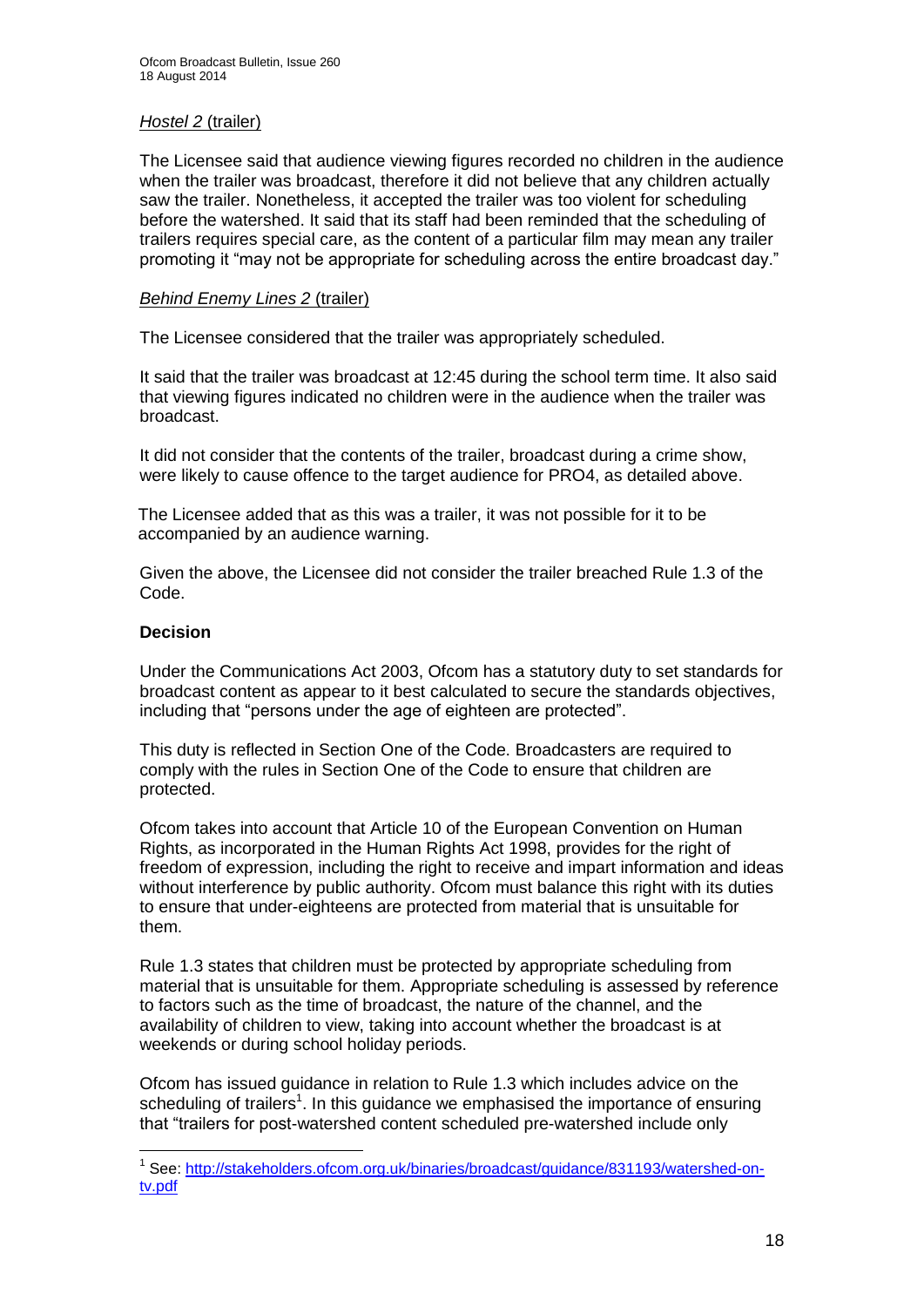content that is appropriate for a pre-watershed audience". This is particularly important because viewers come across trailers unawares and broadcasters are unable to provide any context or warning to viewers in advance about the material they are about to see.

Ofcom first assessed whether these trailers contained material unsuitable for children.

We considered that the cumulative effect of the images in the *Hostel 2* trailer (as set out in the Introduction) clearly conveyed a level of violence and themes of an adult nature which were unsuitable for child viewers.

While the violence in the trailer for *Behind Enemy Lines 2* was limited to one brief act, Ofcom noted that this conveyed a strong image of a nail being driven into a man's hand by a hammer. On balance we considered that this image was not suitable for child viewers. This meant that both trailers required careful scheduling to comply with the Code.

Ofcom then went on to consider whether children had been protected by appropriate scheduling. The trailers for *Hostel 2* and *Behind Enemy Lines 2* were broadcast before the watershed on a Friday at 16:00 and a Monday at 12:45, respectively. We accepted that the adjacent programmes, and the channel generally, are not targeted or likely to attract many child viewers. However, we noted that the Licensee had provided evidence which demonstrated that some children aged 4-17, albeit a small share, had watched the channel in 2014. We also noted that these trailers – particularly the *Hostel 2* trailer – were broadcast at times when children were available to view. Ofcom did not consider that the broadcast of this material at these times of the day would be in line with the likely expectations of viewers generally, and in particular those of parents.

For these reasons, this content was not appropriately scheduled to protect children and Rule 1.3 was breached on both occasions.

#### **Breaches of Rules 1.3**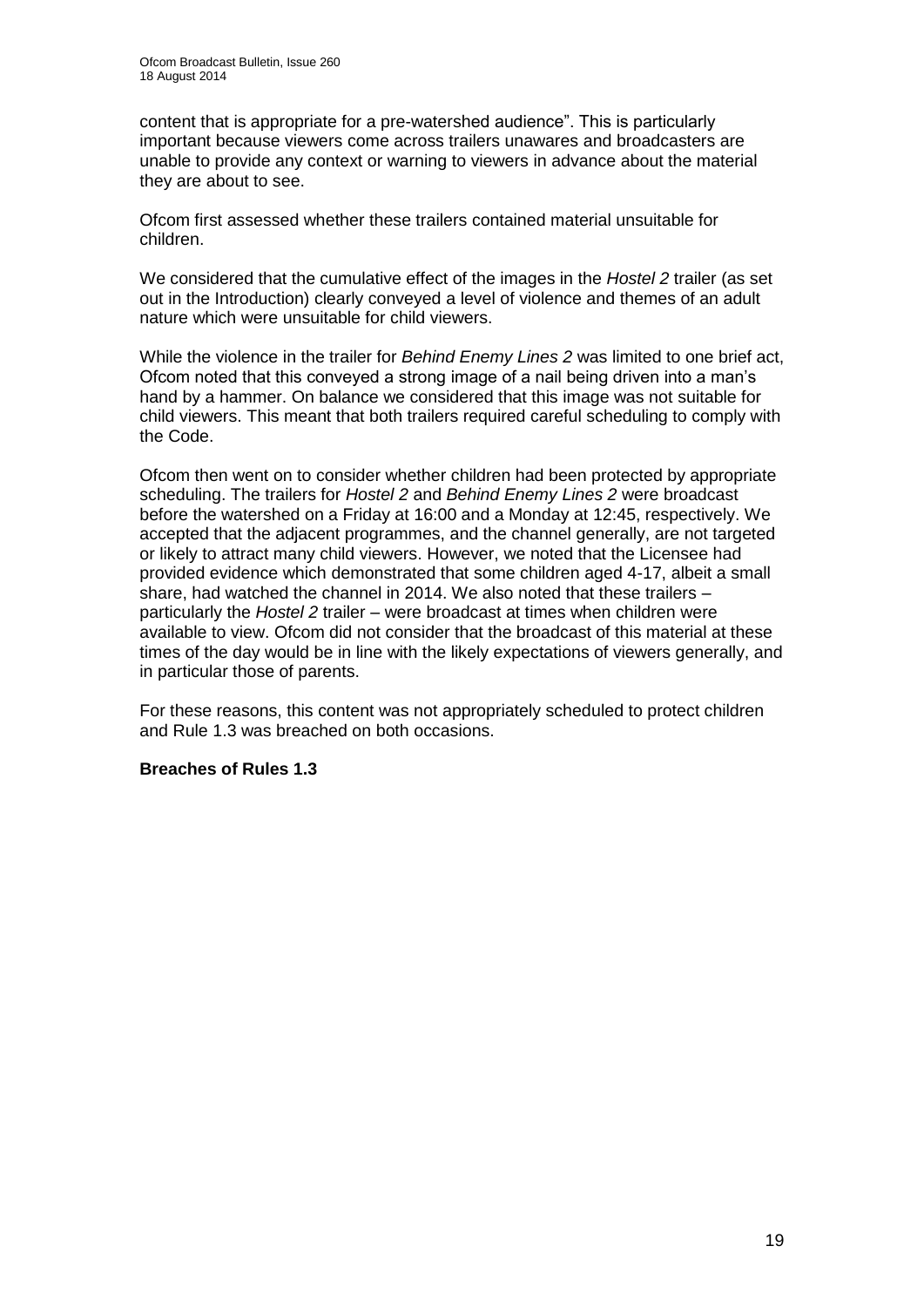# **In Breach**

**Adam's Apples** *ABN TV, 16 May 2014, 13:00*

#### **Introduction**

ABN TV is a digital satellite channel aimed at the African-Caribbean community that broadcasts programming across a range of genres including drama and documentary. The licence for ABN TV is held by Allied Broadcasting Network Limited ("ABN" or "the Licensee").

*Adam's Apples* was a 10-part drama series about the lives of four Ghanaian women. Each episode was approximately two hours in duration and the episode broadcast on 16 May 2014 was the fourth in the series. A complainant alerted Ofcom to the inclusion of offensive language in the programme, which the complainant considered unsuitable for the time of broadcast.

Ofcom assessed the programme and noted the following statement during the programme:

*"…and you know what…he is such a good actor. He even fucked you and pretended to like it".*

Ofcom considered that the material raised issues warranting investigation under Rule 1.14 of the Code, which states:

"The most offensive language must not be broadcast before the watershed…".

We therefore requested comments from ABN as to how the material complied with this rule.

#### **Response**

ABN apologised "without reservation" and accepted that the programme was in breach of the Code.

The Licensee explained to Ofcom that the personnel and procedures it has in place to ensure compliance with the Code "failed on this occasion" and following the broadcast it had carried out an internal investigation. ABN said that this investigation had established that although several explicit sexual scenes had been removed from the programme, due to human error, "some offensive material […] had not been properly edited". Following this investigation, ABN said that the staff member concerned had been formally cautioned.

The Licensee also provided details about improvements it had made to its compliance procedures following this broadcast of *Adam's Apples* including that an additional member of staff would view and, when necessary, edit content before it goes to air. In addition, the Head of Production would ensure that the: "content for each day is checked thoroughly". ABN also said it was in the process of: "implementing a BBFC [British Broad of Film Classification] type system categorising all of our content in regards to films and programmes".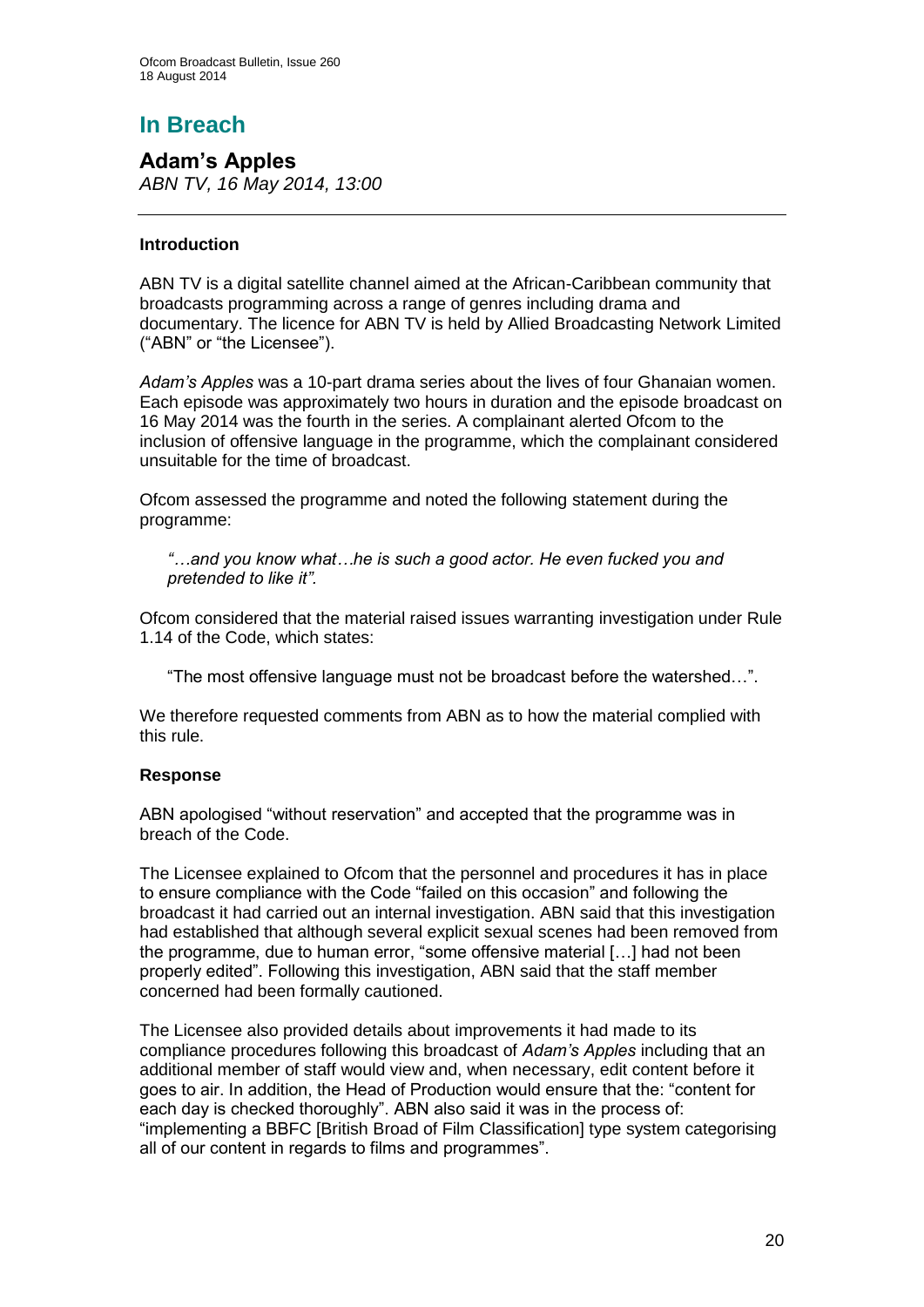#### **Decision**

Under the Communications Act 2003, Ofcom has a duty to set standards for broadcast content as appear to it best calculated to secure the standards objectives, including that "persons under the age of eighteen are protected". This objective is reflected in Section One of the Code.

Rule 1.14 states that the most offensive language must not be broadcast on television before the watershed. Ofcom's research on offensive language<sup>1</sup> notes that the word "fuck" and other variations of this word are considered by audiences to be amongst the most offensive language.

In this case, the broadcast of the word "fuck" was a clear use of the most offensive language being broadcast before the watershed. This material therefore breached Rule 1.14.

Ofcom welcomes the actions taken by the Licensee to improve its compliance procedures, since it became aware of the transmission of the most offensive language in this case.

**Breach of Rule 1.14**

<sup>1</sup> <sup>1</sup> <http://stakeholders.ofcom.org.uk/binaries/research/tv-research/offensive-lang.pdf>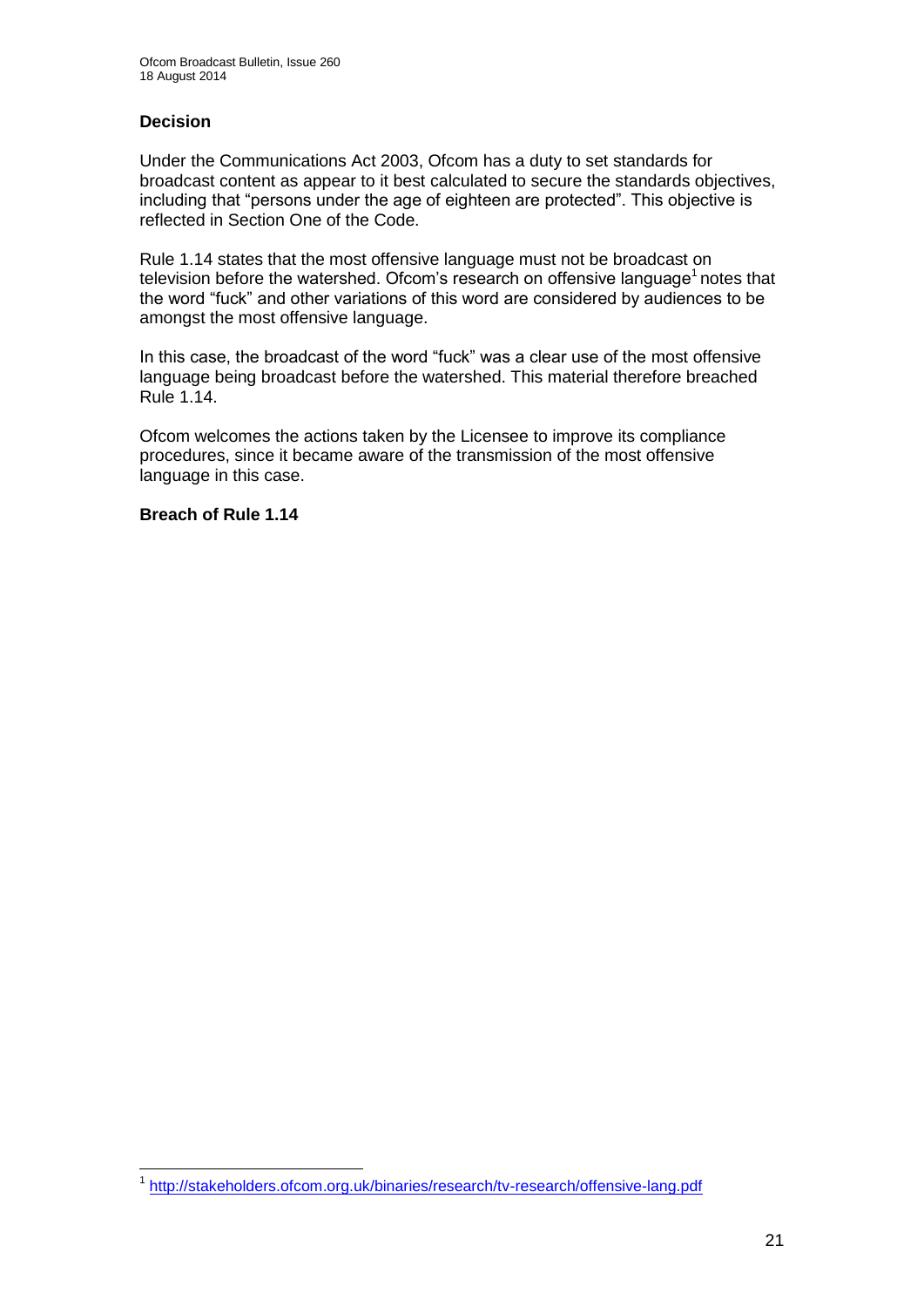# **Advertising Scheduling cases**

## **In Breach**

## **Advertising minutage**

*Discovery Channel (Slovenia), 30 November to 20 December 2013, various times*

#### **Introduction**

Discovery Channel (Slovenia) is a general entertainment channel licensed by Ofcom for transmission in Europe. The licence is held by Discovery Communications Europe Limited ("Discovery" or "the Licensee").

Rule 4 of the Code on the Scheduling of Television Advertising ("COSTA") states:

"time devoted to television advertising and teleshopping spots on any channel in any one hour must not exceed 12 minutes".

Ofcom was alerted to eight instances on Discovery Channel (Slovenia) between 30 November and 20 December 2013 where the amount of advertising in a single clock hour exceeded the permitted allowance by between 28 and 56 seconds respectively, totalling 260 seconds.

Ofcom considered these instances raised issues warranting investigation under Rule 4 of COSTA and therefore sought comments from the Licensee with regard to this rule.

#### **Response**

The Licensee explained that Discovery Channel is broadcast in multiple territories and therefore includes a mix of international and local advertising. It said that "cue tones" mark the period of time allocated to local advertising or promotions and are used as a guide to populate advertising. It explained that cue tones do not necessarily take up the whole break, and content within cue tones may include commercial advertising and programme promotions.

Discovery said that there may also be time allocated outside cue tones, but within scheduled breaks, to insert other content intended to transmit across all feeds, such as international advertising. The Licensee explained that, historically, its international advertising had been limited, and as advertising minutage within cue tones had generally been well below 12 minutes, the insertion of international advertising outside cue tones would not necessarily have exceeded 12 minutes.

Discovery said that for these overruns some international advertising was inserted outside of cue tones following an incorrect booking request, which resulted in its not being counted towards the advertising minutage allowance and resulting in overruns.

The Licensee said that to ensure that there was no recurrence of this situation: international advertising would only be played within cue tones, and have a strict time allocation limit; additional regional compliance training had been arranged; and additional system checks would highlight potential issues.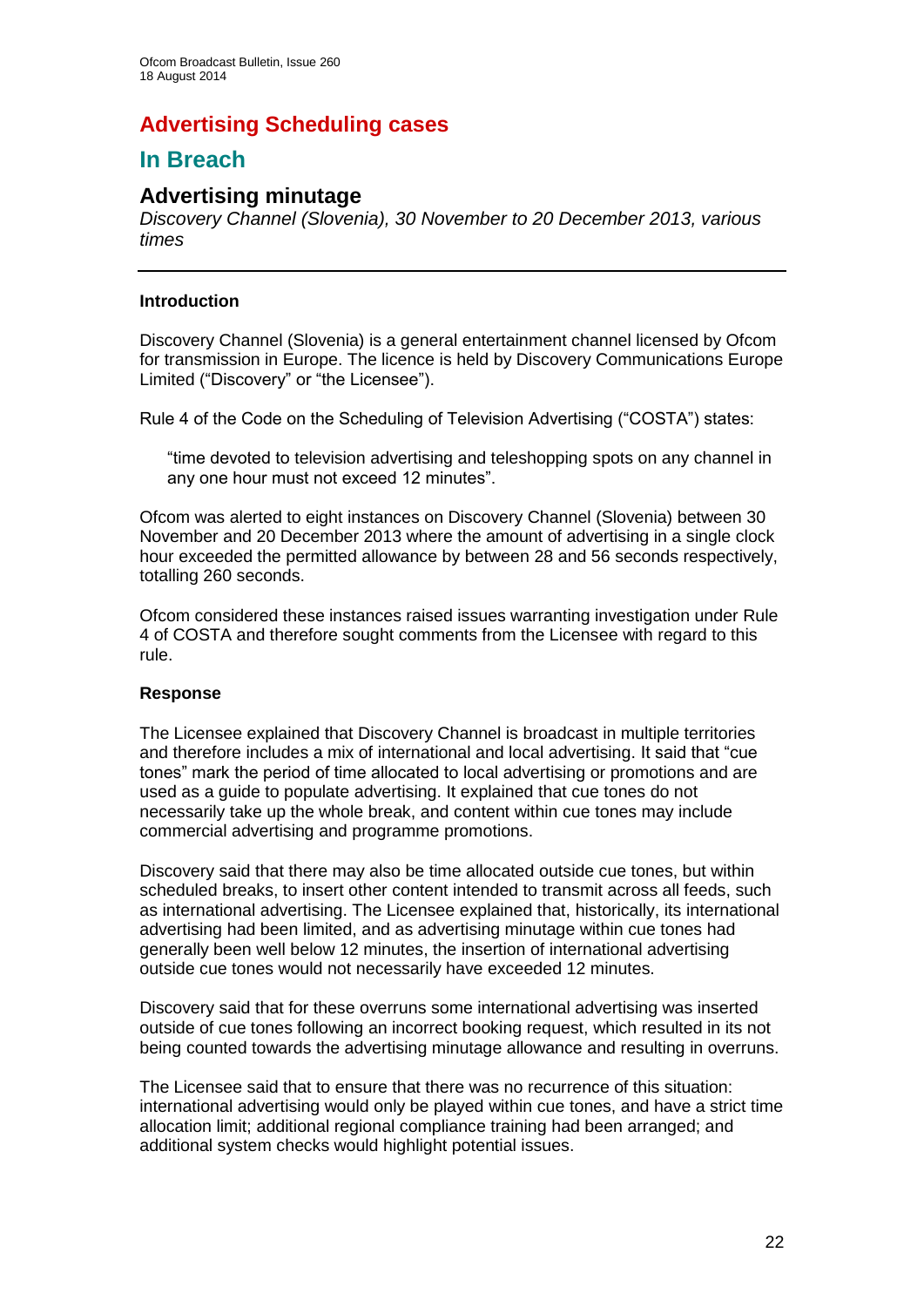Discovery added that to make up for the overruns, it had also reduced advertising by a total of 260 seconds across three clock hours on 29 and 30 May 2014.

#### **Decision**

Under the Communications Act 2003, Ofcom has a statutory duty to set standards for broadcast content which it considers are best calculated to secure a number of standards objectives. One of these objectives is that "the international obligations of the United Kingdom with respect to advertising included in television and radio services are complied with".

Articles 20 and 23 of the EU Audiovisual Media Services (AVMS) Directive set out strict limits on the amount and scheduling of television advertising. Ofcom has transposed these requirements by means of key rules in COSTA. Ofcom undertakes routine monitoring of all of its licensees' compliance with COSTA.

In this case, the amount of advertising broadcast by Discovery Channel (Slovenia) within eight clock hours exceeded the permitted allowance. Ofcom is therefore recording a breach of Rule 4 of COSTA in each case.

We welcome the Licensee's decision to reduce its advertising to compensate for the overruns. Nevertheless, Ofcom will continue to monitor the Licensee's compliance with COSTA. Should similar compliance issues arise, Ofcom may consider further regulatory action.

#### **Breaches of Rule 4 of COSTA**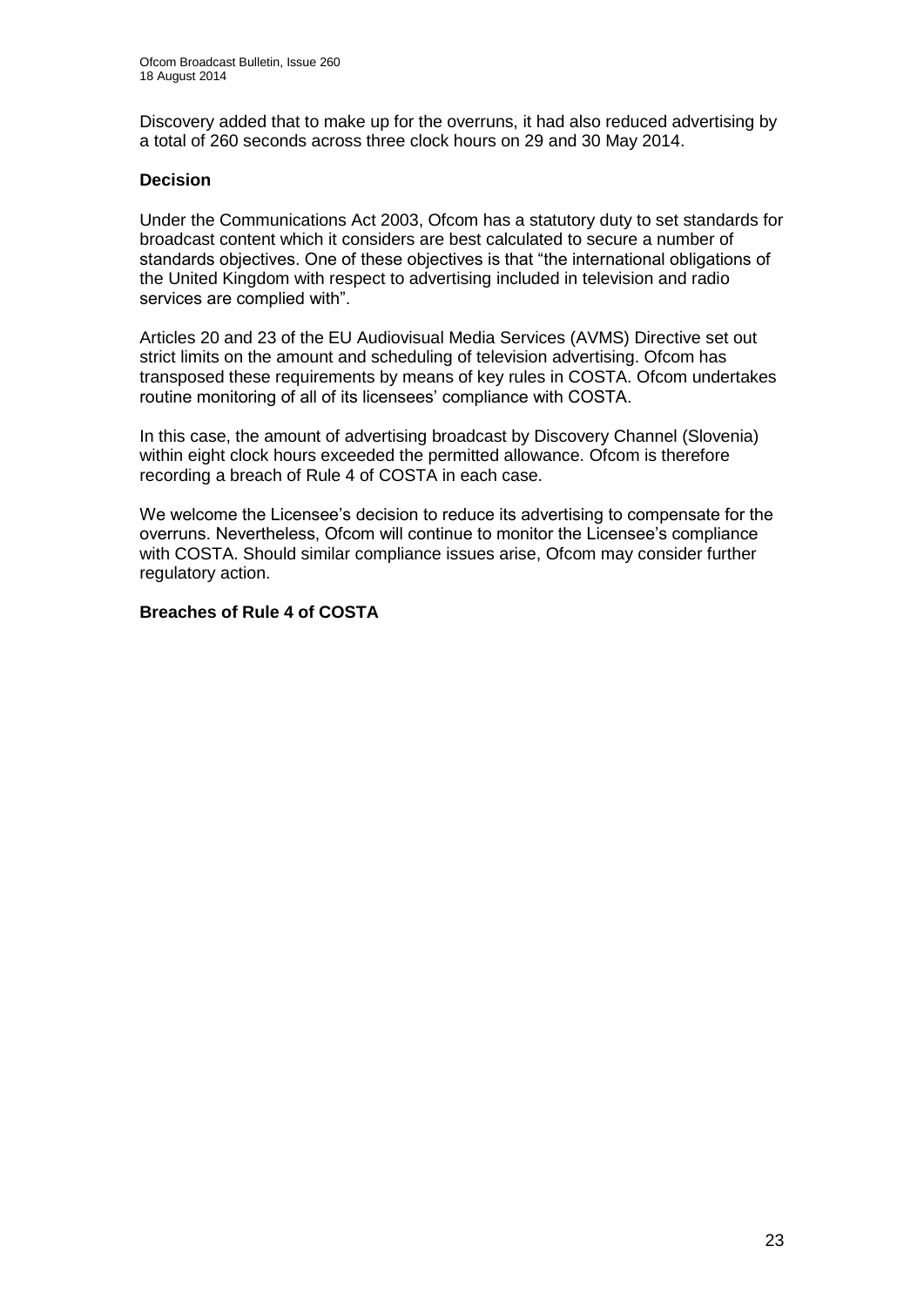# **In Breach**

## **Advertising minutage**

*Universal Channel (Slovenia), 8 December 2013 to 10 January 2014, various times*

#### **Introduction**

Universal Channel (Slovenia) is a general entertainment channel licensed by Ofcom for transmission in Europe. The licence is held by Sparrowhawk International Channels Limited ("the Licensee").

Rule 4 of the Code on the Scheduling of Television Advertising ("COSTA") states:

"time devoted to television advertising and teleshopping spots on any channel in any one hour must not exceed 12 minutes".

Ofcom was alerted to ten instances on Universal Channel (Slovenia) where the amount of advertising in a single clock hour exceeded the permitted allowance:

| Date             | <b>Clock hour</b> | <b>Amount of advertising</b><br>(minutes and seconds) |
|------------------|-------------------|-------------------------------------------------------|
| 8 December 2013  | 20:00             | 16:33                                                 |
| 13 December 2013 | 23:00             | 15:18                                                 |
| 17 December 2013 | 21:00             | 14:45                                                 |
| 21 December 2013 | 21:00             | 14:06                                                 |
| 23 December 2013 | 12:00             | 14:08                                                 |
| 25 December 2013 | 23:00             | 14:13                                                 |
| 27 December 2013 | 21:00             | 14:39                                                 |
| 29 December 2013 | 20:00             | 14:45                                                 |
| 2 January 2014   | 19:00             | 13:31                                                 |
| 10 January 2014  | 21:00             | 15:26                                                 |

Ofcom considered the instances listed above raised issues warranting investigation under Rule 4 of COSTA and therefore sought comments from the Licensee with regard to this rule.

#### **Response**

The Licensee said that Universal Channel is broadcast in multiple territories and therefore includes a mix of advertising, some of which is inserted directly by it on the primary feed, and some which is inserted by local service providers to target specific countries in the channel's footprint.

It said that "cue triggers" are used to indicate to local service providers the start and end points where advertising may be inserted, and are placed based on the maximum permitted minutes in a clock hour.

The Licensee said that cue triggers are themselves unable to prevent an overrun of advertising allowance. Instead, it said its scheduling system contains a 'hard stop' facility which rejects any schedule that would result in the permitted advertising allowance being exceeded in a clock hour. However, it explained that this facility only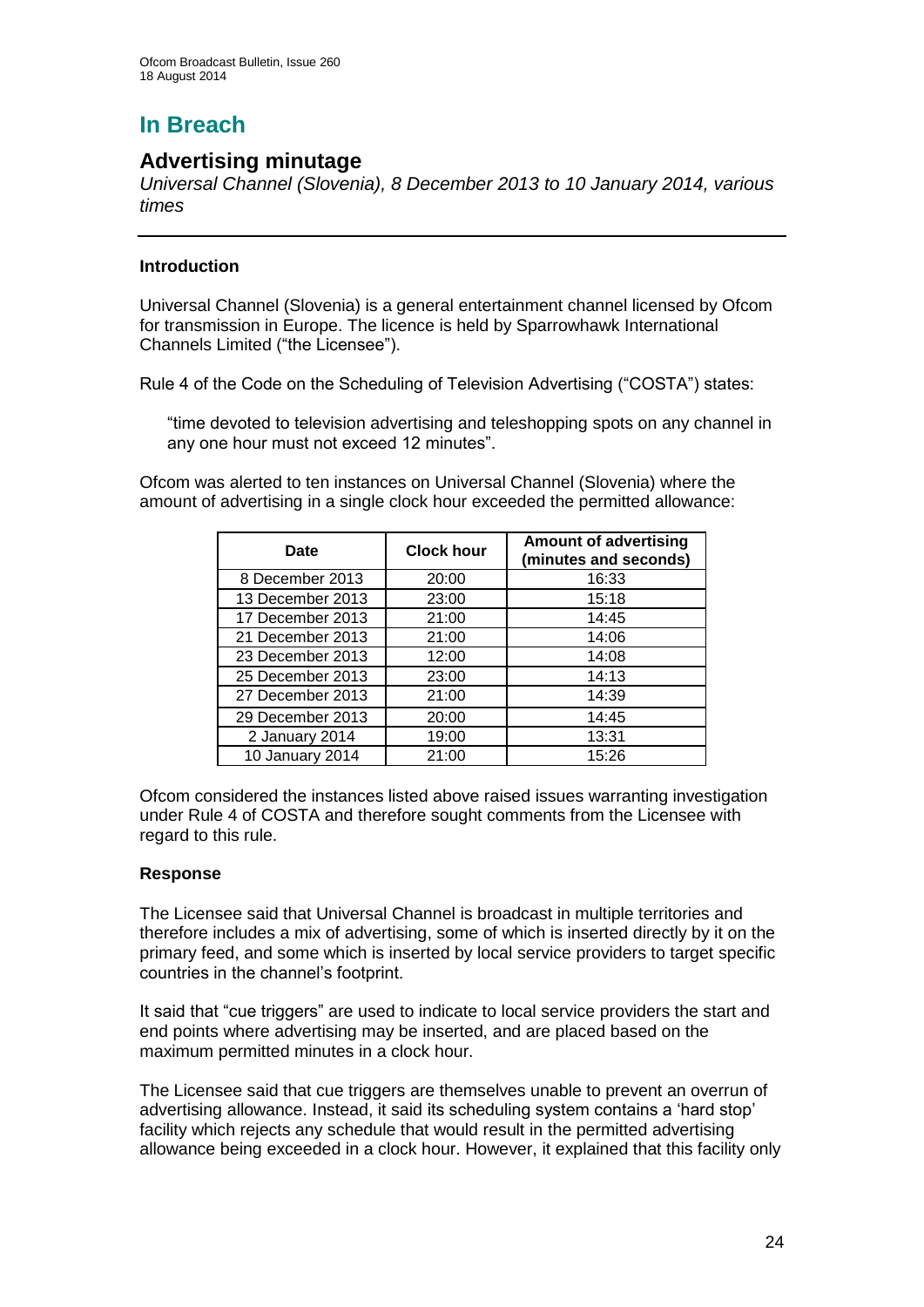recognises commercial content on the primary feed, and advertising inserted by local service providers is not visible.

The Licensee confirmed these overruns related to breaks containing local advertising being moved into adjacent clock hours when the final log had been timed, and not being detected by the hard stop facility.

The Licensee said that since being alerted to the overruns it had immediately reviewed its processes to prevent any recurrence. It explained that the new processes included requiring local service providers to carry out a final manual check, and a new reporting facility which would enable it to review the schedules made available to local service providers in advance of advertising being inserted.

The Licensee added that it already checked 'as-run' reports on material and conducted regular spot checks of off-air recordings for all local advertising. It said it would continue to include these safeguards as part of its processes.

The Licensee underlined that these overruns were of a technical nature only, that the channel did not exceed the maximum amount of advertising permitted across a broadcast day, and it had therefore made no financial gain as a result of any overruns,

#### **Decision**

Under the Communications Act 2003, Ofcom has a statutory duty to set standards for broadcast content which it considers are best calculated to secure a number of standards objectives. One of these objectives is that "the international obligations of the United Kingdom with respect to advertising included in television and radio services are complied with".

Articles 20 and 23 of the EU Audiovisual Media Services (AVMS) Directive set out strict limits on the amount and scheduling of television advertising. Ofcom has transposed these requirements by means of key rules in COSTA. Ofcom undertakes routine monitoring of all of its licensees' compliance with COSTA.

In this case, the amount of advertising broadcast by Universal Channel (Slovenia) within ten clock hours exceeded the permitted allowance. Ofcom is therefore recording a breach of Rule 4 of COSTA in each case.

Ofcom also noted the Licensee's submission that it did not exceed the permitted advertising allowance for a broadcast day. However, Ofcom reminds the Licensee that the limit stipulated in Rule 4 of COSTA is specific to a single clock hour. In this case, the amount of advertising in this clock hour significantly exceeded the permitted allowance resulting in a breach of Rule 4 of COSTA.

Ofcom was particularly concerned by how significantly each affected clock hour had exceeded the maximum advertising allowance permitted by Rule 4 of COSTA. Although this was the result of a technical problem which has since been rectified, these were substantial overruns and Ofcom will continue to monitor the Licensee's compliance with COSTA. Should similar compliance issues arise, Ofcom may consider further regulatory action.

#### **Breaches of Rule 4 of COSTA**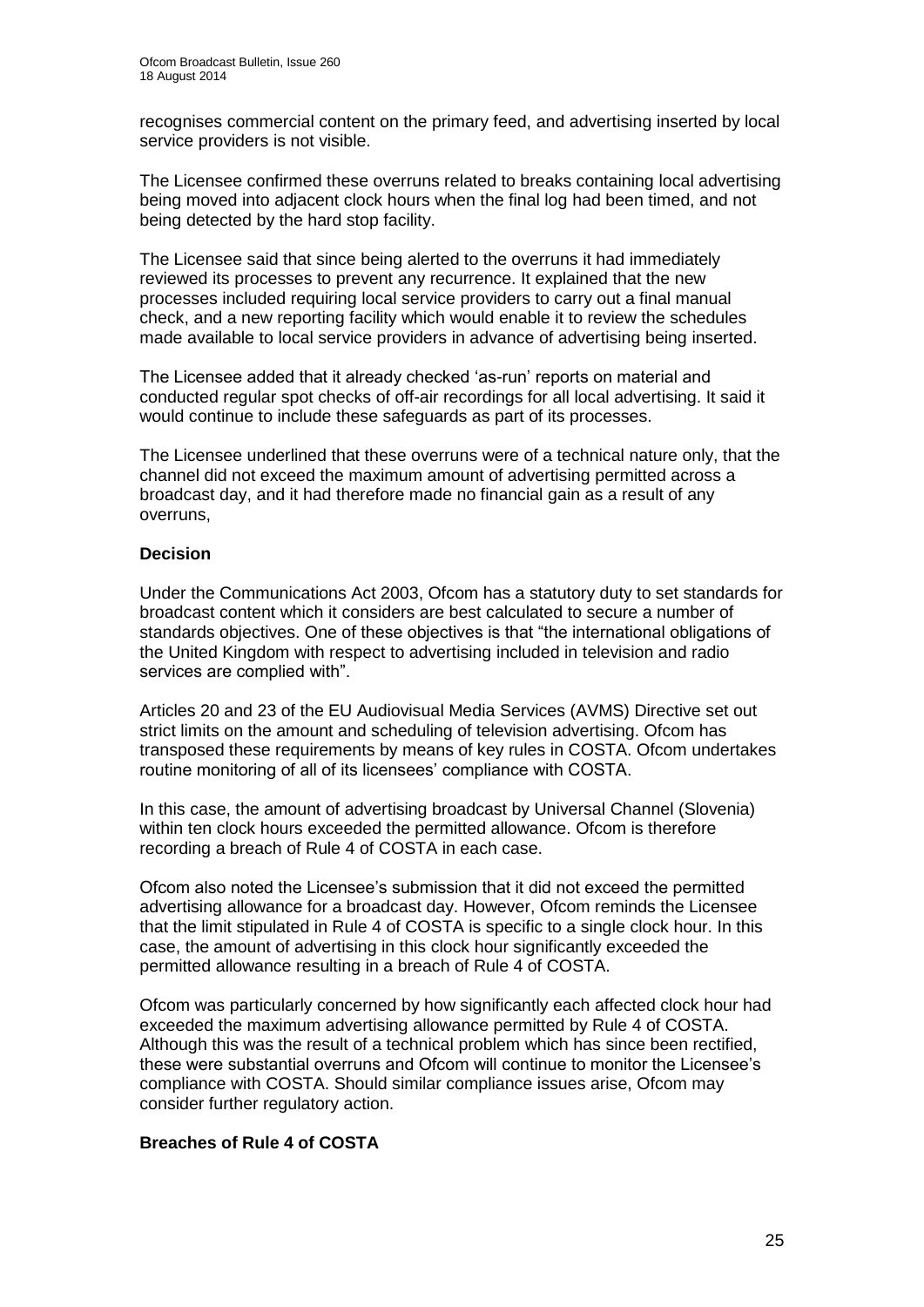## **Broadcast Licence Conditions cases**

## **In Breach**

# **Providing a service in accordance with 'Key Commitments'**

*Chorley FM, 29, 30 and 31 January 2014*

#### **Introduction**

Chorley FM is a community FM radio station licensed to "serve Chorley's youth (those aged between 15 and 25) in targeted community safety areas and Chorley's Lesbian, Gay, Bisexual and Transgender (LGBT) Community. It is committed to having a positive effect and bringing about changes to the educational and cultural development of these communities." The licence is held by Chorley FM (or "The Licensee").

Like other community radio stations, Chorley FM is required to deliver the "Key Commitments" which form part of its licence.<sup>16</sup> They set out how the station will serve its target community and include a description of the programme service; social gain (community benefit) objectives such as training provision; arrangements for access for members of the target community; opportunities to participate in the operation and management of the service; and accountability to the community.

Ofcom received two complaints that Chorley FM was failing to deliver certain Key Commitments, and under-delivering on others.

We therefore requested recordings of three days of Chorley FM's output, covering Wednesday 29 January, Thursday 30 January and Friday 31 January 2014. After monitoring this output, and assessing a range of information submitted by the Licensee, we identified a number of concerns about Chorley FM's delivery of the following Key Commitments:

#### Music to speech ratio

1

 "Live programming typically comprises 75% music and 25% speech during peak daytime hours<sup>17</sup>. The majority of output will be locally produced; some programming may be produced by other community radio groups or individuals."

Our monitoring showed that the level of speech on Chorley FM fluctuated quite widely throughout the daytime programming. For example, on Wednesday 29 January, the station's output was heavily automated which the Licensee explained was due to a shortage of trained presenters. There was no speech throughout daytime other than one short (two to three-minute) pre-recorded slots per hour, featuring Community News or an Events Diary, and a weather report. One daytime programme on 30 January included about 25% speech (with much of it local in emphasis) and another programme, "Philosophy Matters", broadcast between 15:00

 $16$  The Key Commitments are contained in an annex to Chorley FM's licence and can be viewed in full at:

[http://www.ofcom.org.uk/static/radiolicensing/Community/commitments/cr000025.pdf.](http://www.ofcom.org.uk/static/radiolicensing/Community/commitments/cr000025.pdf)

 $17$  In the absence of any specific quidance in a service's Key Commitments, Ofcom considers peak daytime hours to mean weekday breakfast and drive-time programmes (generally 06:00 or 07:00 to 09:00 or 10:00 and 16:00 to 19:00), plus weekend late breakfast.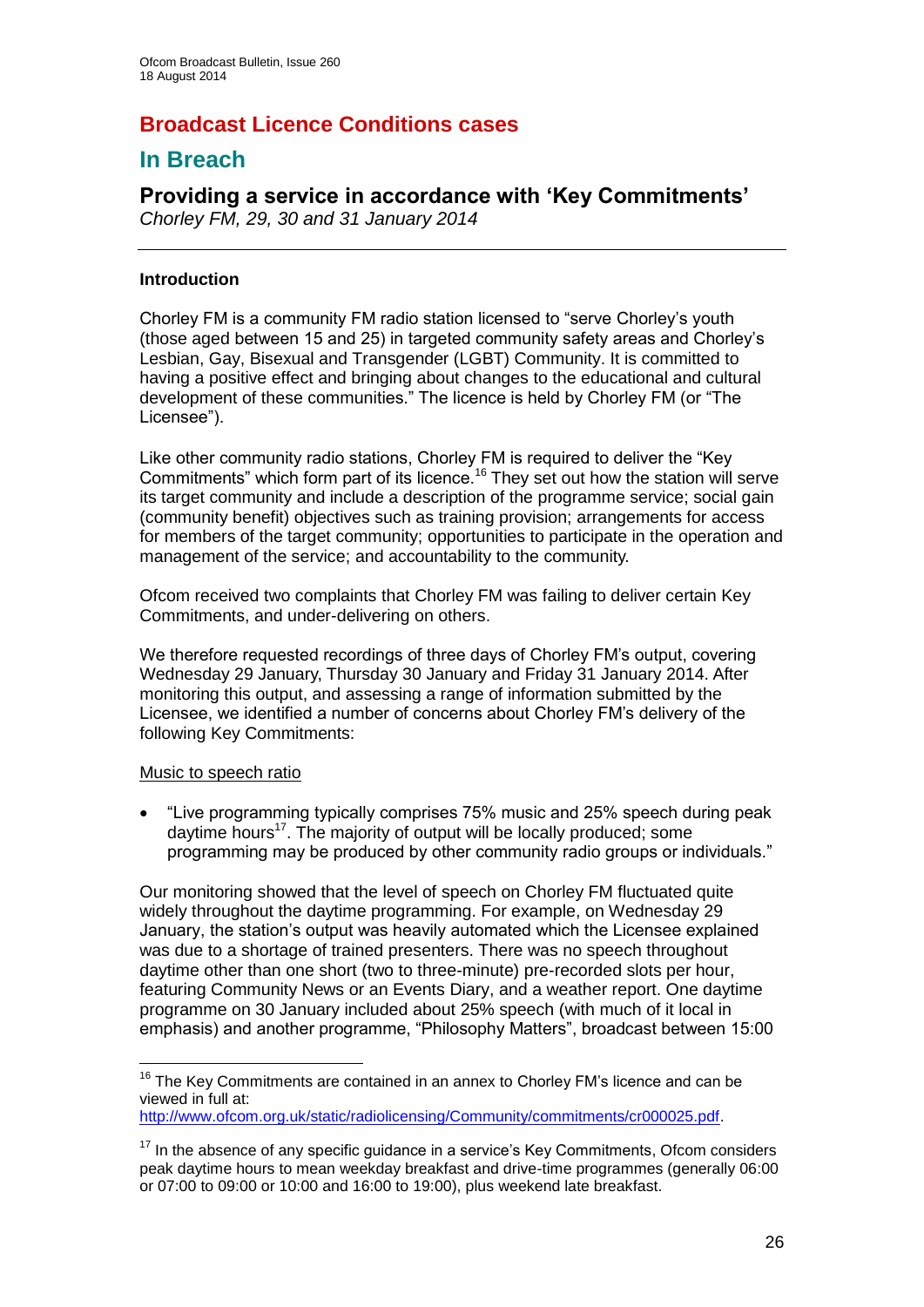and 16:00 on Friday 31 January, included approximately 33 minutes of speech. However, on both 30 and 31 January, some daytime programmes included relatively little speech content.

#### Speech content

 "Speech output includes community information, local news and weather, interviews with representatives of local community groups, events diary, local traffic and travel information as well as relevant features for the target community, including national and regional LGBT community news, and other general interest material."

It appeared to Ofcom that during normal programming (i.e. when the service had no technical problems and a reliable complement of presenters), Chorley FM worked hard to meet the majority of its local speech commitments. For example, on 30 January the daytime programming included stories about Chorley Carnival; an appeal for a witness to a local accident; a charity duck race and the news that money had been granted for the improvement of Chorley's roads, as well as some local weather reports and the pre-recorded Community News and Event Diary slots already noted. In addition, the "Philosophy Matters" programme consisted of 27 minutes of discussion about philosophy, specifically how it can help us adapt to advances in technology. This was interspersed with some music, a two-minute health slot and local weather reports.

Nonetheless, there was no evidence of material either targeted specifically at, or of particular relevance to, the audience of young people in the targeted community safety areas or people from the LGBT community of Chorley. We noted that programming of this nature is not only specified in the station's Key Commitments, it constitutes the 'Character of Service' which Chorley FM is licensed to provide.

#### Social gain objectives

- "The station invites community leaders and representatives of community groups to instigate and contribute to discussion and debate on issues affecting the community, including young people and LGBT people; and,
- the station encourages the use of discussion and interviews with guests on a wide range of LGBT – related and other topics. Listeners are encouraged to give their views on the topic by e-mail, text messages, social networking sites or by phone."

As well as its specific programming commitments, the Licensee has a number of social gain objectives within its Key Commitments, including the two set out above. Ofcom considers that if Chorley FM was fully meeting these two commitments as part of its off-air work it would be reasonable to expect this to be reflected in some of its on-air programming. In particular, we noted that the overall description of the station's programming states that the service should include: "a choice of programmes encouraging social group activity". However, from our monitoring we found no evidence of either discussion or debate on issues affecting the targeted communities (namely young people in the community safety areas and LGBT people in Chorley) or the use of discussion and interviews with guests on a wide range of LGBT-related topics.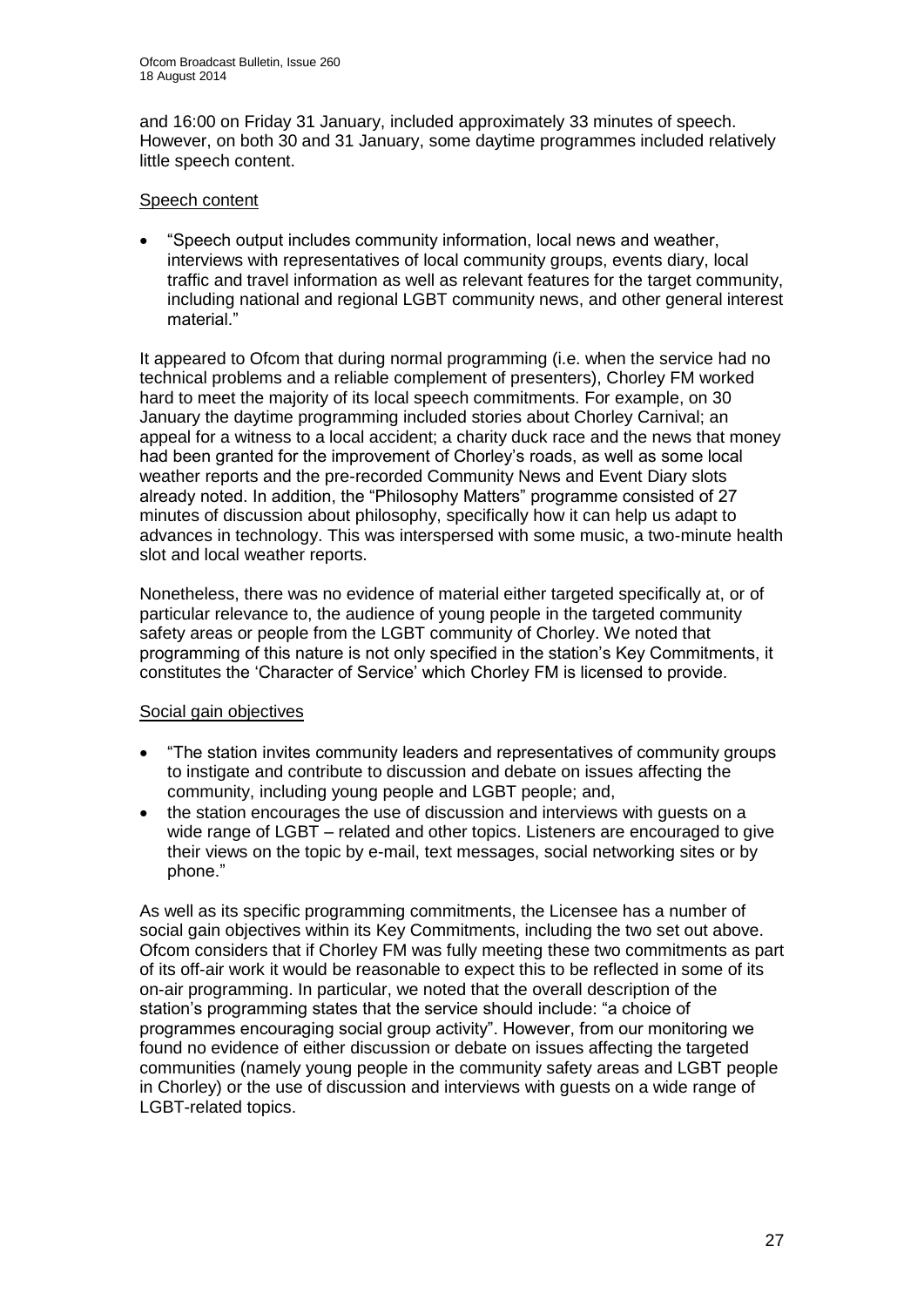Ofcom therefore considered that the station's output during the monitoring period raised a number of issues warranting investigation under Conditions 2(1) and 2(4) in Part 2 of the Schedule to Chorley FM's licence. These state, respectively:

"The Licensee shall provide the Licensed Service specified in the Annex for the licence period." (Section 106(2) of the Broadcasting Act 1990) and;

"The Licensee shall ensure that the Licensed Service accords with the proposals set out in the Annex so as to maintain the character of the Licensed Service throughout the licence period." (Section 106(1) of the Broadcasting Act 1990.)

We therefore requested the Licensee's formal comments on its compliance with these licence conditions.

#### **Response**

Chorley FM said that its "untypical absence of some live daytime content" was due to the loss of four of its weekday daytime presenters (all of whom were volunteers) over the weeks immediately preceding the dates for which Ofcom requested recordings. The Licensee said that with limited suitably trained presenters available it decided to focus on its mid-morning and evening programmes, which it could ensure had "a high level of local input". It added that it had decided to use automation in preference to volunteer presenters who were not yet fully trained.

The Licensee noted that there was a particular problem with the delivery of local news on 29 January because the producer was unable to get to that station on that day due to a family emergency. It also said that all live programming was cancelled until 15:00 on Friday 31 January because the station needed to replace hardware and reinstall software following the technical malfunction of its studio databases.

Chorley FM added that six months ago it had employed a consultant quality advisor. It said that he was currently changing the structure and processes at the station (including introducing a new training programme and improving and increasing local content) to prevent similar problems arising in the future.

The Licensee also provided representations on the specific areas of concern Ofcom had identified in its monitoring:

#### Music to speech ratio

Chorley FM said that almost all of its output is locally-produced and delivered by its own volunteers. It noted that its regular speech output (for example local news bulletins, local events diary, local weather and traffic and travel alongside national news and general speech links or discussion) typically enables it to meet the 25% speech target. The Licensee also said that in general the morning show included regular community interviews with a range of local non-profit organisations, many of which have a regular monthly slot.

However, it acknowledged that: on 29 January the morning show presenter had to attend a medical appointment; there was no community interview scheduled for 30 January; and the morning show was cancelled on 31 January because of a major technical overhaul of the station on that day.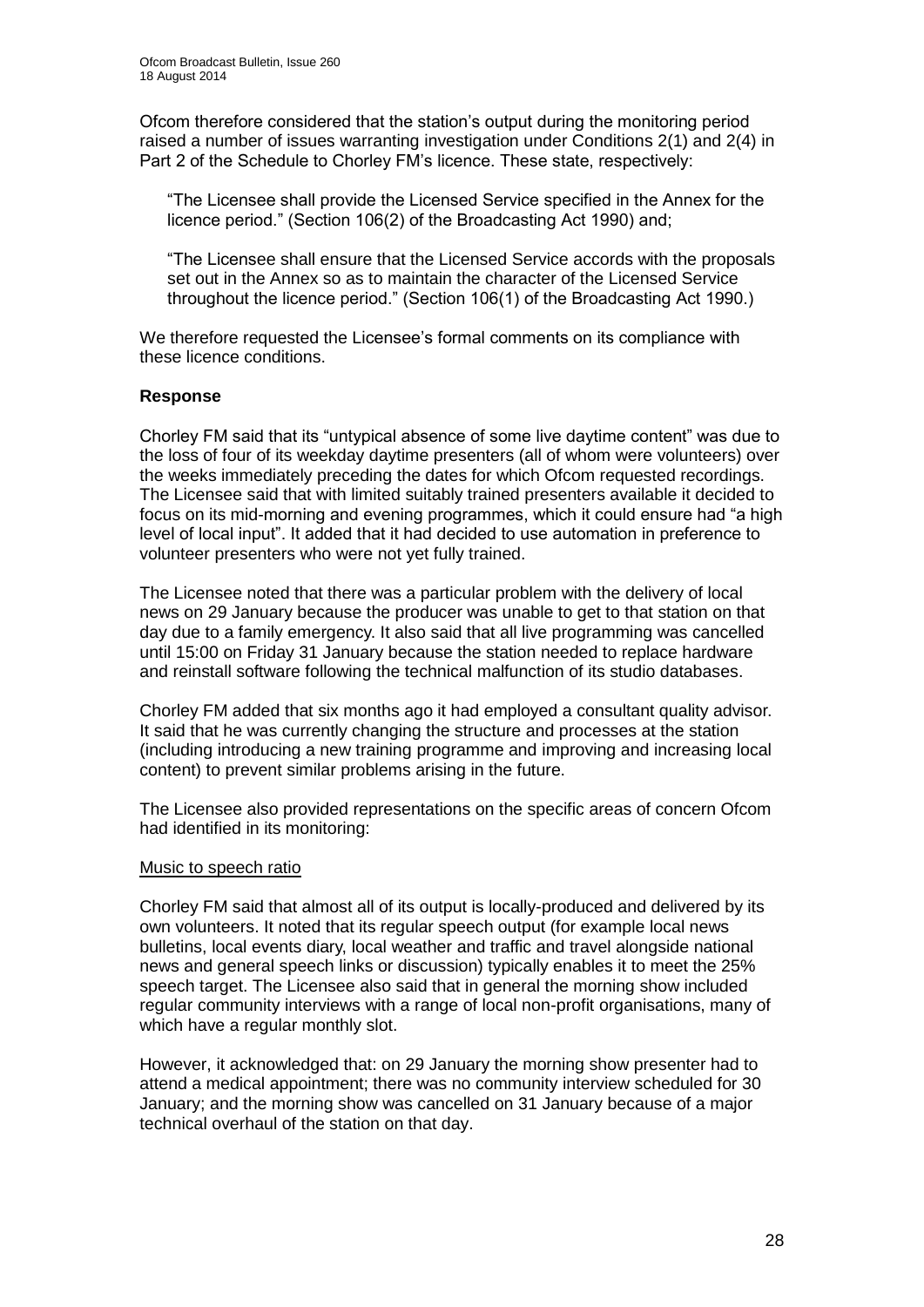#### Speech content

Chorley FM said that the service has three specific weekly programmes delivered by, and aimed at, young people aged 15-25, which are broadcast between 18:00 and 20:00 hours on Mondays, Wednesdays and Thursdays. It described one of these programmes as a house music show. The Licensee said that the daytime music programming was "aimed at a younger audience with more general tastes…". It did not provide information on speech output specifically targeted at this audience.

The Licensee noted that the service broadcasts two weekly programmes aimed at the local LGBT community, both of them between 22:00 and midnight. It said that "Breakout", its Sunday night LGBT programme, features a round-up of the week's key regional, national and international LGBT news and regularly includes relevant issues. The Wednesday night programming strand targeted at this audience comprised two music shows – "Camp Classics" and "80s Anthems".

Further, the Licensee responded: "It has always been the board's view that the station cannot be seen as a 'gay station' and that LGBT content broadcast daily/hourly is not the way to fill the diverse commitments. From long and personal experience the board has developed a successful LGBT agenda built around the dedicated shows. We would like to put on record that 66% of the directors and senior managers and approximately 15% of all volunteers identify as members of the LGBT community and on that basis we feel we have sound credentials to determine a reasonable policy."

#### Social gain objectives

Chorley FM referred to its morning show discussions with community group representatives, and added that its daytime presenters (as well as those presenting either youth-focused or sports programmes) are reminded to talk about local news and issues. However, it recognised that this was an area in which the station could improve upon, and said that it was working to do so.

The Licensee listed an extensive number of topics of relevance to LGBT people in Chorley which had recently featured on its Sunday night "Breakout" programme. It said that in all of its live peak time programmes, listeners are encouraged to send in messages to the station to give their views on whatever is being discussed. It also noted that the station included a weekly programme presented by a local philosopher and that its weekly folk music programme often included interviews with local musicians.

#### **Decision**

Ofcom has a range of duties in relation to radio broadcasting, including securing a range and diversity of local radio services which are calculated to appeal to a variety of tastes and interests, and the optimal use of the radio spectrum. These matters are reflected in the licence condition requiring the provision of the specified licensed service. Provision by a licensee of its licensed service on the frequency assigned to it is the fundamental purpose for which a community radio licence is granted.

Chorley FM is licensed to provide a service for the young people (15 to 25 years of age) and lesbian, gay, bisexual and transgender people living in the four wards of Chorley which it specifically targets. As such, it is reasonable to expect the station to provide all of the speech and music designed to either specifically target and/or be of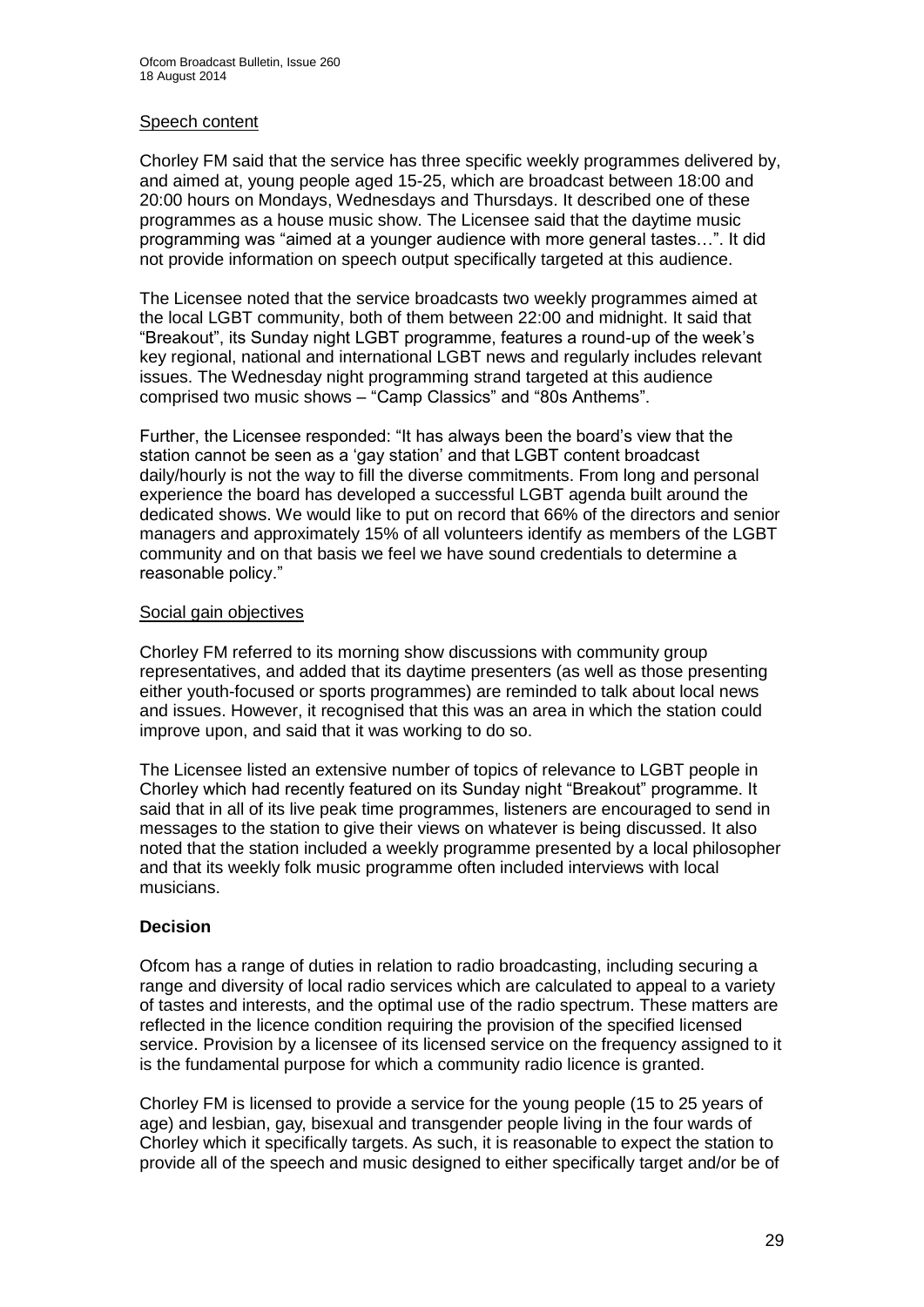direct relevance to these two communities, as set out in the service's Key Commitments.

#### Music to speech ratio

 "Live programming typically comprises 75% music and 25% speech during peak daytime hours. The majority of output will be locally produced; some programming may be produced by other community radio groups or individuals."

In our view, the service clearly aimed to provide at least 25% speech during peak daytime hours, and we recognised the impact of the difficulties suffered by the station on the days on which we monitored. However, the levels of speech fluctuated widely during the peak daytime hours. While both the level and content of speech was sometimes impressive, on other occasions during these peak hours it amounted to little more than a couple of minutes per hour. For example, on Wednesday 29 January, there was no speech throughout daytime other than two short (two to threeminute long) pre-recorded slots, featuring Community News and an Events Diary, respectively, which were broadcast on alternate hours, and one 40 second weather report at 1900. During the other two days which we monitored (i.e. when there were some daytime presenters on the air, albeit only from 1500 on Friday 31 January) a number of programmes were significantly below the 25% speech requirement.

For this reason, we concluded that, on balance, the service had breached its Key Commitments in this regard.

#### Speech content

 "Speech output includes community information, local news and weather, interviews with representatives of local community groups, events diary, local traffic and travel information as well as relevant features for the target community, including national and regional LGBT community news, and other general interest material."

Ofcom was impressed by the range and depth of some of Chorley FM's speech output. Nonetheless, having monitored the service, we were concerned about the extent to which it was providing speech output for LGBT people in Chorley. We recognised that the Sunday evening *Breakout* programme specifically targets this group. However, we noted that this was broadcast well outside peak daytime listening hours and that the rest of the programming specifically targeting this audience (of which only two examples were specified by the Licensee in its response) appeared to consist solely of music shows. We also noted that the character of service for Chorley FM identifies the LGBT community of Chorley as one of the two audience groups specifically targeted by this station.

Given the station's overall character of service, we did not consider that the inclusion of one speech programme aimed specifically at this audience (broadcast late on a Sunday evening) was sufficient for the service to meet the requirement for speech output that includes "relevant features for the target community, including national and regional LGBT community news". For this reason, we concluded that the Chorley FM had breached its Key Commitments in this regard.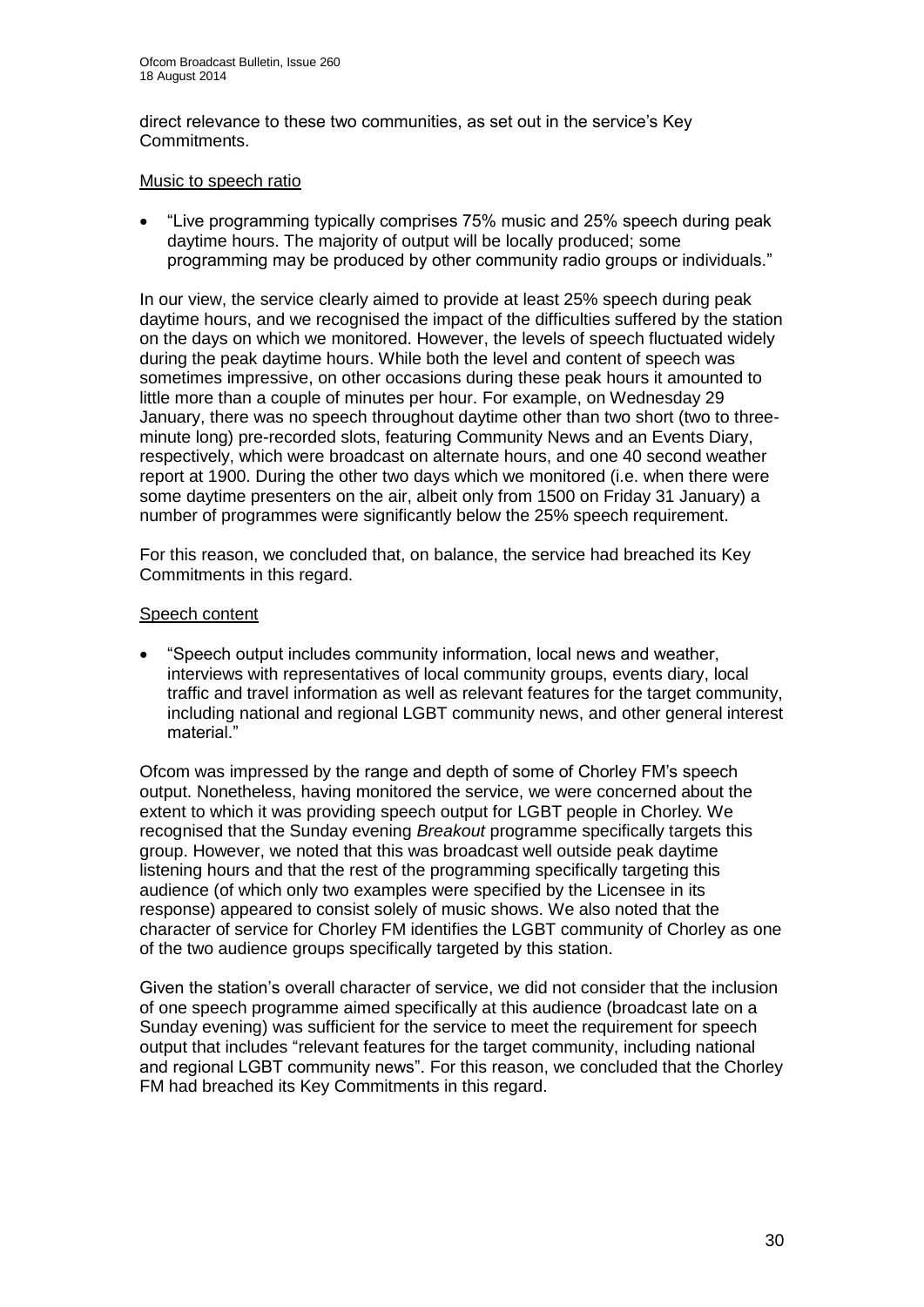#### Social gain objectives

- "The station invites community leaders and representatives of community groups to instigate and contribute to discussion and debate on issues affecting the community, including young people and LGBT people; and,
- the station encourages the use of discussion and interviews with guests on a wide range of LGBT – related and other topics. Listeners are encouraged to give their views on the topic by e-mail, text messages, social networking sites or by phone."

We noted that the Licensee said that the service regularly features discussion with representatives of community groups, and that it encourages listener interaction and feedback. However, on the days we monitored there was no evidence of debate, discussion or interviews which could be regarded as of particular relevance to either of the two groups specifically targeted by Chorley FM.

For this reason, we concluded that the Chorley FM had breached its Key Commitments in this regard.

#### **Conclusion**

In Ofcom's view, three days of audio taken from the same week is a sufficient amount of time to provide Ofcom (or, indeed, a new listener to the station) with a reliable indication of the general type and range of material being broadcast by the service. In the case of Chorley FM, the station's Character of Service clearly states that the service has been specifically licensed to serve two distinct groups within the Chorley area (15 to 25 year-olds and Chorley's LGBT community), rather than providing a 'generalist' local radio service for Chorley. That being then case, we would expect speech output specific to these two groups to be woven into the fabric of the station's programming, rather than to be delivered through specialist shows broadcast at off-peak times.

Having taken account of both our monitoring and the Licensee's representations, Ofcom considered that Chorley FM was not delivering some of key aspects of its existing published Key Commitments, in particular, those relating to:

- the level of speech output broadcast during peak daytime hours;
- the provision of "relevant features for the target community, including national and regional LGBT community news"; and
- the station's first two social gain commitments (and in particular the extent to which activity in these areas is reflected in the station's output).

Ofcom therefore concluded that Chorley FM was in breach of its licence for failing to provide a service in accordance with its Key Commitments.

#### **Breaches of Licence Conditions 2(1) and 2(4) in Part 2 of the Schedule to the community radio licence held by Chorley FM (licence number CR000025BA)**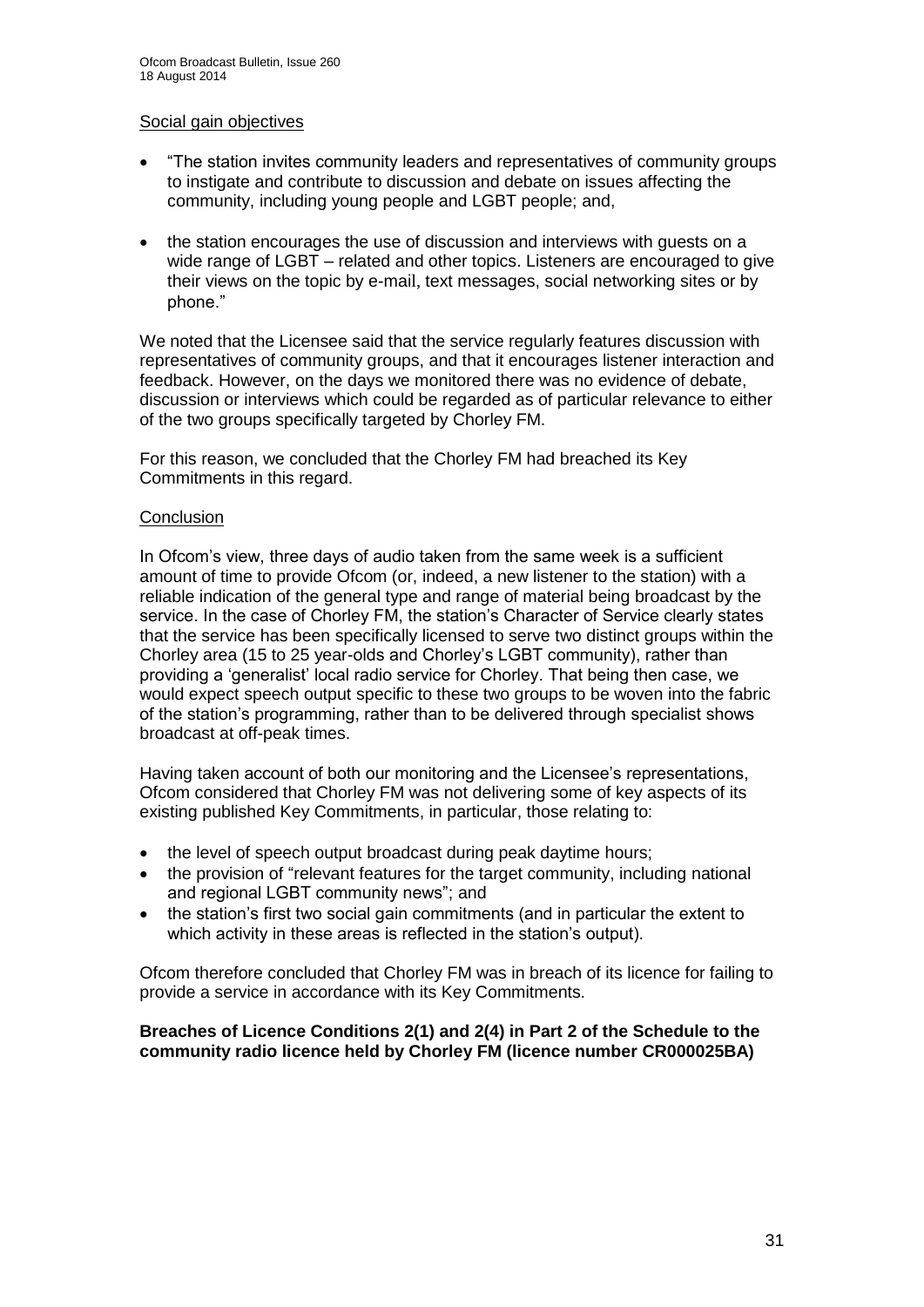# **Resolved**

# **Provision of information: relevant turnover submission**

*Radio Hafren*

#### **Introduction**

Ofcom is partly funded by the licence fees it charges television and radio licensees. In setting these fees, Ofcom has a statutory obligation to ensure that the aggregate amount of fees that are required to be paid by licensees is sufficient to meet the cost of Ofcom's functions relating to the regulation of broadcasting. The principles which Ofcom applies when determining what fees should be paid by licensees are set out in the Statement of Charging Principles<sup>18</sup>. Chief among these principles is that the fees all television licensees and national and local analogue radio licensees are required to pay are based on a percentage of their turnover from related activities. This is known as Relevant Turnover.

Each licensee is required on an annual basis, to submit to Ofcom a statement of its Relevant Turnover for the previous calendar year, so that Ofcom can charge licensees the appropriate fee the following year. This provision of information is a licence requirement. As well as enabling the charging of fees, the information is used by Ofcom to fulfil its market reporting obligations. Submission of Relevant Turnover is therefore an important requirement for all relevant broadcasting licensees. Failure by a licensee to submit an annual Relevant Turnover return when required represents a serious and fundamental breach of a broadcast licence, as the absence of the information contained in the return means that Ofcom is unable properly to carry out its regulatory duties.

Radio Hafren Ltd (or "the Licensee"), which broadcasts as Radio Hafren and holds the local commercial radio licence for Montgomeryshire, failed to provide the required information by the deadline specified.

Ofcom considered that this raised issues warranting investigation under Licence Condition 9(1) which states:

"The Licensee shall furnish to Ofcom in such manner and at such times as Ofcom may reasonably require such documents, accounts, estimates, returns, reports, notices or other information as Ofcom may require for the purpose of exercising the functions assigned to it by or under the 1990 Act, the 1996 Act or the Communications Act and in particular (but without prejudice to the generality of the foregoing):

- (a) a declaration as to the Licensee's corporate structure in such form and at such times as Ofcom shall specify;
- (b) such information as Ofcom may reasonably require from time to time for the purposes of determining whether the Licensee is on any ground a disqualified person by virtue of any of the provisions in Section 143 (5) of the 1996 Act and/or Schedule 2 to the 1990 Act or whether the requirements imposed by or

1

<sup>&</sup>lt;sup>18</sup> Statement of Charging Principles -

[http://stakeholders.ofcom.org.uk/binaries/consultations/socp/statement/charging\\_principles.pd](http://stakeholders.ofcom.org.uk/binaries/consultations/socp/statement/charging_principles.pdf) [f](http://stakeholders.ofcom.org.uk/binaries/consultations/socp/statement/charging_principles.pdf)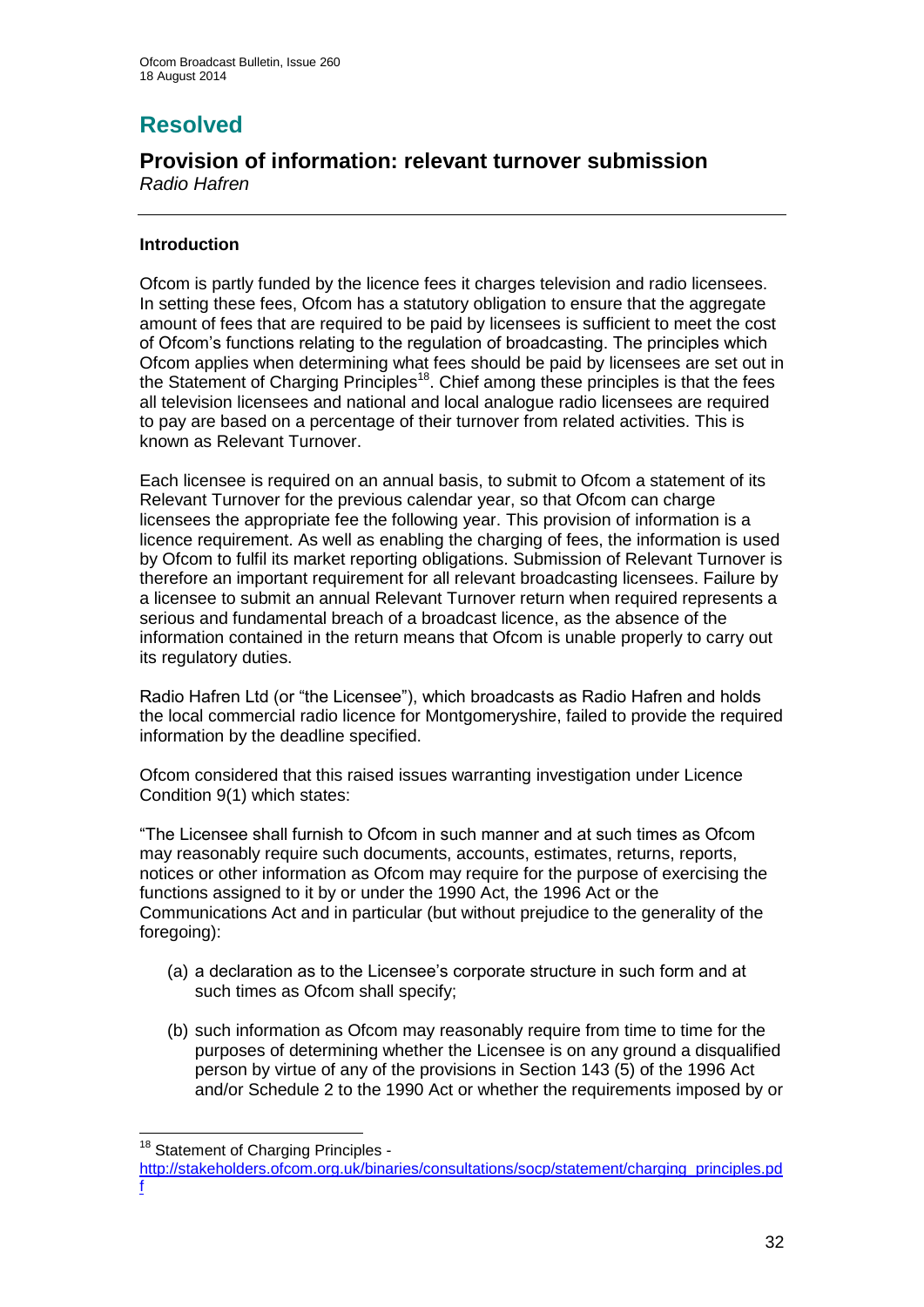under Schedule 14 to the Communications Act are contravened in relation to the Licensee's holding of the Licence".

Ofcom therefore asked the Licensee for formal comments on its compliance with this licence condition.

#### **Response**

The Licensee stated: "…I would like to acknowledge that we have fallen short of our commitments in relation to the provision of turnover information, and apologise unreservedly for these failings." The outstanding data were provided to Ofcom subsequently.

#### **Decision**

In the light of the previously outstanding data being submitted, Ofcom regards this matter as resolved.

#### **Resolved**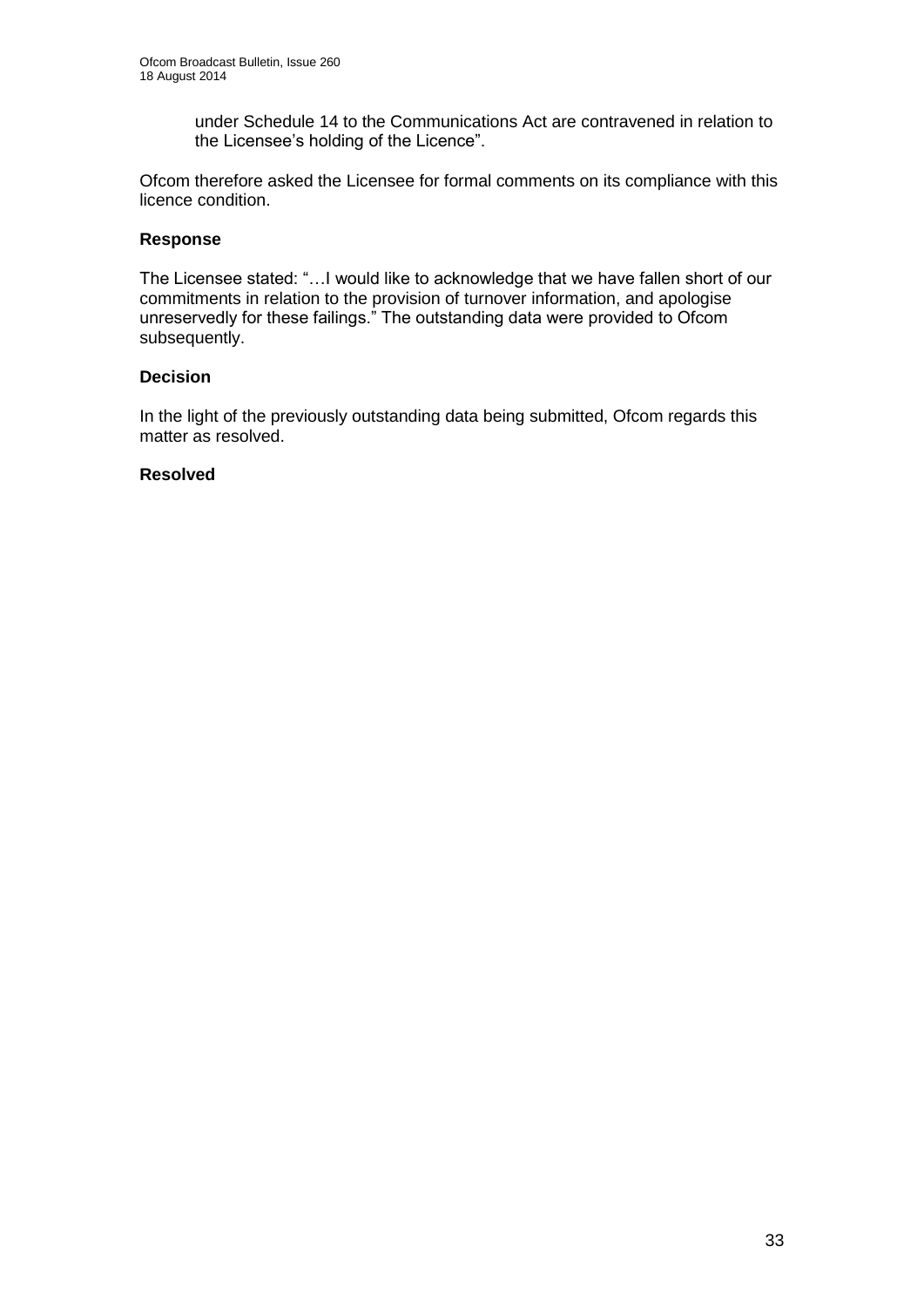# **Investigations Not in Breach**

Here are alphabetical lists of investigations that Ofcom has completed between 15 July and 4 August 2014 and decided that the broadcaster did not breach Ofcom's codes, licence conditions or other regulatory requirements.

#### **Investigations conducted under the Procedures for investigating breaches of content standards for television and radio**

| <b>Programme</b>                  | <b>Broadcaster</b>   | Transmission<br>date | <b>Categories</b>     |
|-----------------------------------|----------------------|----------------------|-----------------------|
| The Sentenced<br>$-$ Trap for the | NTV Mir<br>Lithuania | 10/03/2014           | Due impartiality/bias |
| "Alpha" group                     |                      |                      |                       |

For more information about how Ofcom conducts investigations about content standards, go to: [http://stakeholders.ofcom.org.uk/broadcasting/guidance/complaints](http://stakeholders.ofcom.org.uk/broadcasting/guidance/complaints-sanctions/standards/)[sanctions/standards/.](http://stakeholders.ofcom.org.uk/broadcasting/guidance/complaints-sanctions/standards/)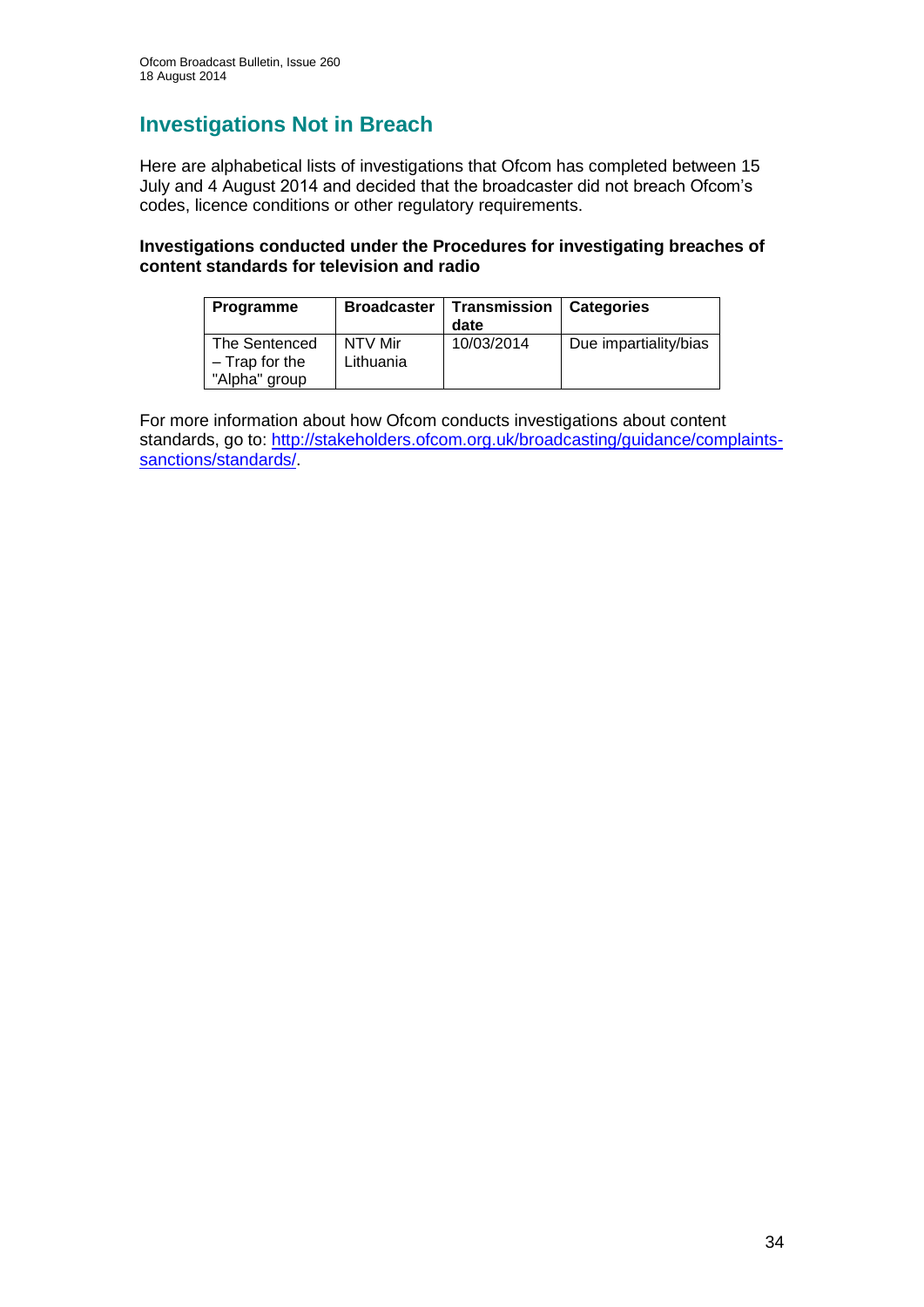# **Complaints Assessed, Not Investigated**

Here are alphabetical lists of complaints that, after careful assessment, Ofcom has decided not to pursue 15 July and 4 August 2014 because they did not raise issues warranting investigation.

#### **Complaints assessed under the Procedures for investigating breaches of content standards for television and radio**

For more information about how Ofcom assesses conducts investigations about content standards, go to: [http://stakeholders.ofcom.org.uk/broadcasting/guidance/complaints](http://stakeholders.ofcom.org.uk/broadcasting/guidance/complaints-sanctions/standards/)[sanctions/standards/.](http://stakeholders.ofcom.org.uk/broadcasting/guidance/complaints-sanctions/standards/)

| Programme                           | <b>Broadcaster</b>      | <b>Transmission Date</b> | <b>Categories</b>                           | <b>Number of</b><br>complaints |
|-------------------------------------|-------------------------|--------------------------|---------------------------------------------|--------------------------------|
| Programming                         | 4Music                  | 23/06/2014               | Scheduling                                  | 1                              |
| The Box+ Streaming<br>Chart: Top 20 | 4Music                  | 31/07/2014               | Outside of remit /<br>other                 | 1                              |
| UK Top 40: The Top 20               | 4Music                  | 23/07/2014               | Generally accepted<br>standards             | $\mathbf{1}$                   |
| The World's Best Diet               | 4Seven                  | 01/07/2014               | Religious/Beliefs<br>discrimination/offence | $\mathbf{1}$                   |
| Advertisements                      | $5*$                    | 26/07/2014               | Outside of remit /<br>other                 | $\mathbf{1}$                   |
| <b>Wills and Trusts</b>             | <b>Akaal Television</b> | 10/06/2014               | Materially misleading                       | $\mathbf{1}$                   |
| <b>Inside Story</b>                 | Al Jazeera              | 14/07/2014               | Due impartiality/bias                       | 1                              |
| <b>Opposite Direction</b>           | Al Jazeera              | 17/06/2014               | Violence and<br>dangerous behaviour         | $\mathbf{1}$                   |
| <b>Khara Sach</b>                   | <b>ARY News</b>         | 19/06/2014               | Scheduling                                  | $\mathbf{1}$                   |
| Khara Sach                          | <b>ARY News</b>         | 14/07/2014               | Materially misleading                       | 1                              |
| <b>News</b>                         | <b>ARY News</b>         | 11/06/2014               | Due impartiality/bias                       | 1                              |
| <b>News</b>                         | <b>ARY News</b>         | 22/06/2014               | Crime                                       | $\mathbf 1$                    |
| <b>News</b>                         | <b>ARY News</b>         | 29/06/2014               | Due impartiality/bias                       | 1                              |
| Saray Aam                           | <b>ARY News</b>         | 04/07/2014               | Sponsorship credits                         | $\mathbf{1}$                   |
| <b>BBC News</b>                     | <b>BBC</b>              | 21/07/2014               | Outside of remit /<br>other                 | 1                              |
| <b>BBC News</b>                     | <b>BBC</b>              | n/a                      | Outside of remit /<br>other                 | 1                              |
| <b>Commonwealth Games</b><br>2014   | <b>BBC</b>              | n/a                      | Outside of remit /<br>other                 | $\mathbf{1}$                   |
| Content on BBC website              | <b>BBC</b>              | 27/07/2014               | Outside of remit /<br>other                 | 1                              |
| Sport                               | <b>BBC</b>              | n/a                      | Outside of remit /<br>other                 | 1                              |
| <b>News</b>                         | <b>BBC/ITV</b>          | n/a                      | Religious/Beliefs<br>discrimination/offence | 1                              |
| <b>BBC News</b>                     | BBC <sub>1</sub>        | 07/07/2014               | Outside of remit /<br>other                 | $\mathbf{1}$                   |
| <b>BBC News</b>                     | BBC <sub>1</sub>        | 16/07/2014               | Outside of remit /<br>other                 | $\mathbf{1}$                   |
| <b>BBC News</b>                     | BBC <sub>1</sub>        | 20/07/2014               | Outside of remit /<br>other                 | $\mathbf{1}$                   |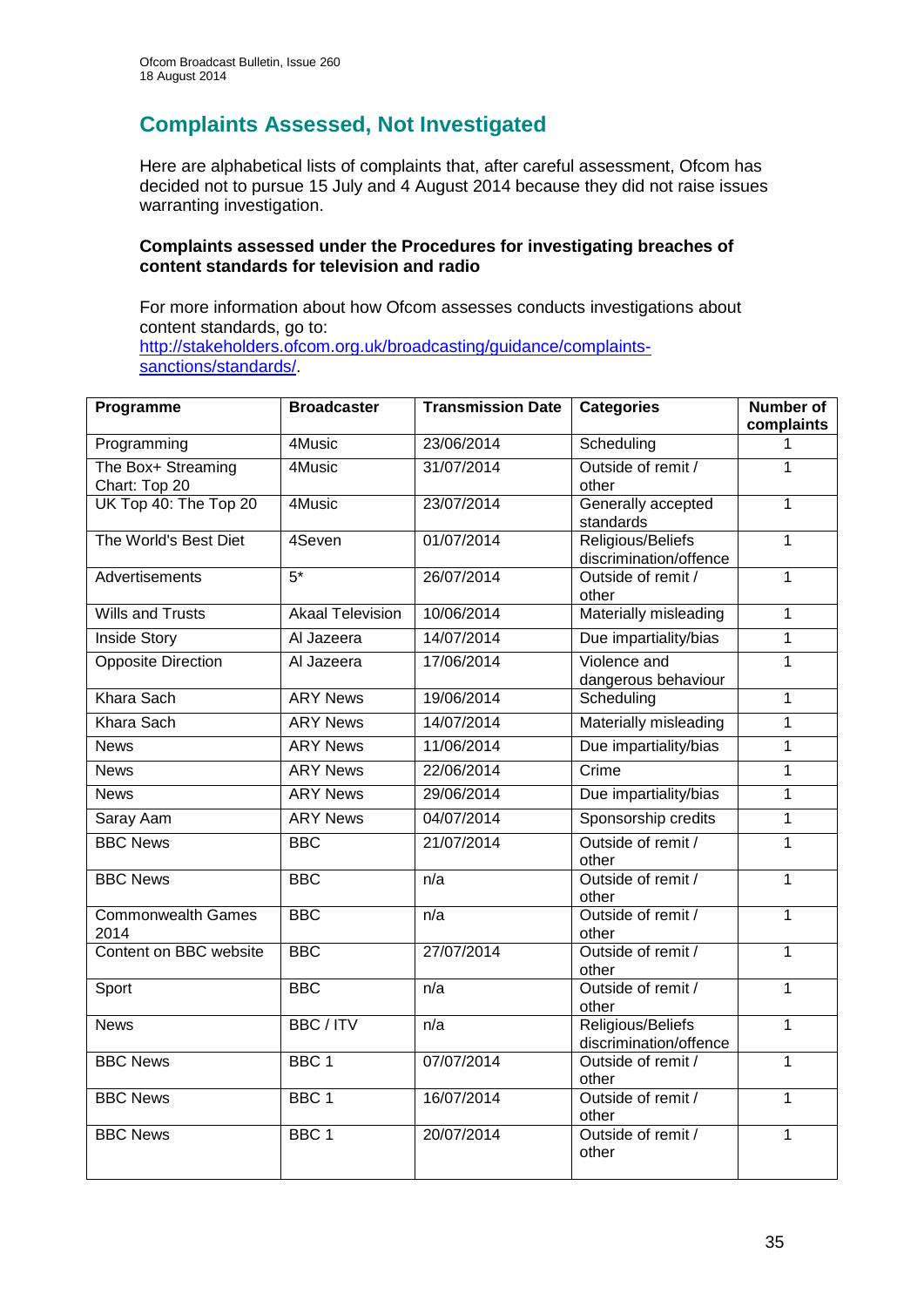| <b>BBC News</b>                                      | BBC <sub>1</sub>      | 21/07/2014 | Generally accepted<br>standards  | 1              |
|------------------------------------------------------|-----------------------|------------|----------------------------------|----------------|
| <b>BBC News</b>                                      | BBC <sub>1</sub>      | 21/07/2014 | Outside of remit /<br>other      | $\overline{4}$ |
| <b>BBC News</b>                                      | BBC <sub>1</sub>      | 24/07/2014 | Outside of remit /<br>other      | $\mathbf{1}$   |
| <b>BBC News</b>                                      | BBC <sub>1</sub>      | 25/07/2014 | Outside of remit /<br>other      | $\overline{2}$ |
| <b>BBC News</b>                                      | BBC <sub>1</sub>      | 27/07/2014 | Generally accepted<br>standards  | $\overline{2}$ |
| <b>BBC News</b>                                      | BBC <sub>1</sub>      | 28/07/2014 | Outside of remit /<br>other      | $\mathbf{1}$   |
| <b>BBC News</b>                                      | BBC <sub>1</sub>      | 30/07/2014 | Under 18s in<br>programmes       | 1              |
| <b>BBC News</b>                                      | BBC <sub>1</sub>      | 31/07/2014 | Outside of remit /<br>other      | 1              |
| <b>BBC News</b>                                      | BBC <sub>1</sub>      | 04/08/2014 | Outside of remit /<br>other      | 1              |
| <b>Commonwealth Games</b><br>2014                    | BBC <sub>1</sub>      | 27/07/2014 | Offensive language               | 1              |
| <b>Commonwealth Games</b><br>2014                    | BBC <sub>1</sub>      | 01/08/2014 | Race<br>discrimination/offence   | $\overline{2}$ |
| <b>Commonwealth Games</b><br><b>Opening Ceremony</b> | BBC <sub>1</sub>      | 23/07/2014 | Outside of remit /<br>other      | 1              |
| Crimewatch                                           | BBC <sub>1</sub>      | 22/07/2014 | Generally accepted<br>standards  | 1              |
| Golf                                                 | BBC <sub>1</sub>      | 20/07/2014 | Under 18s in<br>programmes       | 1              |
| John Bishop's Australia                              | BBC <sub>1</sub>      | 14/07/2014 | Animal welfare                   | $\mathbf{1}$   |
| <b>Long Lost Families</b>                            | BBC <sub>1</sub>      | n/a        | Materially misleading            | $\mathbf{1}$   |
| <b>Question Time</b>                                 | BBC <sub>1</sub>      | 12/06/2014 | Outside of remit /<br>other      | 1              |
| Regional News and<br>Weather                         | BBC <sub>1</sub>      | 04/07/2014 | Gender<br>discrimination/offence | 1              |
| Saturday Kitchen Live                                | BBC <sub>1</sub>      | 05/07/2014 | Product placement                | $\mathbf{1}$   |
| The Andrew Marr Show                                 | BBC <sub>1</sub>      | 27/07/2014 | Outside of remit /<br>other      | 1              |
| The National Lottery                                 | BBC <sub>1</sub>      | 05/07/2014 | Materially misleading            | 1              |
| <b>Commonwealth Games</b><br>2014                    | BBC <sub>1</sub>      | 28/07/2014 | Outside of remit /<br>other      | 1              |
| <b>Reporting Scotland</b>                            | <b>BBC 1 Scotland</b> | 23/07/2014 | Outside of remit /<br>other      | $\mathbf{1}$   |
| <b>Reporting Scotland</b>                            | <b>BBC 1 Scotland</b> | 01/08/2014 | Generally accepted<br>standards  | 1              |
| <b>Backchat with Jack</b><br>Whitehall and His Dad   | BBC <sub>2</sub>      | 16/07/2014 | Offensive language               | $\mathbf{1}$   |
| Call the Council                                     | BBC <sub>2</sub>      | 22/07/2014 | Outside of remit /<br>other      | 1              |
| Catch Me If You Can                                  | BBC <sub>2</sub>      | 12/07/2014 | Scheduling                       | $\overline{2}$ |
| <b>Commonwealth Games</b><br>2014                    | BBC <sub>2</sub>      | 31/07/2014 | Product placement                | 3              |
| Dragons' Den                                         | BBC <sub>2</sub>      | 27/07/2014 | Offensive language               | 1              |
| Escape to the Country                                | BBC <sub>2</sub>      | 25/07/2014 | Materially misleading            | 1              |
| F1: Grand Prix Practice                              | BBC <sub>2</sub>      | 07/06/2014 | Materially misleading            | $\mathbf{1}$   |
| Newsnight                                            | BBC <sub>2</sub>      | 03/07/2014 | Generally accepted<br>standards  | 1              |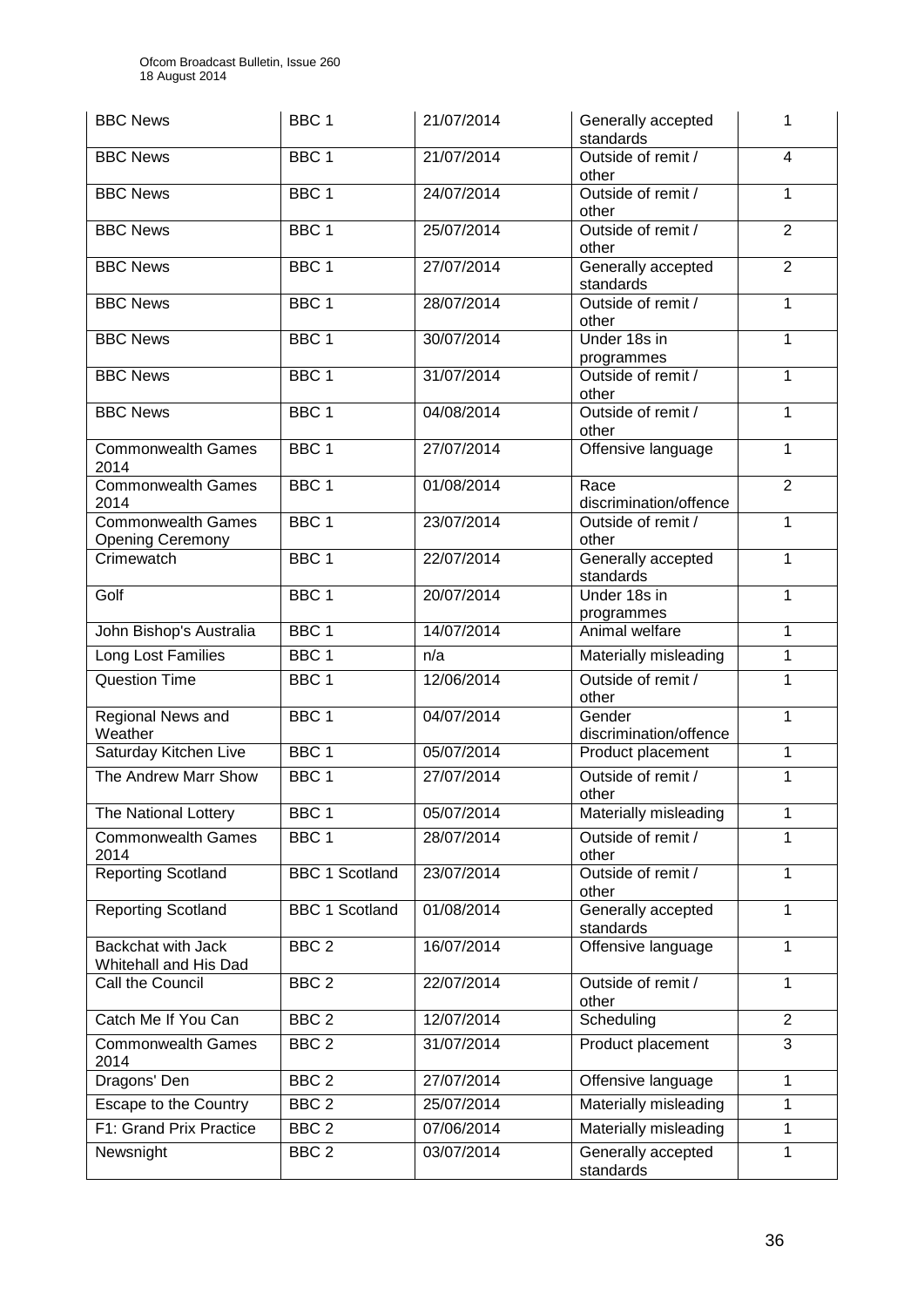| Newsnight                          | BBC <sub>2</sub>            | 24/07/2014 | Outside of remit /<br>other                 | 1              |
|------------------------------------|-----------------------------|------------|---------------------------------------------|----------------|
| Newsnight                          | BBC <sub>2</sub>            | 11/07/2014 | Outside of remit /<br>other                 | 1              |
| <b>Commonwealth Games</b><br>2014  | BBC <sub>3</sub>            | 28/07/2014 | Outside of remit /<br>other                 | $\mathbf{1}$   |
| Don't Tell the Bride               | BBC <sub>3</sub>            | 11/07/2014 | Offensive language                          | $\overline{2}$ |
| Family Guy / American<br>Dad       | BBC <sub>3</sub>            | n/a        | Generally accepted<br>standards             | 1              |
| Tommy Sandhu                       | <b>BBC Asian</b><br>Network | 18/07/2014 | Outside of remit /<br>other                 | 1              |
| <b>BBC News</b>                    | <b>BBC News</b><br>Channel  | 17/07/2014 | Outside of remit /<br>other                 | 1              |
| <b>HARDtalk</b>                    | <b>BBC News</b><br>Channel  | 26/07/2014 | Outside of remit /<br>other                 | 1              |
| <b>Annie Mac</b>                   | <b>BBC Radio 1</b>          | 02/07/2014 | Drugs, smoking,<br>solvents or alcohol      | 1              |
| <b>BBC News</b>                    | <b>BBC Radio 4</b>          | 15/07/2014 | Generally accepted<br>standards             | $\mathbf{1}$   |
| <b>Broadcasting House</b>          | <b>BBC Radio 4</b>          | 20/07/2014 | Generally accepted<br>standards             | $\mathbf{1}$   |
| I'm Sorry I Haven't a Clue         | <b>BBC Radio 4</b>          | 21/07/2014 | Religious/Beliefs<br>discrimination/offence | 1              |
| <b>PM</b>                          | <b>BBC Radio 4</b>          | 21/07/2014 | Outside of remit /<br>other                 | 1              |
| <b>PM</b>                          | <b>BBC Radio 4</b>          | 29/07/2014 | Outside of remit /<br>other                 | 1              |
| Programming                        | <b>BBC Radio 4</b>          | n/a        | Outside of remit /<br>other                 | 1              |
| <b>Thinking Allowed</b>            | <b>BBC Radio 4</b>          | 16/07/2014 | Generally accepted<br>standards             | 1              |
| Today                              | <b>BBC Radio 4</b>          | 31/07/2014 | Outside of remit /<br>other                 | 1              |
| Today                              | <b>BBC Radio 4</b>          | 01/08/2014 | Outside of remit /<br>other                 | 1              |
| <b>Good Morning Ulster</b>         | <b>BBC Radio</b><br>Ulster  | 02/07/2014 | Generally accepted<br>standards             | 1              |
| The Nolan Show                     | <b>BBC Radio</b><br>Ulster  | 21/05/2014 | Religious/Beliefs<br>discrimination/offence | $\mathbf 1$    |
| Programming                        | <b>BRFM 95.6</b>            | 25/06/2014 | Commercial<br>communications on<br>radio    | 1              |
| Live UFC 175                       | BT Sport 1                  | 06/07/2014 | Generally accepted<br>standards             | $\mathbf{1}$   |
| <b>Capital Breakfast</b>           | Capital Radio               | 25/06/2014 | Scheduling                                  | $\mathbf{1}$   |
| Programming                        | Castle FM                   | 18/07/2014 | Offensive language                          | $\overline{2}$ |
| Programming                        | Castle FM                   | n/a        | Offensive language                          | 1              |
| Top 100 Video Games Of<br>All Time | Challenge                   | 25/06/2014 | Violence and<br>dangerous behaviour         | 1              |
| 8 Out of 10 Cats Does<br>Countdown | Channel 4                   | 02/07/2014 | Generally accepted<br>standards             | 1              |
| 8 Out of 10 Cats Does<br>Countdown | Channel 4                   | 11/07/2014 | Generally accepted<br>standards             | 1              |
| 8 Out of 10 Cats Does<br>Countdown | Channel 4                   | 23/07/2014 | Race<br>discrimination/offence              | 1              |
| Alan Carr: Chatty Man              | Channel $4$                 | 25/07/2014 | Generally accepted<br>standards             | 1              |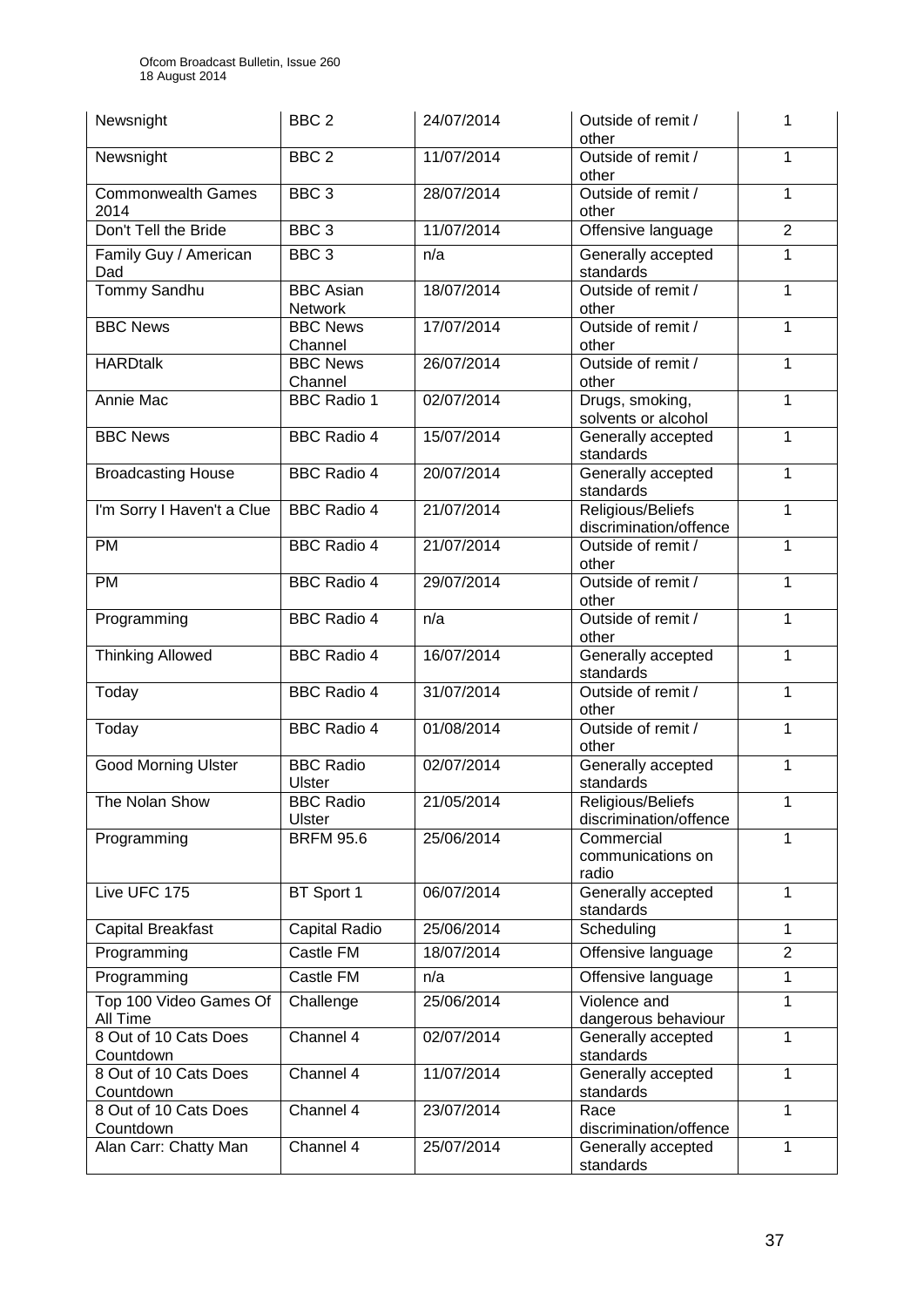| Beauty Queen or Bust                              | Channel 4      | 17/07/2014 | Under 18s in<br>programmes                  | 1              |
|---------------------------------------------------|----------------|------------|---------------------------------------------|----------------|
| Beauty Queen or Bust                              | Channel 4      | Various    | Crime                                       | 1              |
| <b>Channel 4 News</b>                             | Channel 4      | 08/07/2014 | Offensive language                          | 1              |
| <b>Channel 4 News</b>                             | Channel 4      | 14/07/2014 | Due impartiality/bias                       | $\overline{2}$ |
| Channel 4 News                                    | Channel 4      | 15/07/2014 | Due impartiality/bias                       | 1              |
| Channel 4 News                                    | Channel 4      | 15/07/2014 | Generally accepted<br>standards             | 1              |
| <b>Channel 4 News</b>                             | Channel 4      | 16/07/2014 | Due impartiality/bias                       | $\overline{7}$ |
| Channel 4 News                                    | Channel 4      | 16/07/2014 | Generally accepted<br>standards             | 1              |
| Channel 4 News                                    | Channel 4      | 18/07/2014 | Due impartiality/bias                       | $\mathbf{1}$   |
| <b>Channel 4 News</b>                             | Channel 4      | 21/07/2014 | Generally accepted<br>standards             | $\overline{2}$ |
| Channel 4 News                                    | Channel 4      | 21/07/2014 | Under 18s in<br>programmes                  | $\overline{2}$ |
| <b>Channel 4 News</b>                             | Channel 4      | 22/07/2014 | Due impartiality/bias                       | $\mathbf{1}$   |
| Channel 4 News                                    | Channel 4      | 24/07/2014 | Due impartiality/bias                       | $\mathbf{1}$   |
| <b>Channel 4 News</b>                             | Channel 4      | 25/07/2014 | Due impartiality/bias                       | 1              |
| Channel 4 News                                    | Channel 4      | 25/07/2014 | Outside of remit /<br>other                 | 1              |
| <b>Channel 4 News</b>                             | Channel 4      | 26/07/2014 | Due impartiality/bias                       | 3              |
| Channel 4 News                                    | Channel 4      | 01/08/2014 | Generally accepted<br>standards             | 1              |
| Couples Come Dine with<br>Me                      | Channel 4      | 25/07/2014 | Age<br>discrimination/offence               | 1              |
| Deal or No Deal                                   | Channel 4      | 01/08/2014 | Generally accepted<br>standards             | 1              |
| Dispatches                                        | Channel 4      | 14/07/2014 | Due impartiality/bias                       | $\overline{2}$ |
| <b>Embarrassing Bodies</b>                        | Channel 4      | 15/07/2014 | Gender<br>discrimination/offence            | 1              |
| <b>Embarrassing Bodies</b>                        | Channel 4      | n/a        | Generally accepted<br>standards             | 1              |
| Food Unwrapped                                    | Channel 4      | 28/07/2014 | Religious/Beliefs<br>discrimination/offence | 3              |
| Hollyoaks                                         | Channel 4      | n/a        | Scheduling                                  | 1              |
| Mary's Silver Service                             | Channel 4      | 04/06/2014 | Materially misleading                       | 1              |
| Meet the Mormons                                  | Channel 4      | 26/06/2014 | Materially misleading                       | $\mathbf{1}$   |
| Mitsubishi's sponsorship<br>of documentaries on 4 | Channel 4      | 11/07/2014 | Generally accepted<br>standards             | $\mathbf{1}$   |
| The Secret Life of<br><b>Students</b>             | Channel 4      | 17/07/2014 | Generally accepted<br>standards             | 1              |
| The Simpsons                                      | Channel 4      | 31/07/2014 | Scheduling                                  | 1              |
| Utopia                                            | Channel 4      | 14/07/2014 | Animal welfare                              | $\overline{2}$ |
| Utopia                                            | Channel 4      | 14/07/2014 | Generally accepted<br>standards             | 1              |
| <b>Embarrassing Bodies</b><br>(trailer)           | Channel 4 / E4 | Various    | Generally accepted<br>standards             | 23             |
| <b>Bangkok Brits</b>                              | Channel 5      | 16/05/2014 | Race<br>discrimination/offence              | $\mathbf{1}$   |
| Benefits Britain: Life on<br>the Dole             | Channel 5      | 14/07/2014 | Crime                                       | 9              |
| <b>Black Market Britain</b>                       | Channel 5      | 17/07/2014 | Violence and<br>dangerous behaviour         | 1              |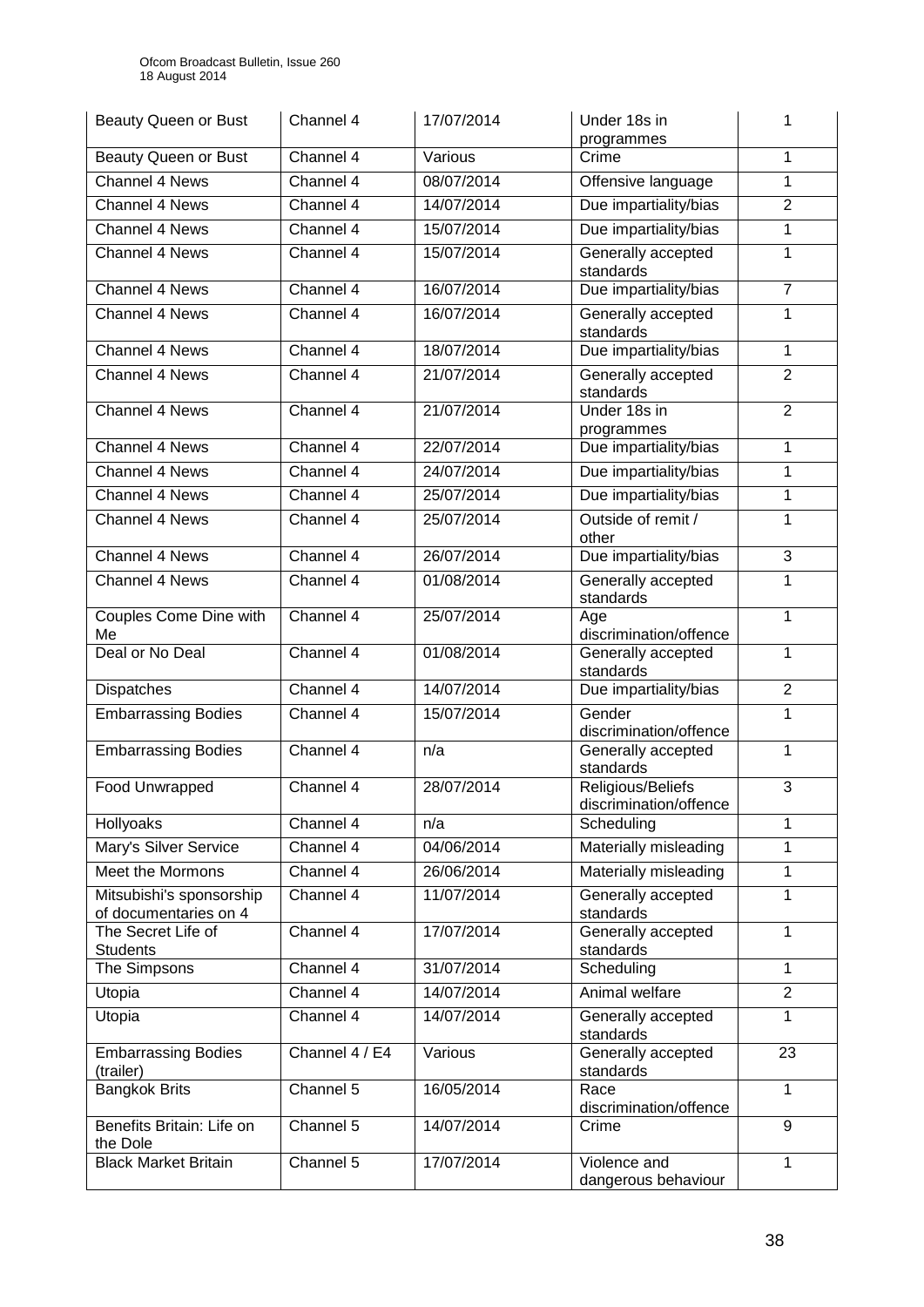| <b>Blinging Up Baby</b>                                            | Channel 5                              | 02/08/2014 | Offensive language                          | 1              |
|--------------------------------------------------------------------|----------------------------------------|------------|---------------------------------------------|----------------|
| Blinging Up Baby (trailer)                                         | Channel 5                              | 21/07/2014 | Under 18s in                                | 1              |
|                                                                    |                                        |            | programmes                                  |                |
| Can't Pay? We'll Take it<br>Away!                                  | Channel 5                              | 22/06/2014 | Offensive language                          | 1              |
| Can't Pay? We'll Take it<br>Away!                                  | Channel 5                              | 04/07/2014 | Offensive language                          | 6              |
| Cricket on 5                                                       | Channel 5                              | 21/07/2014 | <b>Disability</b><br>discrimination/offence | 1              |
| CSI: Crime Scene<br>Investigation (trailer)                        | Channel 5                              | 16/07/2014 | Scheduling                                  | 1              |
| Dangerous Dog Owners<br>and Proud                                  | Channel 5                              | n/a        | Outside of remit /<br>other                 | $\overline{2}$ |
| <b>Little Nicky</b>                                                | Channel 5                              | 03/08/2014 | Generally accepted<br>standards             | 1              |
| <b>OAPs Behaving Badly</b><br>(trailer)                            | Channel 5                              | Various    | Scheduling                                  | 10             |
| On the Yorkshire Buses                                             | Channel 5                              | 11/07/2014 | Offensive language                          | $\mathbf{1}$   |
| The Dog Rescuers                                                   | Channel 5                              | 08/07/2014 | Violence and<br>dangerous behaviour         | 1              |
| The Dog Rescuers                                                   | Channel 5                              | 19/07/2014 | Scheduling                                  | $\mathbf{1}$   |
| The Wright Stuff                                                   | Channel 5                              | 08/07/2014 | Generally accepted                          | 1              |
|                                                                    |                                        |            | standards                                   |                |
| The Wright Stuff                                                   | Channel 5                              | 17/07/2014 | Generally accepted<br>standards             | $\mathbf{1}$   |
| Azan E Ishaa                                                       | Channel I                              | 21/07/2014 | Sponsorship                                 | 1              |
| Advertisements                                                     | <b>Chart Show</b><br>Dance             | 12/06/2014 | Advertising minutage                        | 1              |
| <b>Islamic Relief's</b><br>sponsorship of Quran<br>Hadiser Ramadan | <b>CHSTV</b>                           | 11/07/2014 | Sponsorship                                 | 1              |
| Pride of Asia's<br>sponsorship of Nobi<br>Rasuler Golpo            | <b>CHSTV</b>                           | 10/07/2014 | Sponsorship                                 | 1              |
| Fort Boyard                                                        | <b>CITV</b>                            | 25/07/2014 | Offensive language                          | 1              |
| <b>Station ident</b>                                               | Classic FM                             | n/a        | Materially misleading                       | 1              |
| Jackass 2 (trailer)                                                | <b>Comedy Central</b>                  | 10/07/2014 | Scheduling                                  | 1              |
| Programme trailer                                                  | <b>Comedy Central</b>                  | 23/07/2014 | Scheduling                                  | 1              |
| Programming                                                        | <b>Comedy Central</b>                  | n/a        | Outside of remit /<br>other                 | 1              |
| South Park                                                         | <b>Comedy Central</b>                  | 18/07/2014 | Generally accepted<br>standards             | 1              |
| Just Eat's sponsorship of<br>programmes on Dave                    | Dave                                   | n/a        | Sponsorship credits                         | 1              |
| Maria.com's sponsorship<br>of primetime on Dave                    | Dave                                   | 07/07/2014 | Sponsorship credits                         | 1              |
| Mock The Week                                                      | Dave                                   | 19/07/2014 | Generally accepted<br>standards             | 1              |
| QI                                                                 | Dave                                   | 28/07/2014 | Gender<br>discrimination/offence            | $\mathbf{1}$   |
| How It's Made                                                      | <b>Discovery</b><br>Channel<br>Romania | 04/07/2014 | Materially misleading                       | 1              |
| Channel ident                                                      | E <sub>4</sub>                         | 28/07/2014 | Generally accepted<br>standards             | 3              |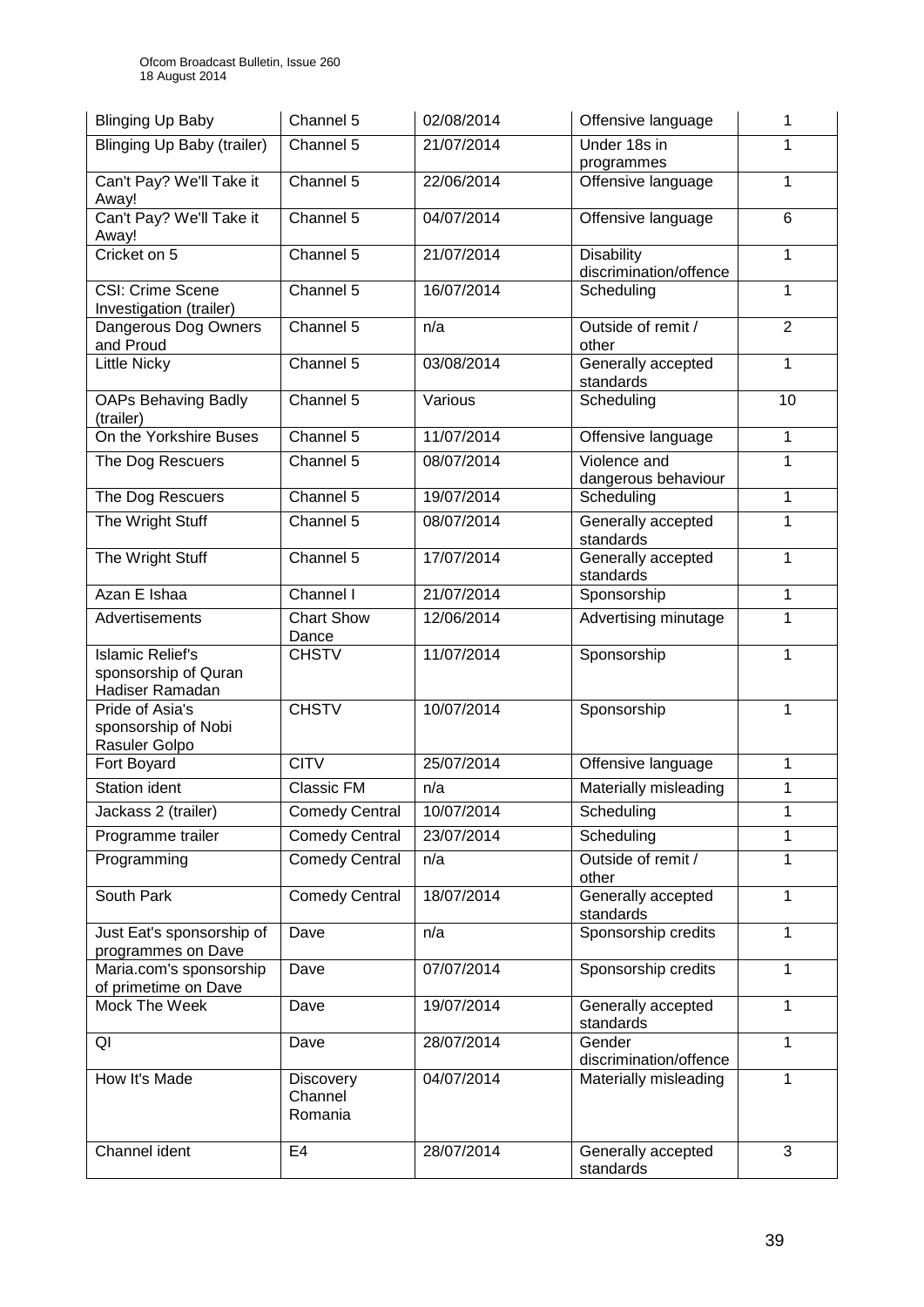| Hollyoaks                                                            | E <sub>4</sub>                       | 18/07/2014 | Scheduling                             | 1              |
|----------------------------------------------------------------------|--------------------------------------|------------|----------------------------------------|----------------|
| How I Met Your Mother                                                | E <sub>4</sub>                       | 26/07/2014 | Offensive language                     | 1              |
| Maoam's sponsorship of<br><b>Big Bang Theory</b>                     | E <sub>4</sub>                       | 17/07/2014 | Gender<br>discrimination/offence       | $\mathbf{1}$   |
| <b>Virtually Famous (trailer)</b>                                    | E4                                   | 16/07/2014 | Animal welfare                         | 1              |
| Live Verizon Indycar<br><b>Series</b>                                | <b>ESPN</b>                          | 19/07/2014 | Outside of remit /<br>other            | 1              |
| Programming                                                          | Fantasy                              | 24/05/2014 | Sexual material                        | 1              |
| Alien + Aliens + Alien3                                              | Film4HD                              | Various    | Advertising content                    | 1              |
| Chicago PD                                                           | <b>Five USA</b>                      | n/a        | <b>Television Access</b><br>Services   | 1              |
| No Nonsense with Jon<br>Gaunt                                        | <b>Fubar Radio</b>                   | 26/07/2014 | Outside of remit /<br>other            | $\overline{2}$ |
| <b>True Blood</b>                                                    | <b>FX</b>                            | 21/07/2014 | Offensive language                     | 1              |
| Big John at Breakfast                                                | Hallam FM                            | 11/07/2014 | Scheduling                             | 1              |
| <b>Heart Breakfast with Joel</b><br>& Lorna                          | Heart 105.4FM                        | 09/07/2014 | Race<br>discrimination/offence         | 1              |
| <b>Britain's Best Breaks</b>                                         | Holiday and<br><b>Cruise Channel</b> | 12/07/2014 | Advertising minutage                   | $\mathbf{1}$   |
| <b>Aman Foundation Charity</b><br>Appeal                             | <b>HUM</b> Europe                    | 26/06/2014 | Charity appeals                        | 1              |
| Live Transmission from<br>Madina                                     | Iqra Bangla                          | 12/07/2014 | Charity appeals                        | 1              |
| Programming                                                          | <b>Islam Channel</b>                 | n/a        | Generally accepted<br>standards        | 1              |
| <b>Adventure Time</b>                                                | <b>ITV</b>                           | 12/07/2014 | Scheduling                             | 1              |
| Advertisements                                                       | <b>ITV</b>                           | 23/07/2014 | Advertising content                    | 1              |
| Air America                                                          | $\overline{ITV}$                     | 25/07/2014 | Generally accepted<br>standards        | 1              |
| All Star Family Fortunes                                             | $\overline{IV}$                      | 02/08/2014 | Outside of remit /<br>other            | 1              |
| All Star Family Fortunes                                             | $\overline{IV}$                      | 02/08/2014 | Race<br>discrimination/offence         | 1              |
| <b>Aunt Bessie's</b><br>sponsorship of The<br>Chase                  | $\overline{ITV}$                     | n/a        | Materially misleading                  | 1              |
| <b>Britain's Got Talent</b>                                          | <b>ITV</b>                           | 05/06/2014 | Competitions                           | 1              |
| <b>Britain's Got Talent</b>                                          | ITV                                  | n/a        | Voting                                 | 1              |
| Cheerios' Sponsorship of<br>The Cube                                 | $\overline{IV}$                      | 06/07/2014 | Sponsorship credits                    | 1              |
| Comparethemarket.com's<br>sponsorship of<br><b>Coronation Street</b> | <b>ITV</b>                           | 07/07/2014 | Sponsorship                            | 1              |
| <b>Coronation Street</b>                                             | <b>ITV</b>                           | 11/07/2014 | Generally accepted<br>standards        | $\mathbf{1}$   |
| <b>Coronation Street</b>                                             | <b>ITV</b>                           | 14/07/2014 | Outside of remit /<br>other            | 1              |
| <b>Coronation Street</b>                                             | <b>ITV</b>                           | 16/07/2014 | Drugs, smoking,<br>solvents or alcohol | $\mathbf{1}$   |
| <b>Coronation Street</b>                                             | <b>ITV</b>                           | 30/07/2014 | Violence and<br>dangerous behaviour    | $\mathbf{1}$   |
| <b>Coronation Street</b>                                             | <b>ITV</b>                           | n/a        | Generally accepted<br>standards        | 1              |
| Emmerdale                                                            | $\overline{IV}$                      | 18/07/2014 | Generally accepted<br>standards        | 1              |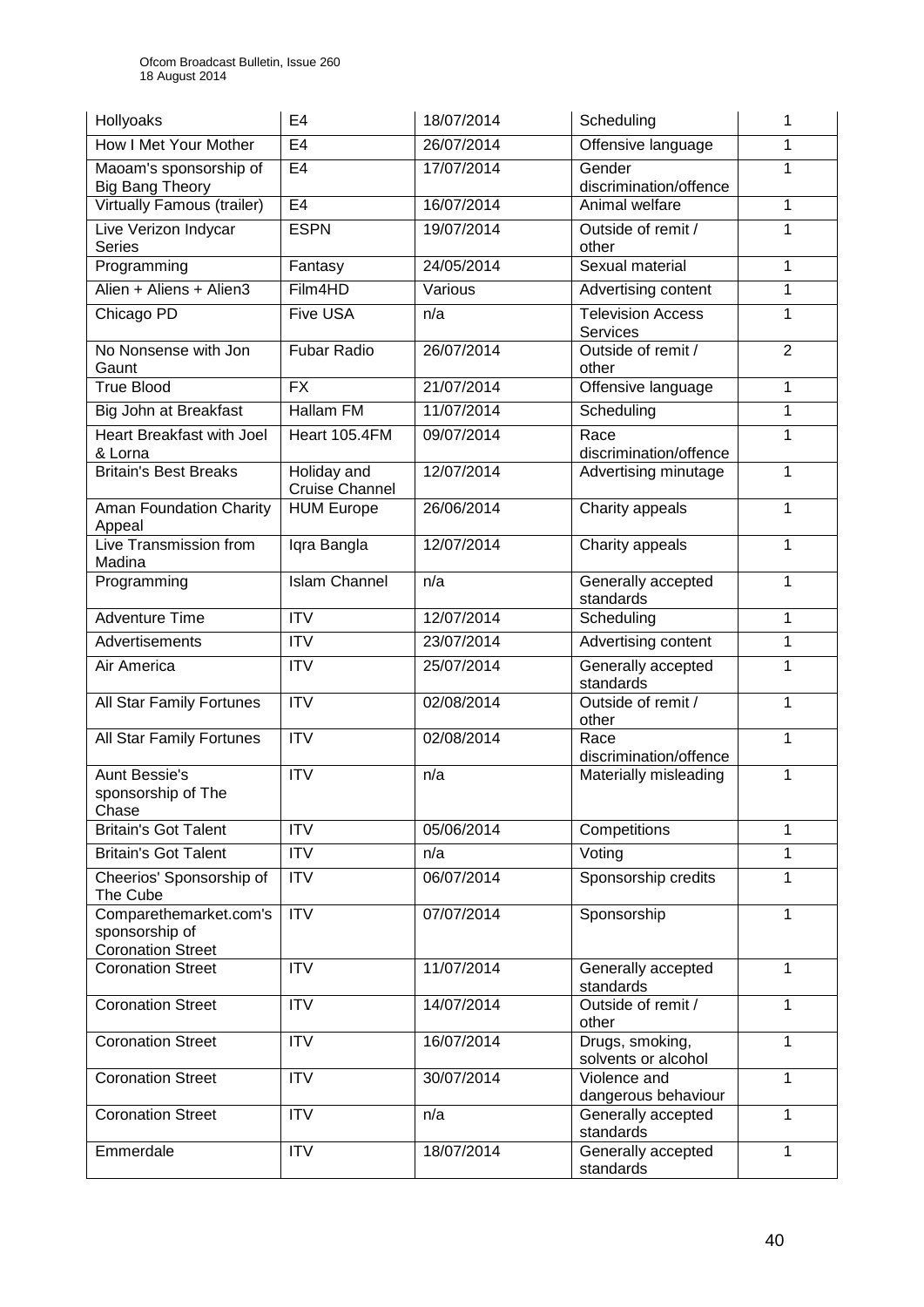| Emmerdale                                               | <b>ITV</b>                      | 18/07/2014 | Outside of remit /<br>other            | 1              |
|---------------------------------------------------------|---------------------------------|------------|----------------------------------------|----------------|
| Emmerdale                                               | <b>ITV</b>                      | 25/07/2014 | Sexual material                        | $\overline{2}$ |
| Emmerdale                                               | <b>ITV</b>                      | 25/07/2014 | Violence and<br>dangerous behaviour    | 1              |
| Emmerdale                                               | <b>ITV</b>                      | 31/07/2014 | Drugs, smoking,<br>solvents or alcohol | $\overline{3}$ |
| Emmerdale                                               | $\overline{ITV}$                | 01/08/2014 | Generally accepted<br>standards        | 1              |
| Emmerdale                                               | <b>ITV</b>                      | n/a        | Violence and<br>dangerous behaviour    | 1              |
| <b>Good Morning Britain</b>                             | ITV                             | 23/07/2014 | Crime                                  | $\overline{2}$ |
| <b>ITV News</b>                                         | <b>ITV</b>                      | 14/07/2014 | Under 18s in<br>programmes             | $\mathbf{1}$   |
| <b>ITV News</b>                                         | <b>ITV</b>                      | 16/07/2014 | Due impartiality/bias                  | $\mathbf{1}$   |
| <b>ITV News</b>                                         | ITV                             | 17/07/2014 | Due impartiality/bias                  | 1              |
| <b>ITV News</b>                                         | <b>ITV</b>                      | 17/07/2014 | Generally accepted<br>standards        | 1              |
| <b>ITV News</b>                                         | $\overline{IV}$                 | 24/07/2014 | Generally accepted<br>standards        | $\mathbf{1}$   |
| Judge Rinder (trailer)                                  | <b>ITV</b>                      | 23/07/2014 | Materially misleading                  | $\mathbf{1}$   |
| Let's Do Lunch With<br>Gino and Mel                     | ITV                             | n/a        | Outside of remit /<br>other            | $\mathbf{1}$   |
| Loose Women                                             | $\overline{ITV}$                | 08/07/2014 | Violence and<br>dangerous behaviour    | $\mathbf{1}$   |
| <b>Testing Britain's Worst</b><br>Drivers: Crash Course | <b>ITV</b>                      | 16/07/2014 | Crime                                  | $\overline{2}$ |
| The Jeremy Kyle Show                                    | ITV                             | 04/08/2014 | Offensive language                     | $\mathbf{1}$   |
| The Speakmans                                           | <b>ITV</b>                      | 14/07/2014 | Generally accepted<br>standards        | 1              |
| The Speakmans                                           | $\overline{IV}$                 | 17/07/2014 | Generally accepted<br>standards        | $\mathbf{1}$   |
| The X Factor                                            | <b>ITV</b>                      | n/a        | Race<br>discrimination/offence         | $\mathbf{1}$   |
| This Morning                                            | <b>ITV</b>                      | 17/07/2014 | Outside of remit /<br>other            | 1              |
| <b>Tipping Point</b>                                    | <b>ITV</b>                      | 18/07/2014 | Race<br>discrimination/offence         | 1              |
| Tour De France 2014<br>(trailer)                        | <b>ITV</b>                      | 04/07/2014 | Scheduling                             | 1              |
| You've Been Framed!                                     | <b>ITV</b>                      | 26/07/2014 | Generally accepted<br>standards        | $\mathbf{1}$   |
| This Morning                                            | $ITV +1$                        | 15/07/2014 | Generally accepted<br>standards        | $\mathbf{1}$   |
| <b>ITV News Lookaround</b>                              | <b>ITV Border</b><br>(Scottish) | 11/07/2014 | Due accuracy                           | 1              |
| <b>ITV News London</b>                                  | <b>ITV London</b>               | 20/07/2014 | Outside of remit /<br>other            | $\mathbf{1}$   |
| <b>Celebrity Juice</b>                                  | ITV2                            | 25/07/2014 | Generally accepted<br>standards        | $\mathbf{1}$   |
| <b>Good Morning Britain</b><br>(trailer)                | ITV <sub>2</sub>                | 28/07/2014 | Violence and<br>dangerous behaviour    | $\mathbf{1}$   |
| The Jeremy Kyle Show                                    | ITV2                            | 17/07/2014 | Generally accepted<br>standards        | $\mathbf{1}$   |
| The Jeremy Kyle Show                                    | ITV <sub>2</sub>                | 31/07/2014 | Generally accepted<br>standards        | 1              |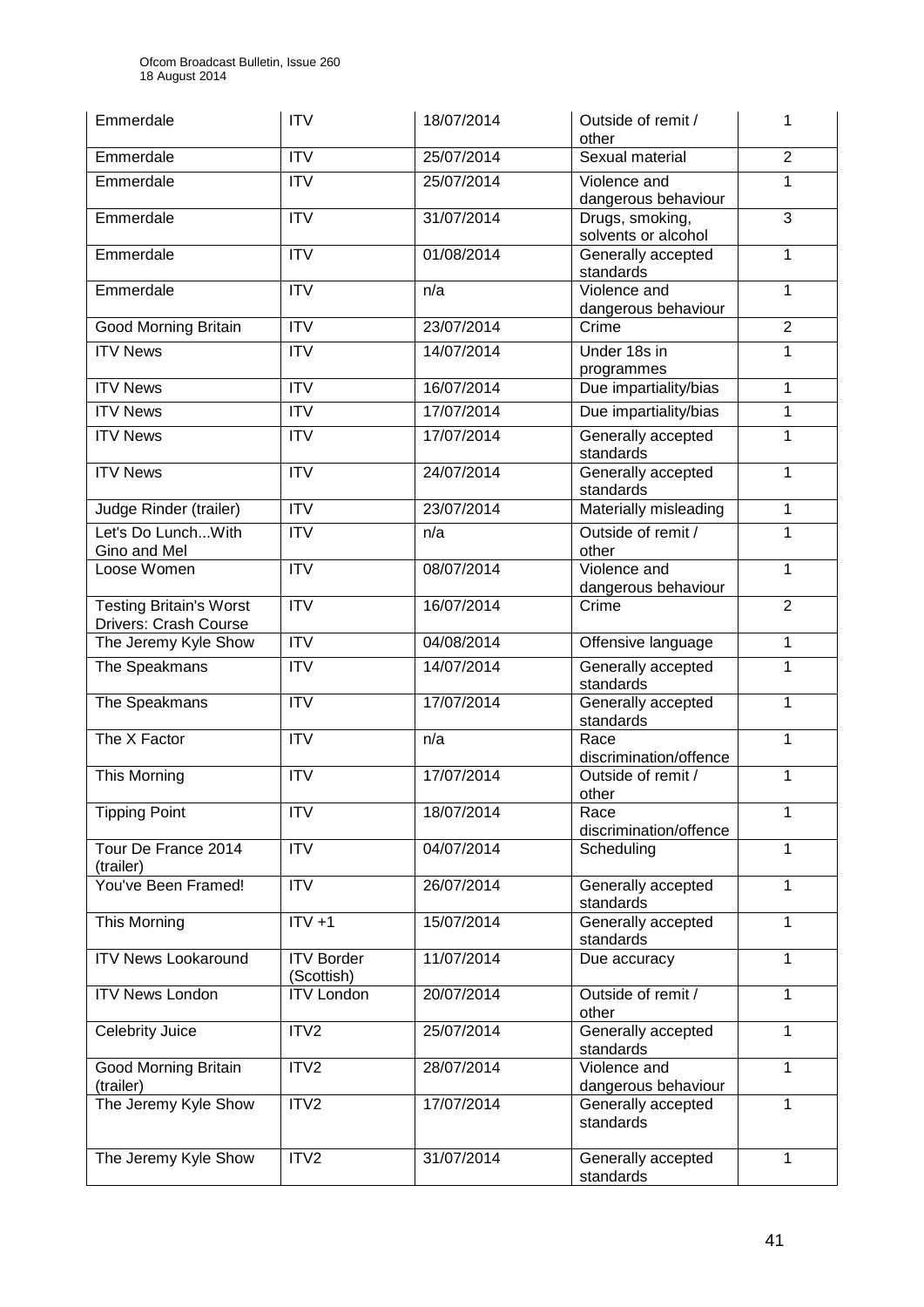| The Only Way is Essex                           | ITV2                                         | n/a        | Outside of remit /<br>other            | 1               |
|-------------------------------------------------|----------------------------------------------|------------|----------------------------------------|-----------------|
| <b>White Chicks</b>                             | ITV2                                         | n/a        | Race<br>discrimination/offence         | 1               |
| <b>Midsomer Murders</b>                         | ITV3                                         | 06/07/2014 | Advertising minutage                   | 1               |
| Programming                                     | Jack FM2                                     | 21/07/2014 | Scheduling                             | 1               |
| Kisstory                                        | <b>Kiss FM</b>                               | 30/07/2014 | Offensive language                     | 1               |
| Programming                                     | Kurdistan TV                                 | n/a        | Outside of remit /<br>other            | 1               |
| <b>Andrew Pierce</b>                            | <b>LBC 97.3 FM</b>                           | 24/07/2014 | Drugs, smoking,<br>solvents or alcohol | 1               |
| Cristo                                          | LBC 97.3 FM                                  | 12/07/2014 | Due impartiality/bias                  | 1               |
| James O'Brien                                   | LBC 97.3 FM                                  | 18/07/2014 | Due impartiality/bias                  | 1               |
| James O'Brien                                   | LBC 97.3 FM                                  | 18/07/2014 | Due impartiality/bias                  | 1               |
| <b>Julia Hartley Brewer</b>                     | <b>LBC 97.3 FM</b>                           | 21/07/2014 | Due accuracy                           | 1               |
| <b>News</b>                                     | <b>LBC 97.3 FM</b>                           | 21/07/2014 | Scheduling                             | 1               |
| Ray Rose                                        | Magic 1152                                   | 03/07/2014 | Generally accepted<br>standards        | 1               |
| Programming                                     | <b>Minster FM</b><br>104.7                   | n/a        | Competitions                           | 1               |
| Jamie's 15 Minute Meals                         | More4                                        | 14/07/2014 | Undue prominence                       | 1               |
| My Gal Sunday                                   | Movie Channel                                | 18/07/2014 | Outside of remit /<br>other            | 1               |
| The Fighting Fists of<br>Shanghai Joe           | Movies4men                                   | 01/07/2014 | Generally accepted<br>standards        | 1               |
| <b>Content on Twitter</b>                       | n/a                                          | n/a        | Outside of remit /<br>other            | 1               |
| <b>Top Gear</b>                                 | n/a                                          | n/a        | Outside of remit /<br>other            | $\overline{13}$ |
| <b>News Corporation</b><br>acquisition of BSkyB | <b>News</b><br>Corporation /<br><b>BSkyB</b> | n/a        | Outside of remit /<br>other            | 1               |
| <b>Travel Guide</b>                             | <b>NTV</b>                                   | 04/06/2014 | Sponsorship credits                    | 1               |
| Sharknado (trailer)                             | <b>Pick</b>                                  | 15/07/2014 | Generally accepted<br>standards        | 1               |
| Programming                                     | Play TV                                      | 24/05/2014 | Sexual material                        | 1               |
| <b>Advertisements</b>                           | Pop                                          | 28/06/2014 | Advertising<br>scheduling              | 1               |
| Programming                                     | Radio Womad                                  | n/a        | Outside of remit /<br>other            | $\mathbf{1}$    |
| Programming                                     | Ramadan FM<br>$(107$ FM - Milton<br>Keynes)  | 17/07/2014 | Crime                                  | 1               |
| A Place in the Sun:<br>Home or Away             | Really                                       | 11/07/2014 | Materially misleading                  | 1               |
| A Place in the Sun:<br>Home or USA              | Really                                       | 21/07/2014 | Materially misleading                  | 1               |
| Don't Tell The Bride                            | Really                                       | 15/07/2014 | Offensive language                     | 1               |
| Seiclo: Le Tour De<br>France                    | S4C Digital                                  | 06/07/2014 | Outside of remit /<br>other            | 1               |
| Dawn $\overline{C}$                             | Sheppey FM                                   | 02/07/2014 | Generally accepted<br>standards        | 1               |
| The Cleanists (trailer)                         | Showcase 2                                   | 07/07/2014 | Generally accepted<br>standards        | $\mathbf{1}$    |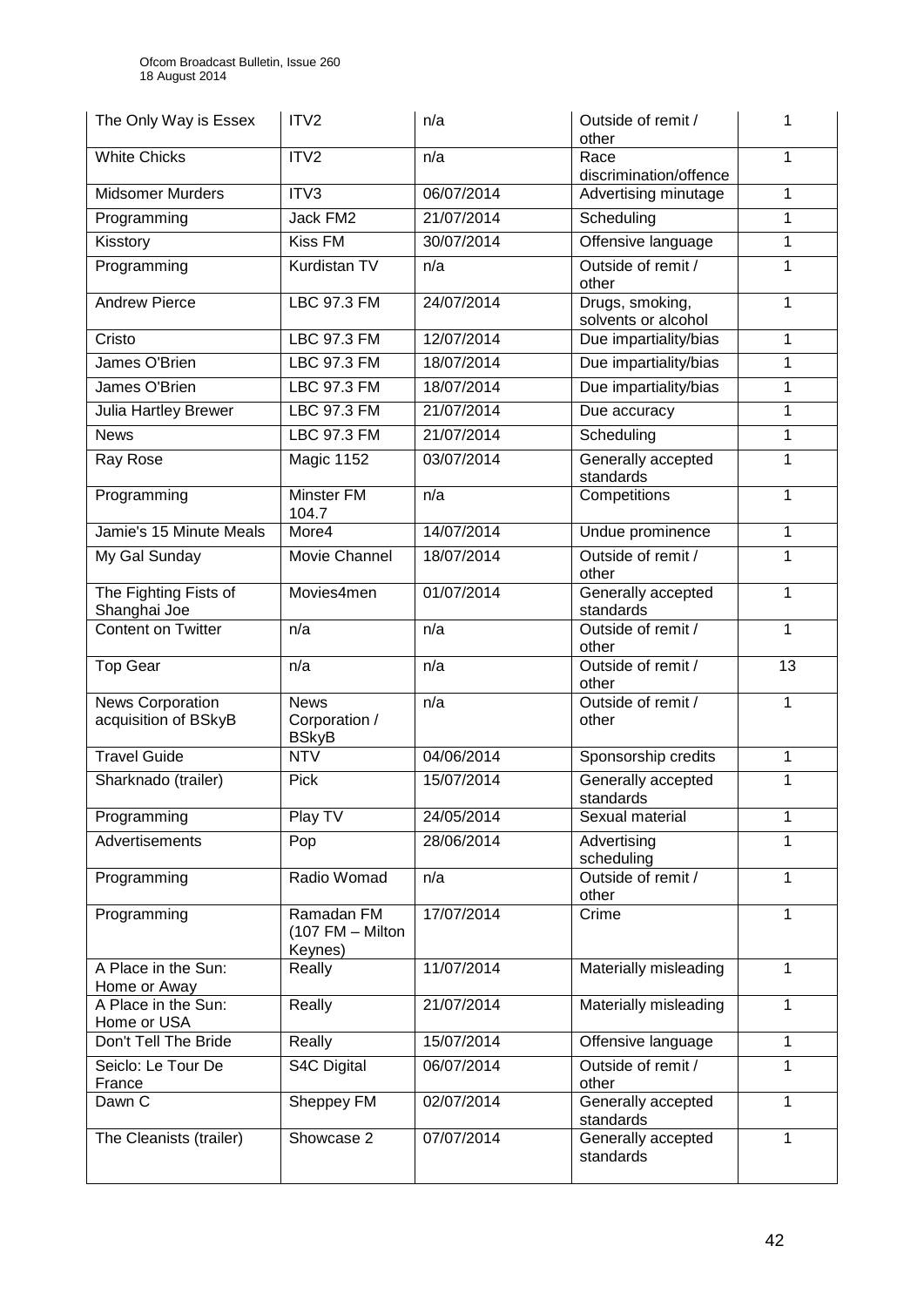| Video Killed the Radio<br><b>Star</b>                               | Sky Arts 1                       | 08/07/2014 | Offensive language                          | 1              |
|---------------------------------------------------------------------|----------------------------------|------------|---------------------------------------------|----------------|
| Scandal (trailer)                                                   | <b>Sky Living</b>                | 12/07/2014 | Scheduling                                  | 1              |
| Murnaghan                                                           | <b>Sky News</b>                  | 20/07/2014 | Generally accepted<br>standards             | 1              |
| <b>Press Preview</b>                                                | <b>Sky News</b>                  | 29/07/2014 | Religious/Beliefs<br>discrimination/offence | 1              |
| <b>Sky News</b>                                                     | <b>Sky News</b>                  | 13/07/2014 | Due impartiality/bias                       | 1              |
| <b>Sky News</b>                                                     | <b>Sky News</b>                  | 21/07/2014 | Due accuracy                                | 1              |
| <b>Sky News</b>                                                     | <b>Sky News</b>                  | 24/07/2014 | Due accuracy                                | 1              |
| <b>Sky News</b>                                                     | <b>Sky News</b>                  | 28/07/2014 | Due accuracy                                | 1              |
| Programming                                                         | <b>Sky Sports</b>                | n/a        | Outside of remit /<br>other                 | 1              |
| Sky Sports 5 promotion                                              | <b>Sky Sports</b>                | n/a        | Materially misleading                       | 1              |
| <b>World Darts Matchplay</b>                                        | Sky Sports 1                     | 20/07/2014 | Offensive language                          | 1              |
| <b>Sky Sports News</b>                                              | <b>Sky Sports</b><br><b>News</b> | 14/07/2014 | Cross/self promotions                       | 1              |
| Sports Sunday                                                       | <b>Sky Sports</b><br><b>News</b> | 13/07/2014 | Generally accepted<br>standards             | 1              |
| 50 Ways to Kill Your<br>Mammy                                       | Sky1                             | n/a        | Generally accepted<br>standards             | 1              |
| Programming                                                         | Smooth Radio                     | 11/07/2014 | Competitions                                | 1              |
| Mahabharat                                                          | <b>Star Plus</b>                 | 25/07/2014 | Violence and<br>dangerous behaviour         | $\overline{2}$ |
| Programming                                                         | Studio 66 TV1                    | 16/05/2014 | Sexual material                             | $\mathbf{1}$   |
| Programming                                                         | Studio 66 TV1                    | 23/05/2014 | Sexual material                             | 1              |
| Studio 66 Days                                                      | Studio 66 TV1                    | 11/06/2014 | Sexual material                             | 1              |
| Studio 66 Nights                                                    | Studio 66 TV1                    | 17/06/2014 | Sexual material                             | 1              |
| Programming                                                         | Studio 66 TV2                    | 23/05/2014 | Sexual material                             | 1              |
| Programming                                                         | Studio 66 TV2                    | 24/05/2014 | Sexual material                             | 1              |
| Programming                                                         | Studio 66 TV3                    | 24/05/2014 | Sexual material                             | 1              |
| Ocean's Twelve                                                      | <b>STV</b>                       | 03/08/2014 | <b>Television Access</b><br>Services        | 1              |
| Johnny Vaughan                                                      | Talksport                        | 28/07/2014 | Scheduling                                  | 1              |
| <b>Outrageous Emergencies</b><br>(trailer)                          | <b>TLC</b>                       | 10/07/2014 | Scheduling                                  | 1              |
| Charity Appeal for the<br>Syeda Amina Trust                         | <b>Ummah Channel</b>             | 13/07/2014 | Generally accepted<br>standards             | $\mathbf{1}$   |
| <b>Party Election Broadcast</b><br>by the British National<br>Party | Various                          | 29/04/2014 | Generally accepted<br>standards             | 1              |
| Programming                                                         | Various                          | n/a        | Outside of remit /<br>other                 | 1              |
| Soaps                                                               | Various                          | n/a        | Offensive language                          | 1              |
| Programming                                                         | Various                          | n/a        | Generally accepted<br>standards             | $\mathbf{1}$   |
| Shri Guru Ravidass Ji                                               | Venus TV                         | 22/05/2014 | Fairness                                    | 1              |
| West FM                                                             | West FM                          | 24/07/2014 | Violence and<br>dangerous behaviour         | 1              |
| The Xfm Breakfast Show<br>with Jon Holmes                           | <b>XFM London</b>                | 16/07/2014 | Scheduling                                  | 1              |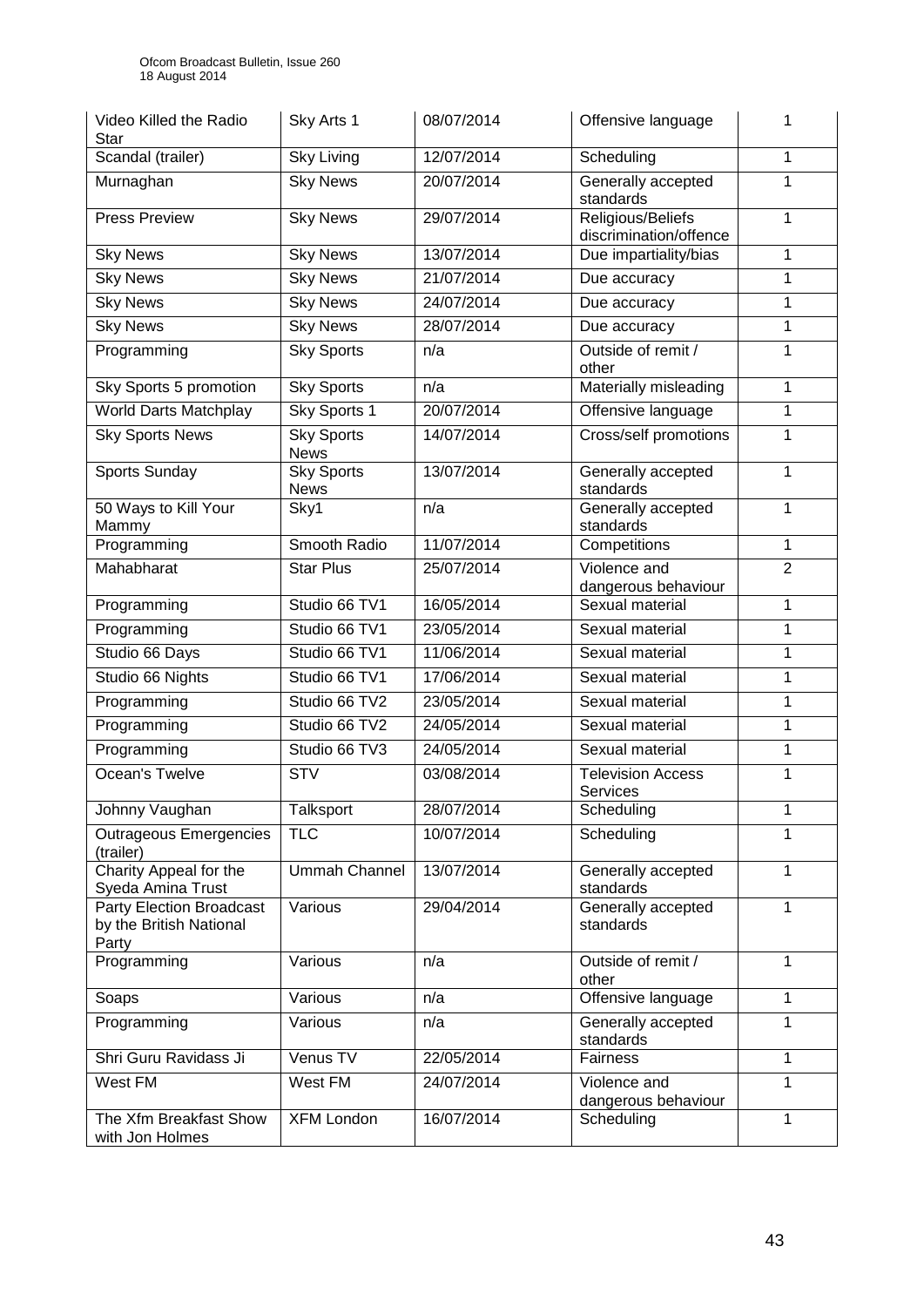#### **Complaints assessed under the General Procedures for investigating breaches of broadcast licences**

For more information about how Ofcom conducts investigations about broadcast licences, go to: [http://stakeholders.ofcom.org.uk/broadcasting/guidance/complaints](http://stakeholders.ofcom.org.uk/broadcasting/guidance/complaints-sanctions/general-procedures/)[sanctions/general-procedures/.](http://stakeholders.ofcom.org.uk/broadcasting/guidance/complaints-sanctions/general-procedures/)

| Licensee                                            | <b>Categories</b> |
|-----------------------------------------------------|-------------------|
| St Mathews Community Solution   Other<br>Centre Ltd |                   |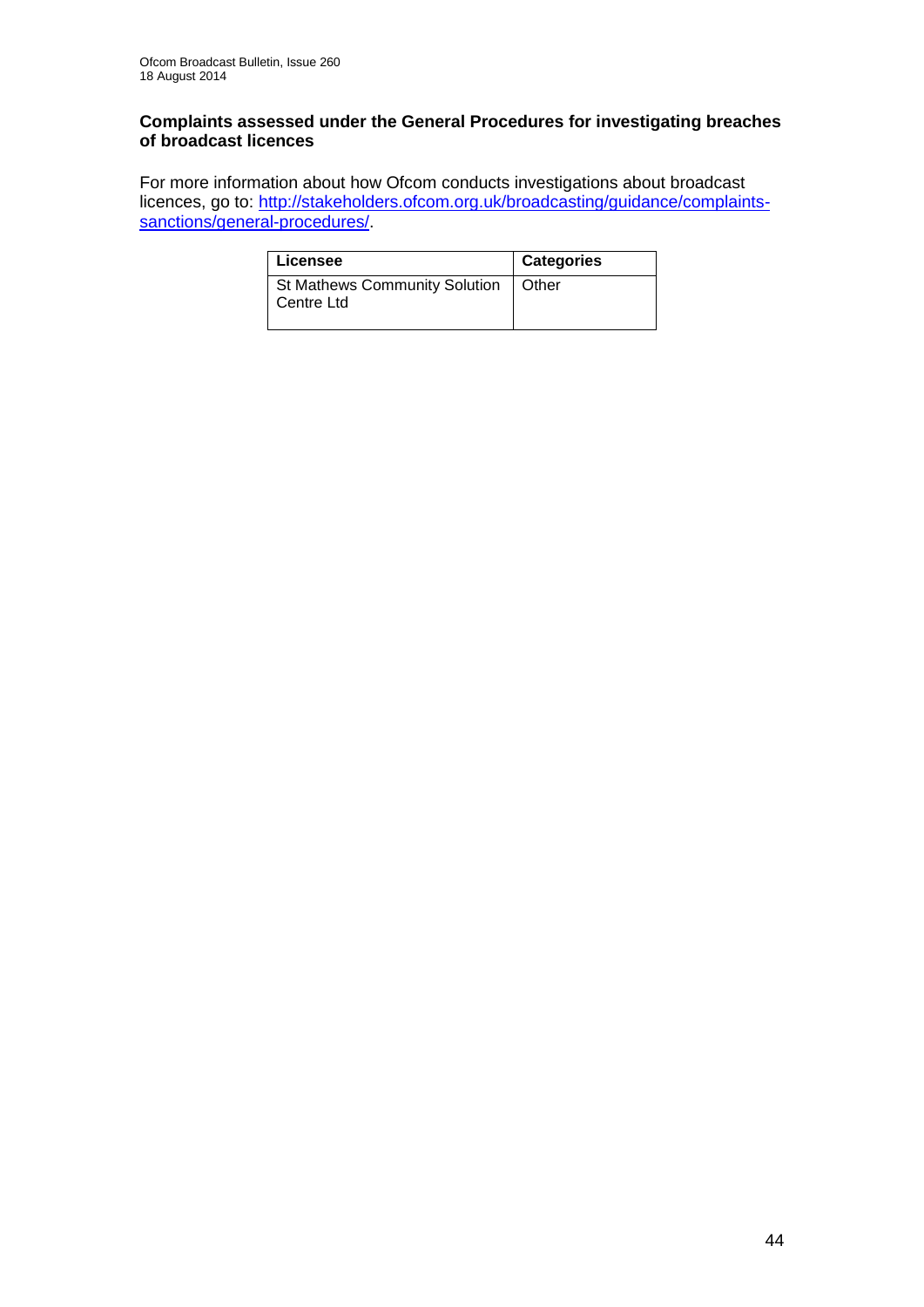# **Investigations List**

If Ofcom considers that a broadcaster may have breached its codes, a condition of its licence or other regulatory requirements, it will start an investigation.

#### **It is important to note that an investigation by Ofcom does not necessarily mean the broadcaster has done anything wrong. Not all investigations result in breaches of the licence or other regulatory requirements being recorded.**

Here are alphabetical lists of new investigations launched between 17 July and 6 August 2014.

#### **Investigations launched under the Procedures for investigating breaches of content standards for television and radio**

| Programme                                                | <b>Broadcaster</b> | <b>Transmission date</b> |
|----------------------------------------------------------|--------------------|--------------------------|
| Advertising minutage                                     | Channel 5          | 18 June 2014             |
| Advertising minutage                                     | <b>SAB</b>         | Various                  |
| Advertising minutage                                     | Samaa              | 09 June 2014             |
| Azan E Magrib                                            | Bangla TV          | 01 July 2014             |
| Betrayed                                                 | Channel 5          | 11 July 2014             |
| <b>Channel Donations Live</b>                            | Fadak TV           | 27 March 2014            |
| <b>Dylon Colour Catcher Sheet</b><br>sponsorship credits | <b>TLC</b>         | 26 June 2014             |
| Live: Chagaev v Oquendo                                  | <b>BoxNation</b>   | 06 July 2014             |
| Marakkath Thakumo                                        | Spectrum Radio     | 22 June 2014             |
| Monty Python Live                                        | Gold               | 20 July 2014             |
| <b>Morning Show</b>                                      | <b>ARY News</b>    | 12 June 2014             |
| Programming                                              | Sangat TV          | 18 April 2014            |
| Programming                                              | Sat-7              | 24 April 2014            |
| <b>Property Show</b>                                     | Bangla TV          | 15 May 2014              |
| Rohani Alam                                              | Venus TV           | 23 April 2014            |